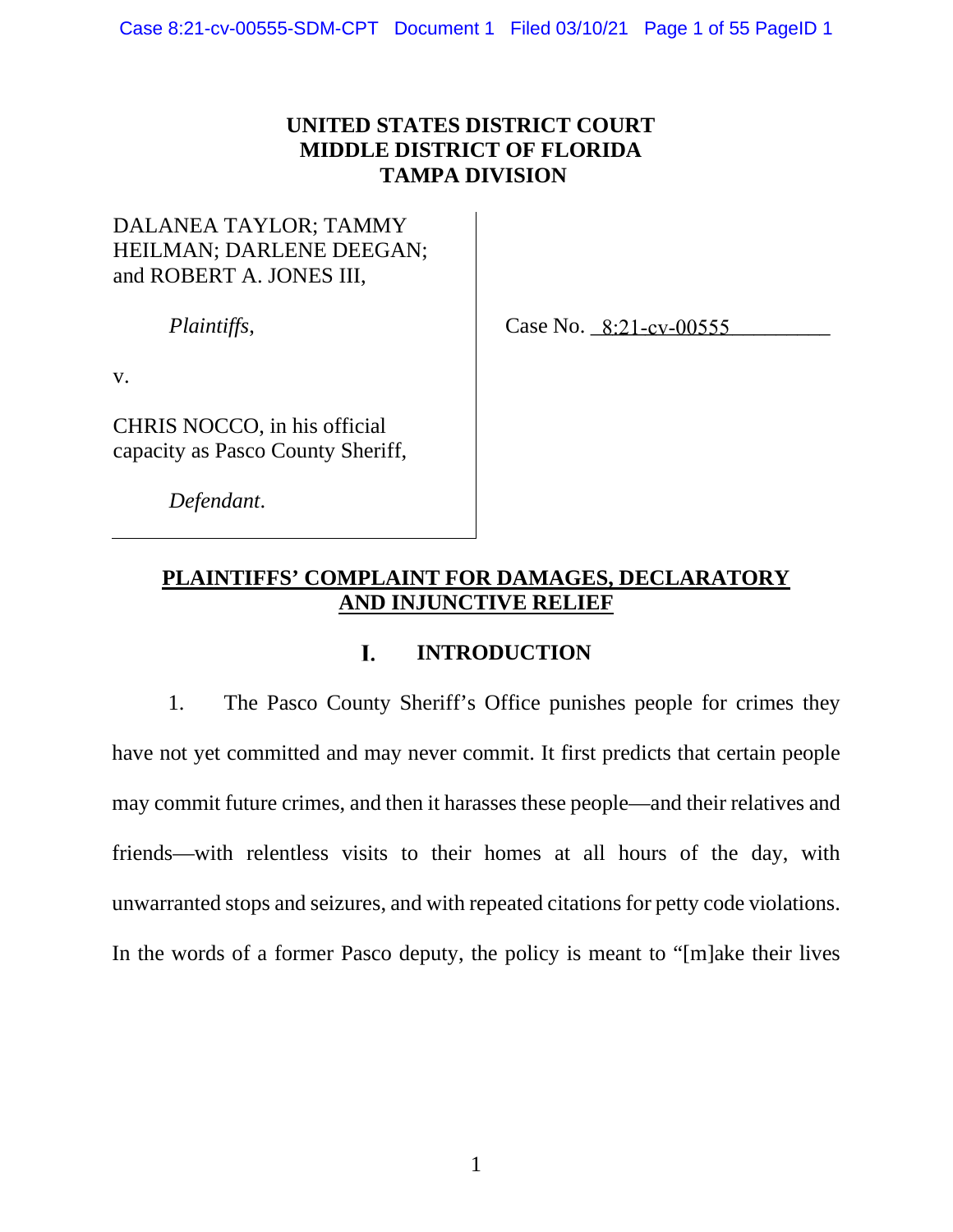miserable until they move or sue[."](#page-1-0)<sup>1</sup> Here, four Pasco County residents sue under the First, Fourth, and Fourteenth Amendments to the United States Constitution.

2. The Pasco County Sheriff's Office, hereinafter the "PCSO," has adopted an official policy and widespread custom of harassing individuals and their families because it thinks they are likely to commit unspecified future crimes. The PCSO refers to this policy and custom as its "Intelligence-Led Policing Program," and for ease of reference this Complaint refers to this policy and custom simply as "the Program." Under the Program, the PCSO uses questionable criteria (such as whether one is a bystander in other people's police reports) to compile a list of individuals who, it believes, are likely to commit crimes in the future. The PCSO then subjects these individuals—referred to in the Complaint as Targeted Persons as well as their families to "relentless pursuit, arrest, and prosecution" to, in the words of Sheriff Chris Nocco, "take them out."

3. PCSO deputies repeatedly make unannounced visits to the homes of Targeted Persons—who are often minors—during which deputies demand entry to the home or information about a Targeted Person's comings and goings. While there, PCSO deputies also gather additional information about a Targeted Person's familial and social networks so that PCSO deputies can identify, catalog, track, and visit

<span id="page-1-0"></span><sup>&</sup>lt;sup>1</sup> Kathleen McGrory and Neil Bedi, *Targeted: Pasco's sheriff created a futuristic program to stop crime before it happens*, Tampa Bay Times (Sept. 3, 2020), [https://projects.tampabay.com/](https://projects.tampabay.com/projects/2020/investigations/police-pasco-sheriff-targeted/intelligence-led-policing/) [projects/2020/investigations/police-pasco-sheriff-targeted/intelligence-led-policing/.](https://projects.tampabay.com/projects/2020/investigations/police-pasco-sheriff-targeted/intelligence-led-policing/)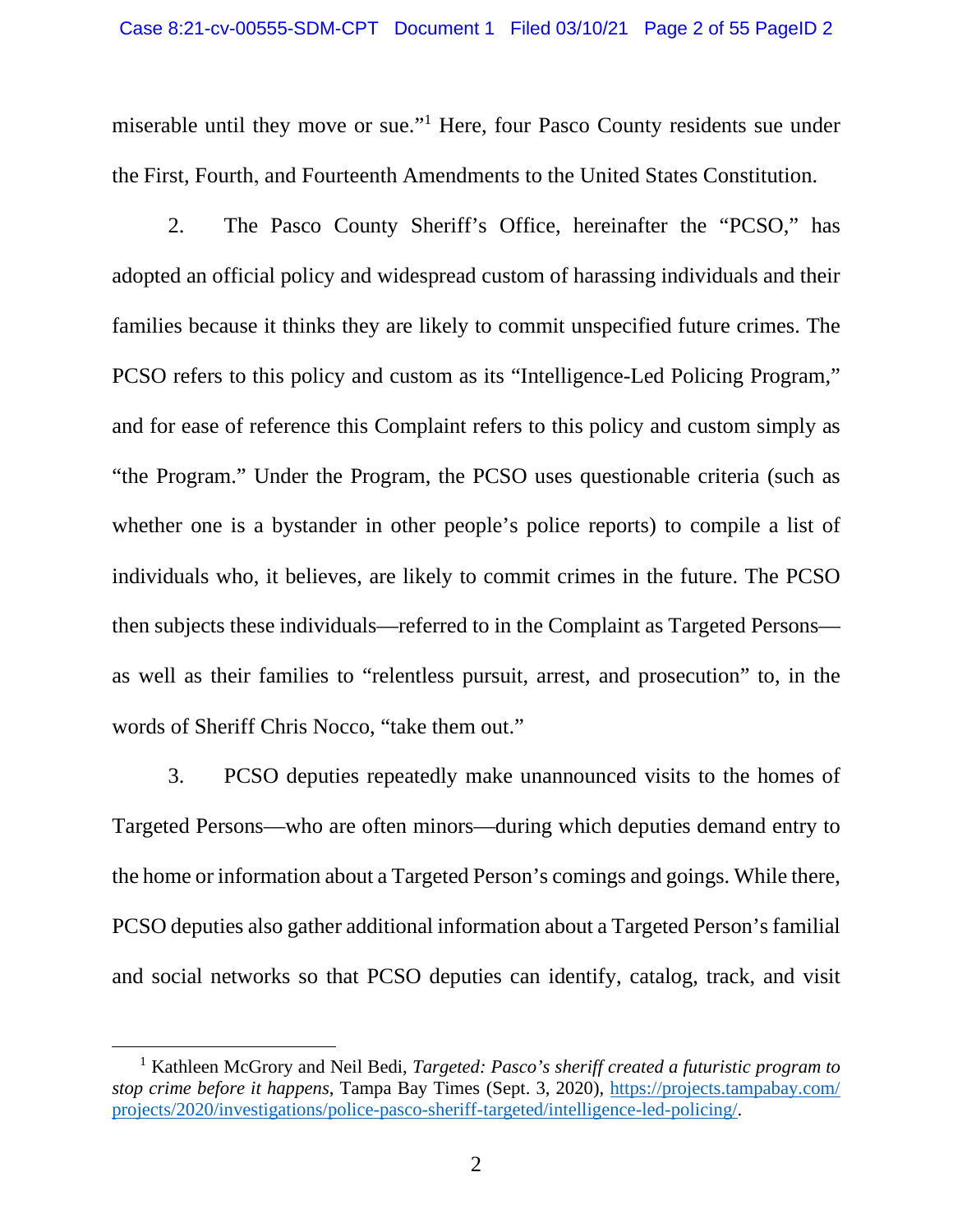those individuals as well. PCSO deputies routinely threaten friends and family members who allegedly do not cooperate with deputies enforcing the Program. And during visits to listed individuals' or their families' homes, deputies initiate pretextual code enforcement actions—actions which have no connection to the original purpose of the visit. PCSO routinely ignores requests that these visits stop. Likewise, PCSO deputies typically do not leave when residents ask them to do so. Instead, when individuals object to the unwanted visits, PCSO deputies subdue, arrest, and sometimes imprison Targeted Persons or their family and friends.

4. But the U.S. Constitution guarantees the right to be secure in one's home and to be free from arbitrary and suspicionless police tactics. The government cannot punish you—or your friends or your family—for crimes you haven't committed. The PCSO's official policy and widespread custom of predictive policing therefore violates the First, Fourth, and Fourteenth Amendments to the U.S. Constitution.

### II. **JURISDICTION AND VENUE**

5. Plaintiffs Dalanea Taylor, Tammy Heilman, Darlene Deegan, and Robert A. Jones III ("Plaintiffs") bring this civil rights lawsuit pursuant to 42 U.S.C. § 1983 for violations of the First, Fourth, and Fourteenth Amendments to the U.S. Constitution stemming from Defendant's authorization and implementation of the PCSO's Intelligence-Led Policing Program.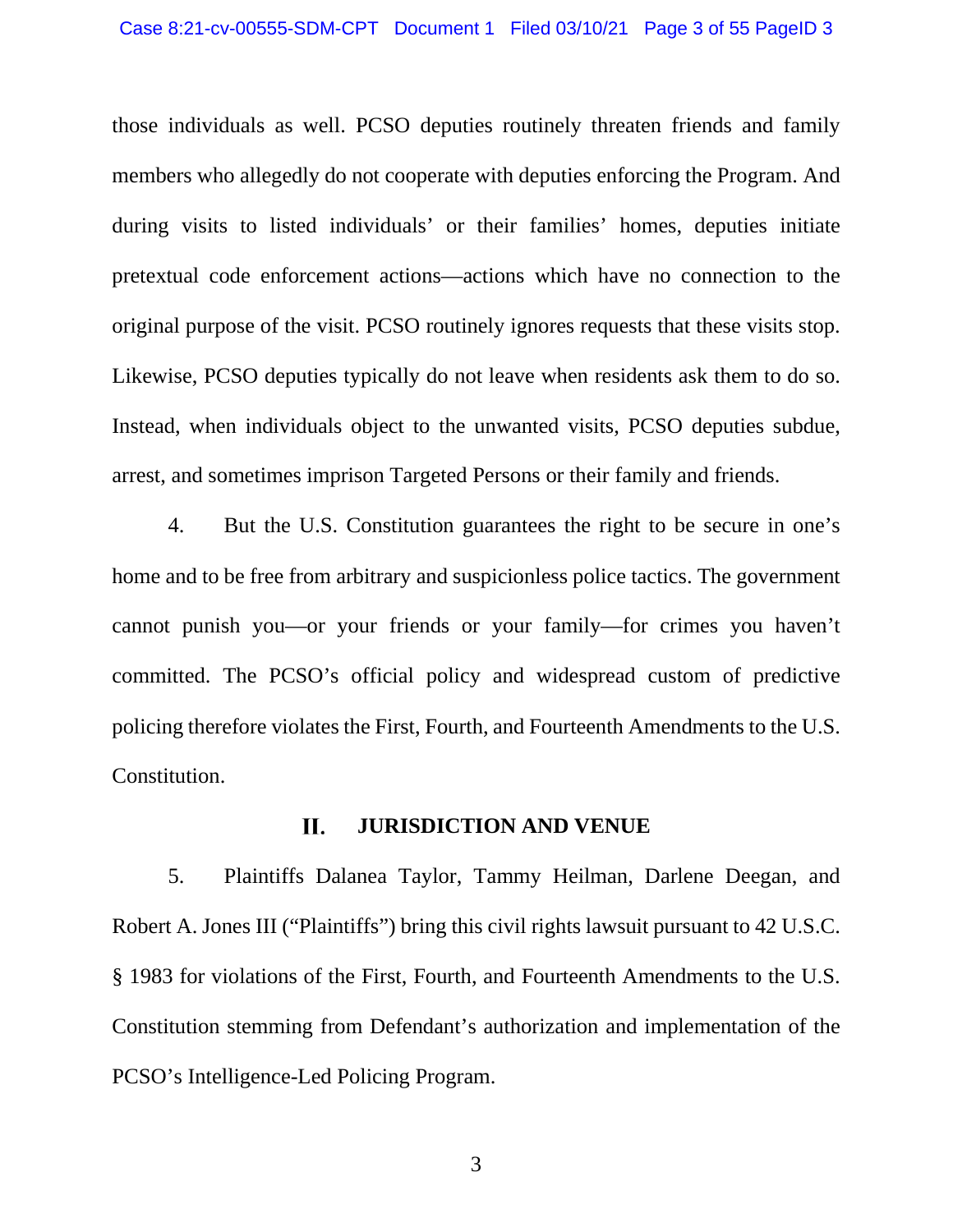6. Plaintiffs seek declaratory and injunctive relief against Defendant to bar further implementation of the Program insofar as the Program involves strategies and policies that violate the First, Fourth, and Fourteenth Amendments to the U.S. Constitution.

7. Plaintiffs seek compensatory and nominal damages from Defendant for the harms caused by Defendant as a direct and proximate result of Defendant's authorization and implementation of the Program.

8. This Court has jurisdiction under 28 U.S.C. §§ 1331, 1343, 2201, and 2202.

9. Venue is proper in this Court under 28 U.S.C. § 1391.

### Ш. **PARTIES**

### **PLAINTIFF DALANEA TAYLOR** A.

10. Plaintiff Dalanea Taylor ("Dalanea") resides in Pasco County, Florida.

11. Dalanea hung out with a bad crowd in her mid-to-late teens, and she got into trouble and was arrested and charged as an adult for multiple property crimes, the worst of which were a series of auto thefts in 2014. Dalanea was never suspected of, arrested for, or charged with any violent criminal offenses.

12. Dalanea has paid her debt to society. She was incarcerated for about two years, from age 15 to 17. When she got out from prison, she cleaned up her act.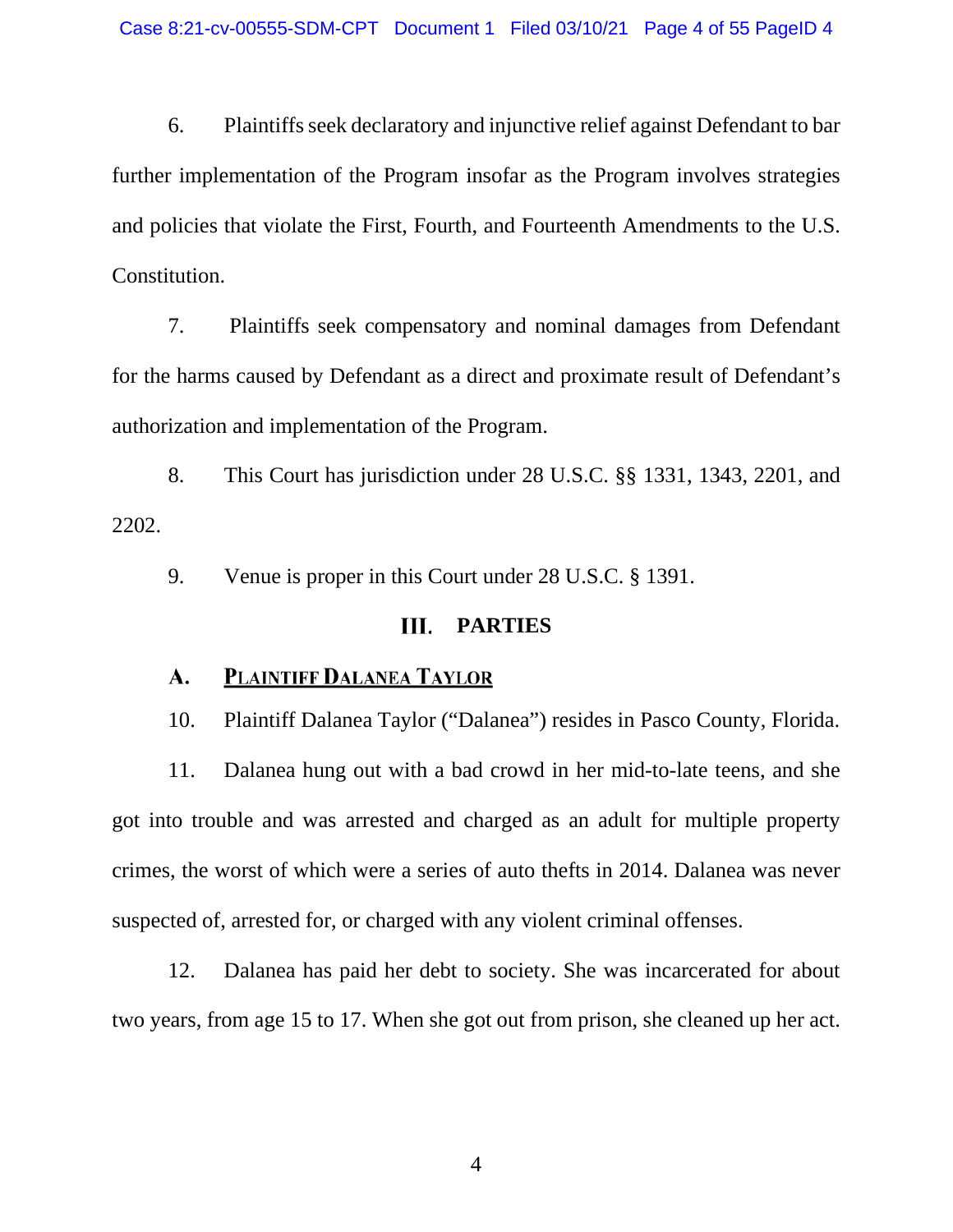13. Dalanea is now a working mother of two, and she has stayed out of trouble since she was released from prison in March 2017.

14. Dalanea was identified by the PCSO as a Targeted Person anyway.

15. Because Dalanea was listed by the PCSO as a Targeted Person, PCSO deputies continued to track her even after she was released from prison and severed ties with her old acquaintances.

16. As part of the implementation of the Program, PCSO deputies began making routine visits to Dalanea's residences shortly after her release from prison in March 2017. These visits continued for over three years, with the most recent occurring in September 2020, just before the *Tampa Bay Times* published its investigation of the Program.

17. PCSO deputies made unannounced checks on Dalanea on a regular basis, sometimes as often as every other day.

18. PCSO's suspicionless, warrantless visits to Dalanea's residences could occur at any time of the day or night.

19. On one occasion, for example, deputies appeared at 6:30 in the morning and began banging on the door and demanding to speak to Dalanea.

20. Dalanea asked PCSO deputies to cease these warrantless, suspicionless visits to her residence, but deputies responded that they could not stop making these visits because they were required under the Program.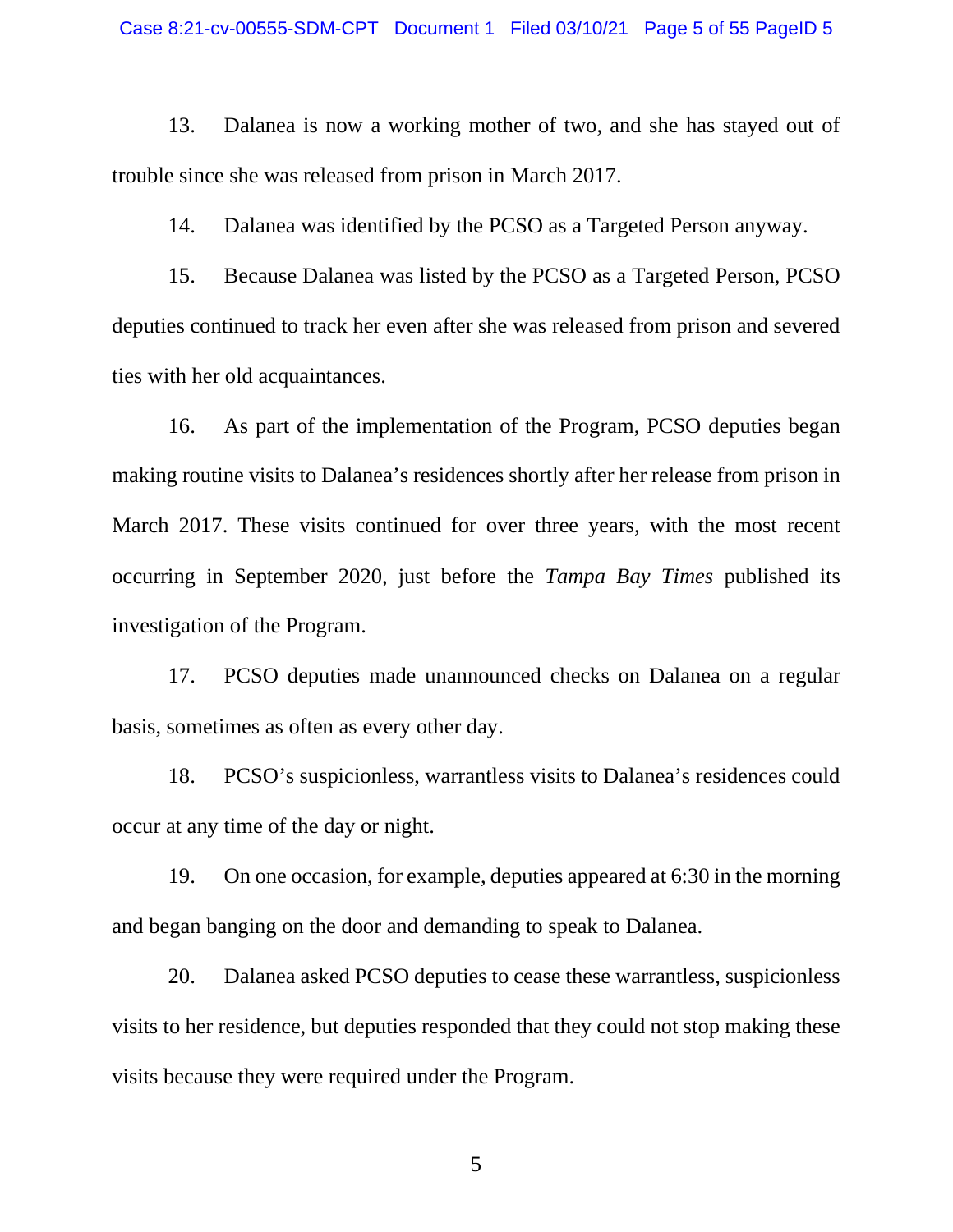21. During these visits, PCSO deputies would frequently ask Dalanea's roommates for permission to come inside to search the property or otherwise locate Dalanea.

22. PCSO deputies also demanded that Dalanea and her friends answer probing personal questions about Dalanea's social circles and her relationship status.

23. As was the case with others on the PCSO's various "lists," PCSO deputies got aggressive when Dalanea or her roommates would decline to cooperate with their inquiries or requests to access the property.

24. During one suspicionless visit to Dalanea's residence, Delanea's previous landlord (and friend) was threatened with petty code violations—for trash in her yard—because deputies perceived that she was not providing the deputies with sufficient information regarding Dalanea's whereabouts.

25. PCSO's suspicionless, warrantless visits to Dalanea's residences persisted for years, even though she has been out of prison and stayed out of trouble during that time.

26. During one visit, during the early morning hours of New Year's Day, a family friend implored PCSO deputies to cease their constant harassment. But PCSO deputies told her that they were following protocol and would continue to monitor Dalanea for at least a "couple of years" more.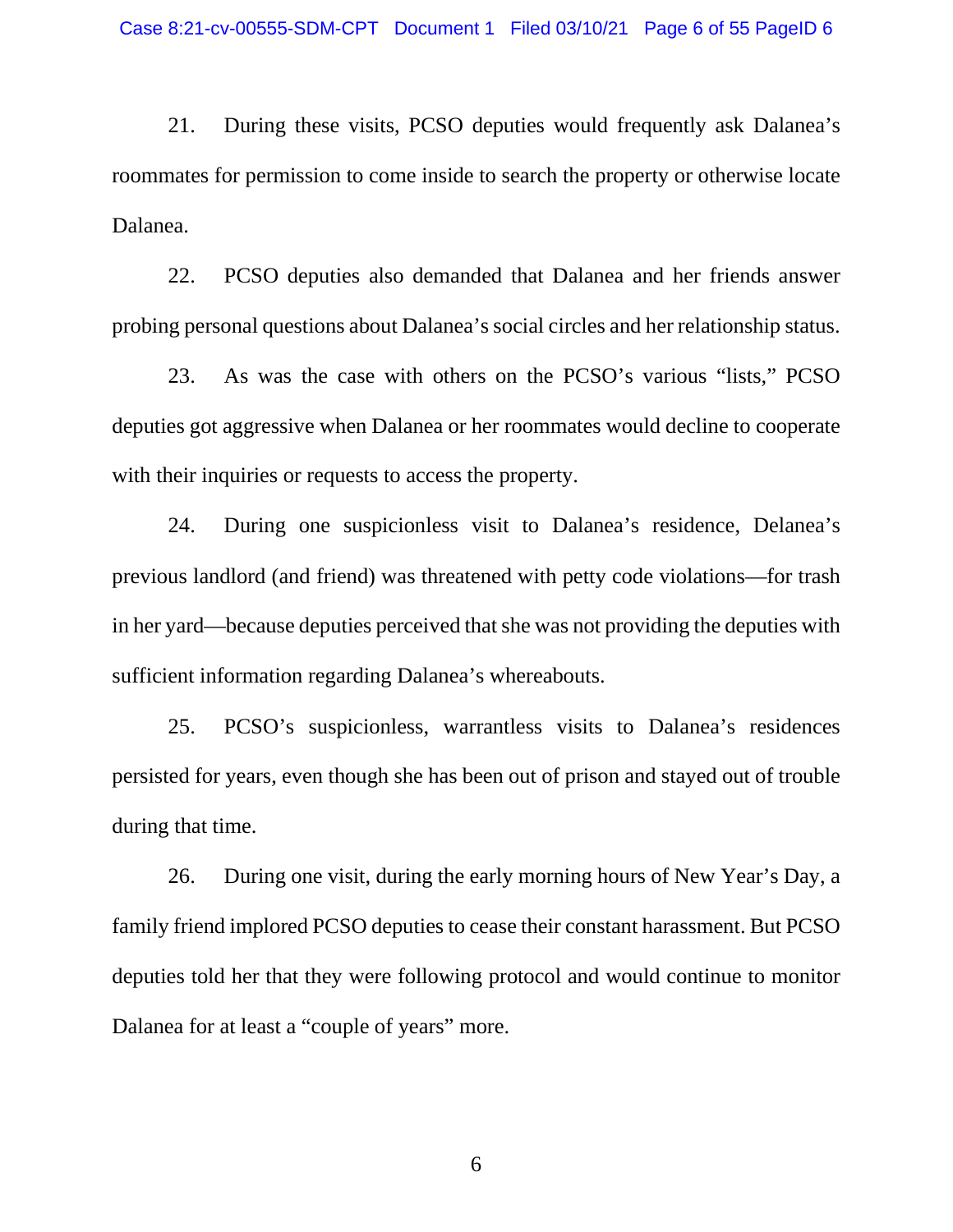### **B. PLAINTIFF TAMMY HEILMAN**

## 27. Plaintiff Tammy Heilman ("Tammy") resides in Pasco County, Florida.

28. Tammy's then-minor son was identified under the Program as a Targeted Person around 2015, when the son was fifteen years old.

29. Because of Tammy's son's status as a Targeted Person, PCSO made repeated visits to her property. These visits continued for five years, up until the publication of a *Tampa Bay Times* article describing the Program in September 2020.

30. The frequency of these visits fluctuated over time. On some occasions, PCSO deputies would visit Tammy's property multiple times per week or even multiple times per day.

31. Tammy told PCSO deputies the visits constituted harassment and asked them to stop, but deputies refused to stop the visits. At one point, a deputy responded that they could not stop the visits because they were required by the Sheriff.

32. During these visits, PCSO deputies would sometimes walk around the side of the house, where they would attempt to look through the fence into the backyard.

33. On one occasion during a nighttime visit, PCSO deputies walked into the flower bed next to the house, knocked on the window with a flashlight, and shined a light into the home.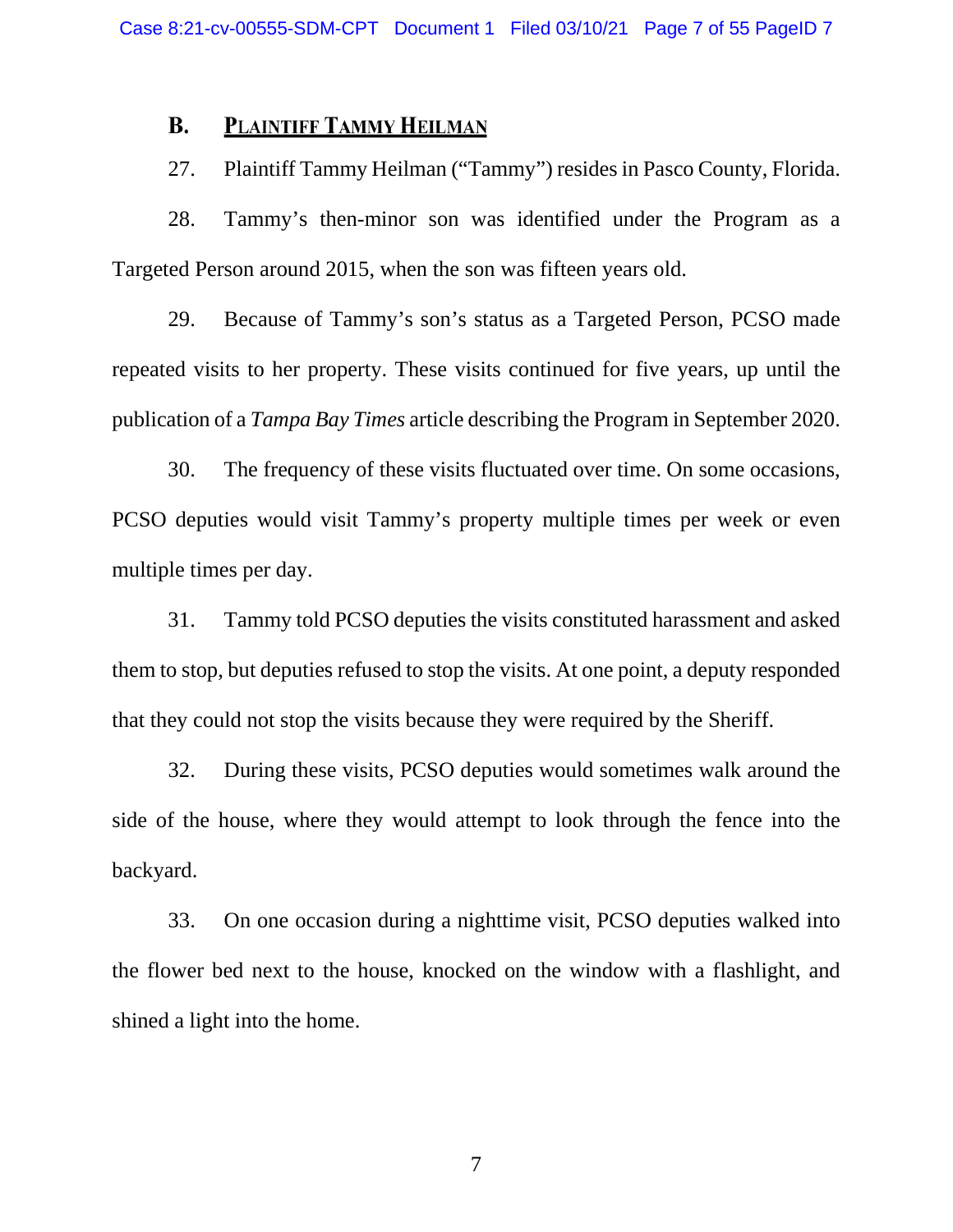34. PCSO deputies would also sometimes demand entry into the home, and they would demand information from Tammy and from other residents on the whereabouts of Tammy's son during visits to the home.

35. In one instance in September 2016, during an encounter in which a PCSO deputy was asking Tammy about her son, Tammy stated that she refused to speak with a deputy without an attorney present and left her residence in her car.

36. Although both Tammy and her daughter were wearing a seatbelt, PCSO deputies pulled her over for alleged seatbelt violations and attempted to forcibly remove her from the car. Tammy was scared and refused to get out, calling 911 instead.

37. PCSO deputies forcibly removed Tammy from the car and arrested her. On the way to jail, the arresting PCSO deputy explained PCSO policy: "[T]he direction we receive from our sheriff's office, from the top down, is to go out there and for every single violation that person commits, to come down and enforce it upon them."

38. Accordingly, PCSO's formal policy required deputies to visit Tammy's property and search for potential violations, even though she (and not her son) owned it, and regardless of whether Tammy's son had done anything wrong or was even suspected of doing anything wrong.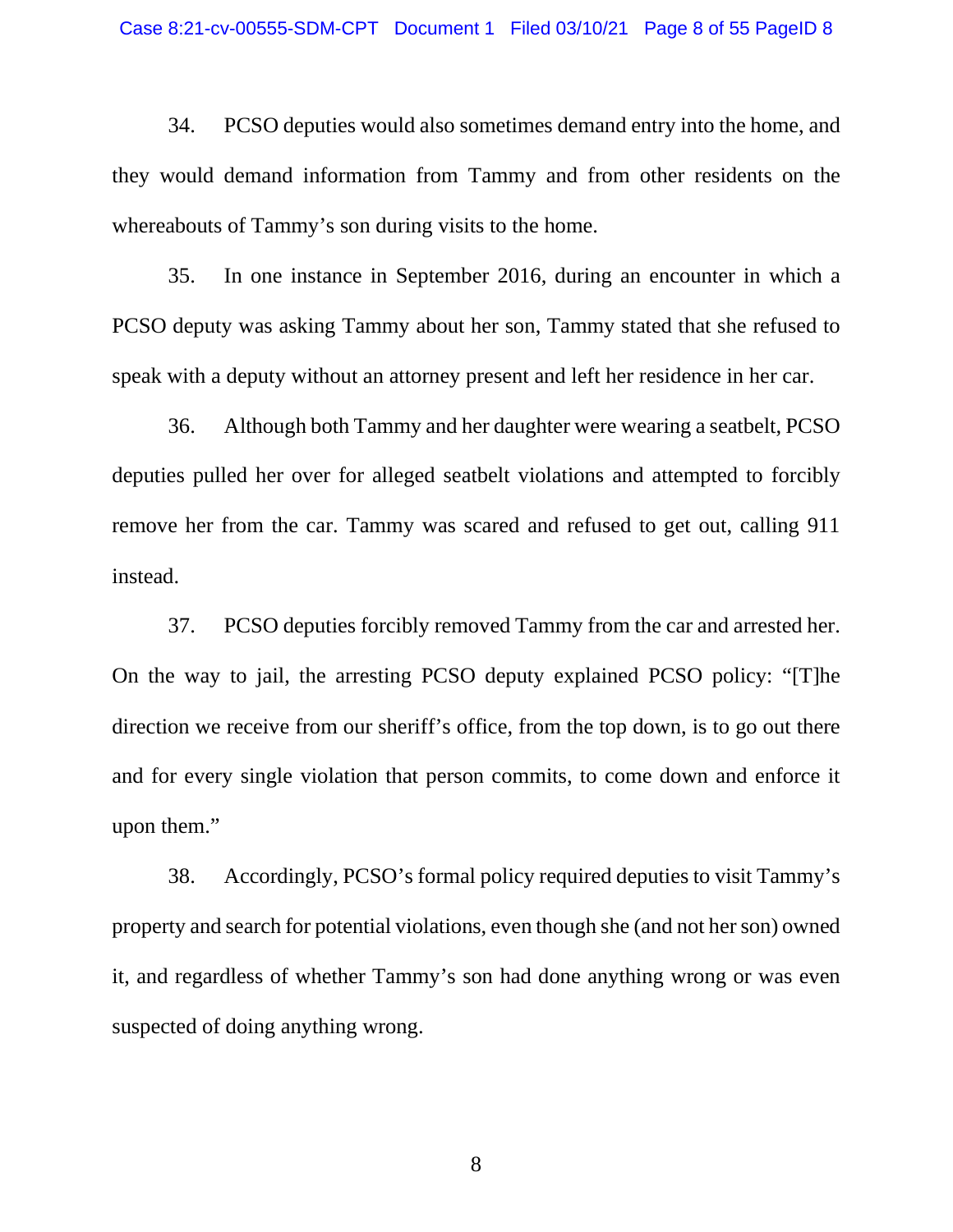39. In order to avoid prosecution and the risk of additional time in jail, Tammy pled guilty in March 2018 to the offenses of misdemeanor battery, obstructing or resisting an officer without violence, and giving false information to law enforcement.

40. Subsequently, in September 2018, during another visit to Tammy's property conducted as part of the Program, PCSO officials arrested Tammy for opening her front screen door into a PCSO deputy in the process of consenting to a search.

41. Because she was on probation stemming from the prior arrest, Tammy spent 76 days in jail. She accepted a plea deal to avoid additional jail time, and now she is a convicted felon.

42. Tammy's arrest and prosecution would not have occurred but for PCSO's enforcement of the Program and its perception that Tammy was not cooperating with the Program.

43. PCSO deputies have also used code enforcement against Tammy to punish her for her perceived lack of cooperation with the Program. The most recent of Tammy's code enforcement citations was assessed in October 2017.

44. PCSO deputies ticketed Tammy for having missing mailbox numbers and having a cinderblock in her front yard.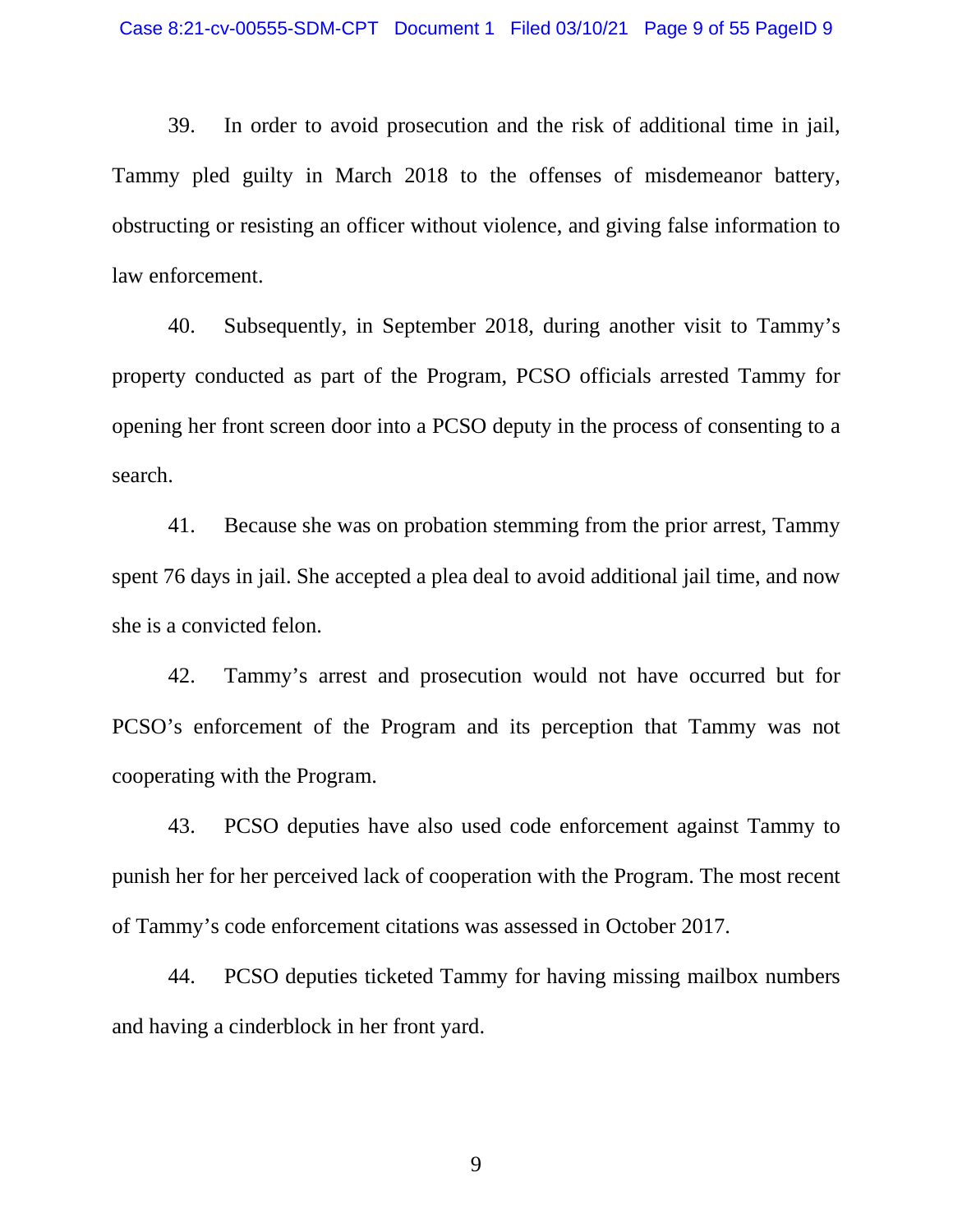45. PCSO deputies also fined her \$2,500 for having chickens in her backyard.

46. These code enforcement citations would not have been issued but for PCSO's enforcement of the Program and its perception that Tammy was not cooperating with the Program.

47. As recently as 2020, PCSO deputies arrested Tammy's youngerson and brought him to a juvenile correctional facility.

48. Tammy's younger son was under the age of 18 at the time of this arrest.

49. When Tammy went to pick up her younger son from the facility, she was informed by officers at the facility that he should not have been arrested.

50. On information and belief, PCSO deputies arrested Tammy's minor son in order to retaliate against Tammy and her family for their perceived lack of compliance with PCSO's Program.

## $\mathbf{C}$ . **PLAINTIFF DOLLY DEEGAN**

51. Plaintiff Darlene Deegan ("Dolly") resides in Pasco County, Florida.

52. Dolly's late son, Tyler, developed an opiod addiction after receiving pain medication following a severe accident.

53. To fund his addiction, Tyler committed non-violent crimes in Pasco County, a pattern of behavior that caused the PCSO to list him as a Targeted Person.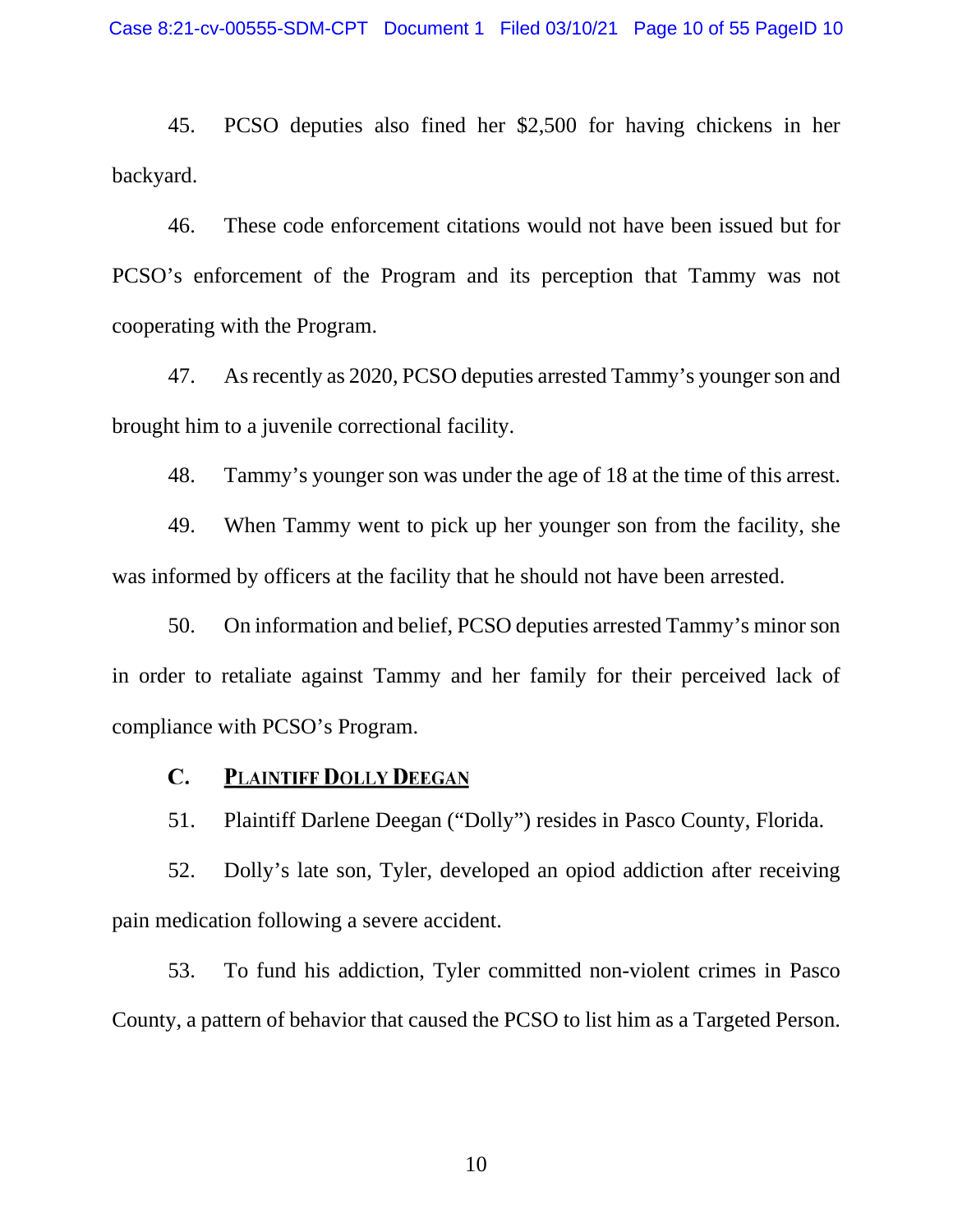54. PCSO deputies would regularly visit Dolly's residence in order to harass her about her son's whereabouts, even though she frequently told them, truthfully, that she did not know where he was and that she would call police if she did.

55. On some occasions, PCSO deputies visited Dolly's residence every day for consecutive days.

56. PCSO's visits to Dolly's residence began in 2016 and continued for over three years, up until her son's death in December 2019.

57. PCSO's tactics when searching for Tyler were often harassing and disruptive. In one instance, PCSO deputies scaled a privacy fence to gain access to Dolly's property. And in another, PCSO deputies assembled outside the residence and, using a bullhorn, demanded that Tyler—who was not there—come outside.

58. Dolly asked PCSO deputies to cease these warrantless, suspicionless visits to her residence, but deputies responded that they could not stop making these visits because the visits were required under the Program.

59. To punish Dolly for her failure to consent to warrantless searches, PCSO deputies threatened to take her to jail.

60. If curious neighbors engaged with PCSO deputies on the scene, the deputies would insist that anyone who saw Tyler at or near Dolly's house should call police immediately.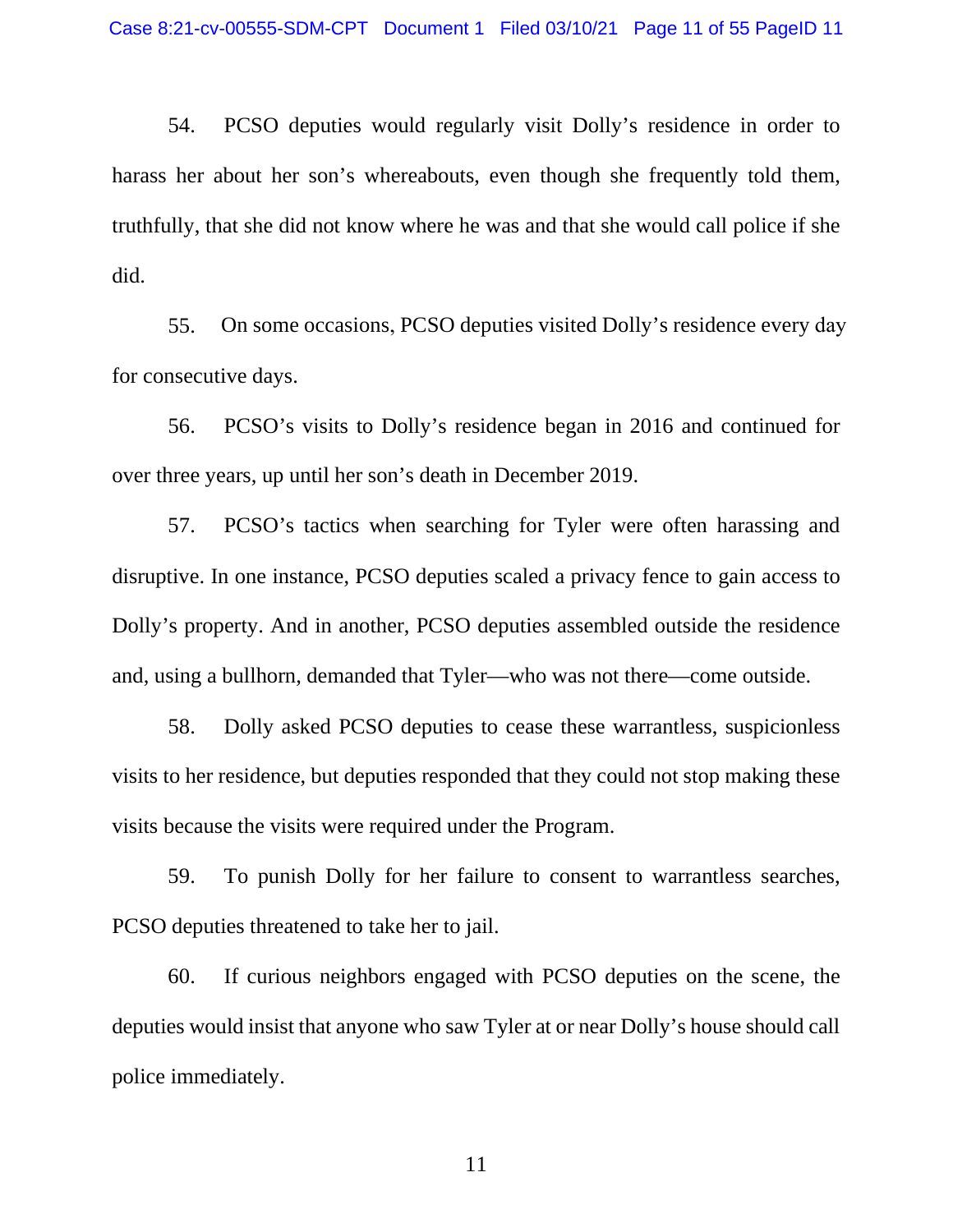61. PCSO officials falsely accused Dolly of lying to protect her son.

62. As retribution for Dolly's perceived failure to cooperate with the Program, Dolly was cited for trivial code violations. Specifically, Dolly was fined \$3,000 for missing house numbers, tall grass and having construction materials on her property while putting up a fence. The most recent of these code enforcement citations was assessed in October 2019. These code enforcement citations would not have been issued but for PCSO's perception that Dolly was not cooperating with the Program.

63. In another instance, PCSO deputies raided a house that Dolly owned and was renting to her son, whom she believed was trying to break himself of his drug habit.

64. The raid resulted in the arrest of her son and the impoundment of the family dog.

65. When PCSO deputies finished the raid, they left the front door ajar. The house was promptly robbed of its contents, which included Dolly's own personal property.

### PLAINTIFF ROBERT A. JONES III D.

66. Plaintiff Robert A. Jones III ("Robert") resides in Pasco County, Florida.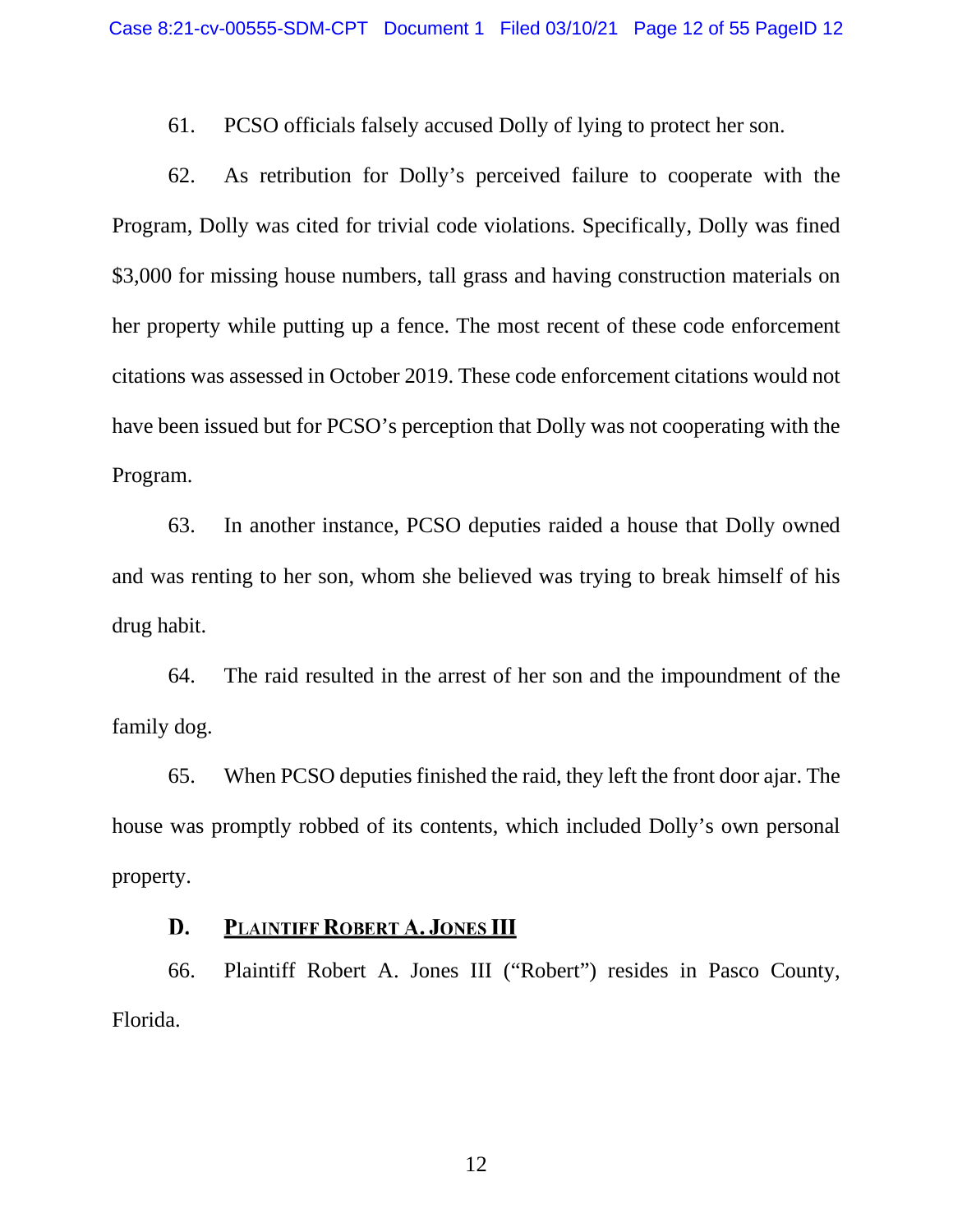67. Robert's son, Robert Jones IV ("Robert Jr."), was identified as a Targeted Person by the PCSO after Robert and his family moved to Pasco County in 2015.

68. One day not long after the family arrived in Pasco County, PCSO deputies enforcing the Program visited Robert at his home.

69. During this initial visit, Robert allowed deputies into the home thinking that they simply wanted to speak with his son.

70. The deputies then searched his son's room and seized several empty sandwich bags.

71. The deputies subsequently arrested Robert's son, claiming that the sandwich bags had tested positive for trace amounts of marijuana.

72. When he realized that PCSO was using entry into the home to search for evidence of crimes, Robert declined to allow deputies into the home on future visits or to further cooperate with the Program.

73. PCSO deputies nevertheless repeatedly visited Robert's home, often multiple times a day or even in the middle of the night.

74. These visits occurred multiple times every week.

75. Most days, PCSO deputies would also park across the road from Robert's house and would approach anyone they saw leaving or entering the house.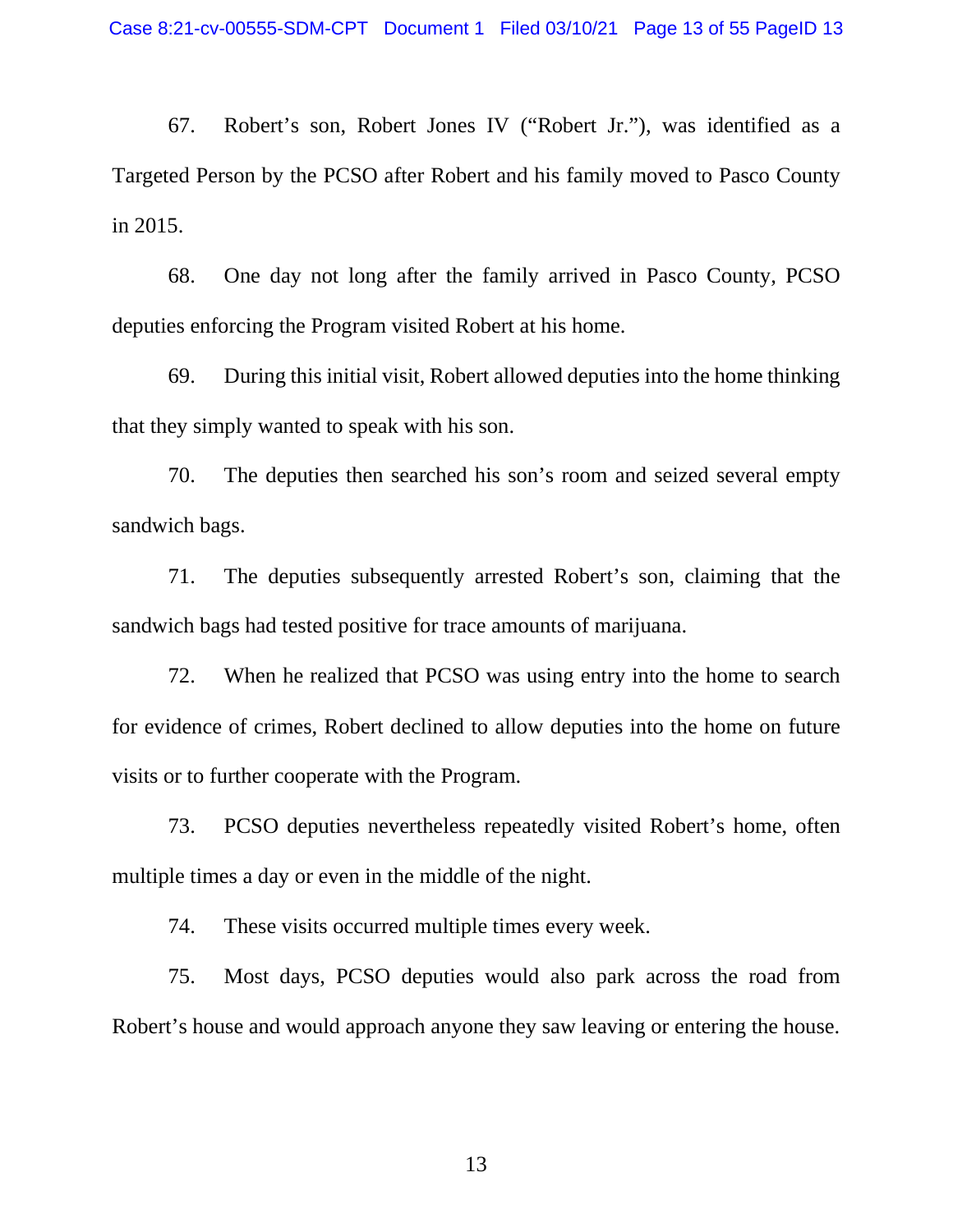76. Robert asked PCSO deputies to cease these warrantless, suspicionless visits to his residence, but deputies responded that they could not stop making these visits because the visits were required under the Program.

77. PCSO deputies would sometimes visit the home when Robert was at work, and they would demand that his young daughters provide entry into the home.

78. Robert on some occasions came home from work to find as many as eighteen PCSO deputies outside his home, banging on the windows and yelling at his young daughters while they were hiding inside under the bed.

79. Because PCSO deputies perceived that Robert was not cooperating with the Program, deputies repeatedly cited Robert for property code violations including citations for overly long grass, for missing numbers on the mailbox, and for having a trailer on the property.

80. The PCSO failed to notify Robert that he had been issued these property code citations.

81. Then, when Robert failed to appear for hearings of which he had no notice, the PCSO obtained arrest warrants.

82. PCSO deputies arrested Robert under these bogus failure-to-appear warrants on three occasions—first in October 2015, again in January 2016, and finally in April 2016.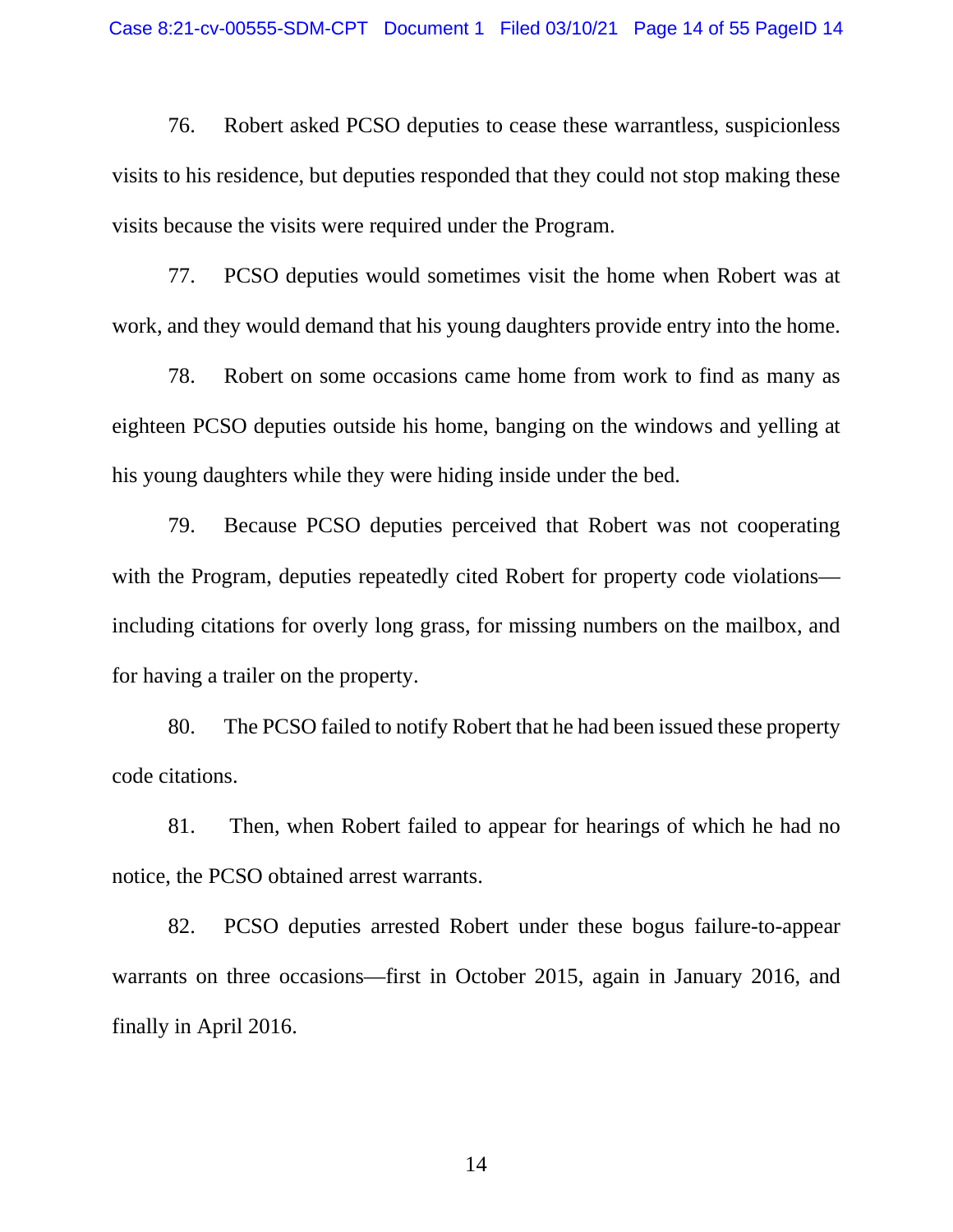83. On another occasion, in December 2015, deputies looked through the windows of the house as part of a regular visit to the residence and saw an employee of Robert's business inside the house smoking a cigarette.

84. When Robert refused to allow the deputies into the home, the deputies arrested him on charges of contributing to the "delinquency of a minor" and "resisting an officer."

85. A PCSO deputy subsequently explained that they arrested Robert because, "we couldn't get the kids, so we arrested the dad."

86. Those charges were ultimately dropped after state prosecutors examined the facts and found no basis to proceed.

87. In March 2016, again because PCSO perceived that Robert was not cooperating with the Program, PCSO obtained a warrant to search the home.

88. On information and belief, the warrant was obtained under false pretenses.

89. The PCSO executed the warrant and seized significant amounts of personal property from the home, including laptops, tablets, and phones belonging to Robert and his four children.

90. Following the March 2016 search, again because PCSO perceived that Robert was not cooperating with the Program, Robert was charged with possession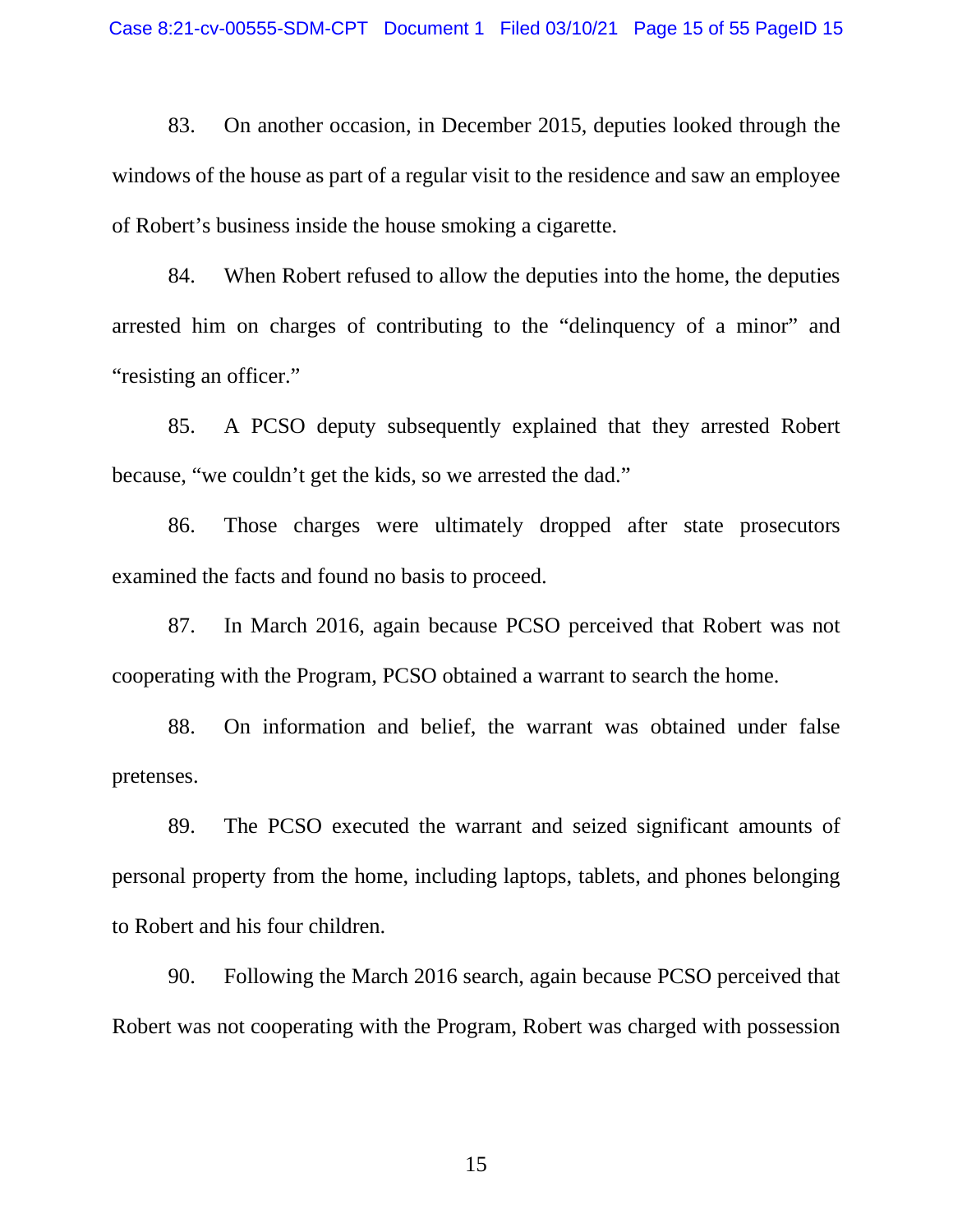of marijuana and with child neglect. Both of these charges were ultimately dropped after state prosecutors examined the facts and found no basis to proceed.

91. In all, PCSO arrested Robert on five occasions between October 2015 and April 2016, all because PCSO deputies perceived that Robert was not cooperating with the Program. None of these arrests resulted in any conviction for any crime.

92. Because of the persistent harassment from the PCSO, Robert and his family moved away from Pasco County in April 2016.

93. To avoid further harassment from the PCSO, Robert moved his family away from Pasco County in the middle of the night into a hotel.

94. But for the PCSO's harassment as part of the Program, Robert and his family would not have left Pasco County.

95. The PCSO's harassment continued even after Robert and his family left Pasco County. The state continued to pursue its retaliatory charges for marijuana possession and child neglect until April 2017, at which point prosecutors asked the court to enter a judgment of nolle prosequi on the ground that "the facts and circumstances revealed to date do not warrant prosecution."

96. Meanwhile, in retaliation for Robert's perceived lack of cooperation with the Program, PCSO continued to retain property seized from Robert's family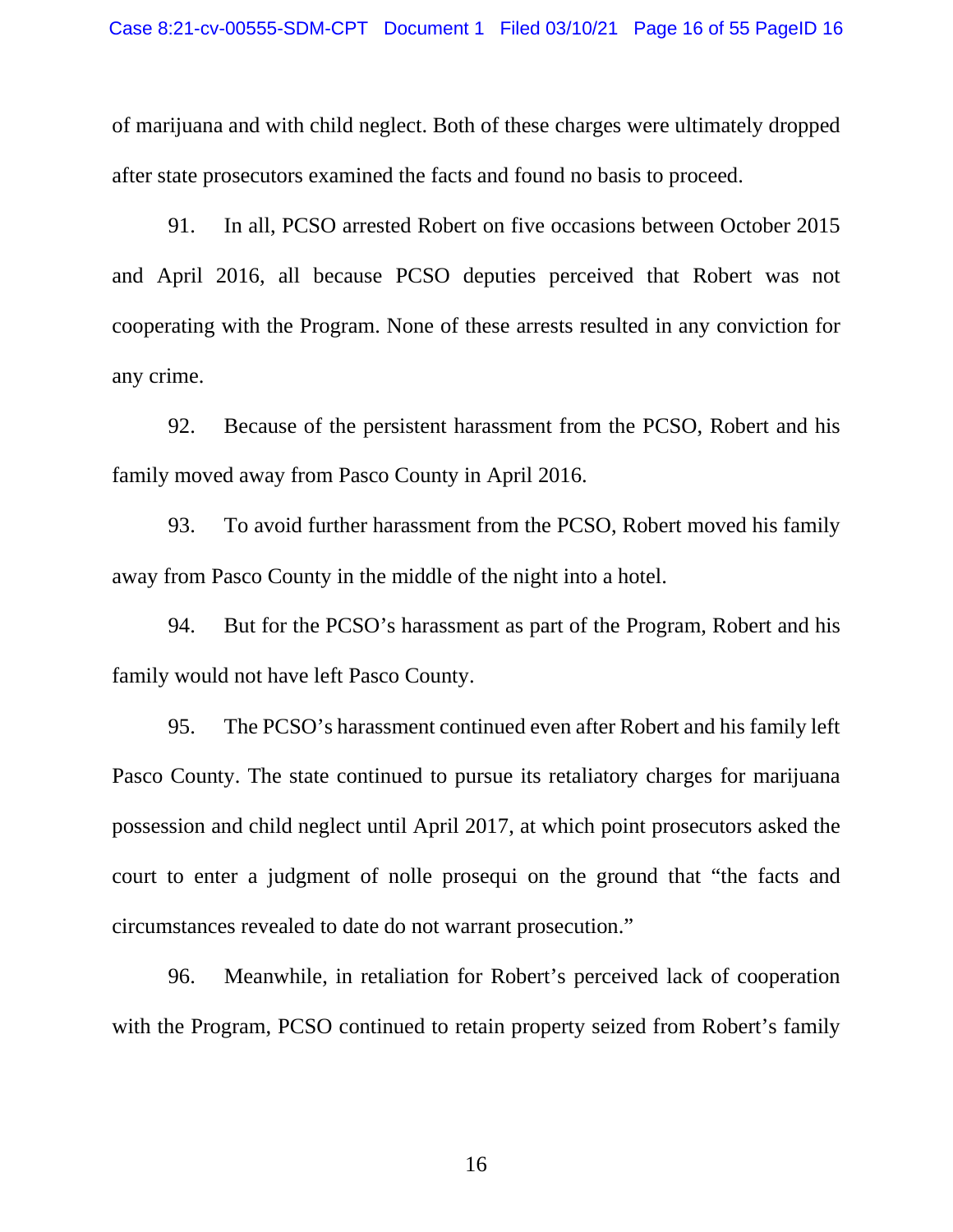until June 2017—at which point Robert obtained a court order directing the property's return.

97. Robert has since moved back to Pasco County, and Robert lives in Pasco County today. As a result, Robert is continually at risk that he could once again be subjected to the Program.

98. On information and belief, PCSO does not currently know that Robert has returned to Pasco County, and PCSO may resume its harassment as soon as PCSO learns that Robert has returned.

## **DEFENDANT PASCO SHERIFF CHRIS NOCCO** E.

99. Chris Nocco ("Sheriff Nocco") is the acting Sheriff of Pasco County. He has held that position since his appointment by then-Governor Scott in 2011.

100. Sheriff Nocco is sued in his official capacity as Sheriff of Pasco County.

101. Under the Florida Constitution, Sheriff Nocco holds his office as an officer of the local county government.

102. In his capacity as Sheriff of Pasco County, Sheriff Nocco is the chief law enforcement officer of Pasco County and the head of the PCSO.

103. Sheriff Nocco developed the Program pursuant to his authority as a local county officer, without any oversight or supervision from the State of Florida.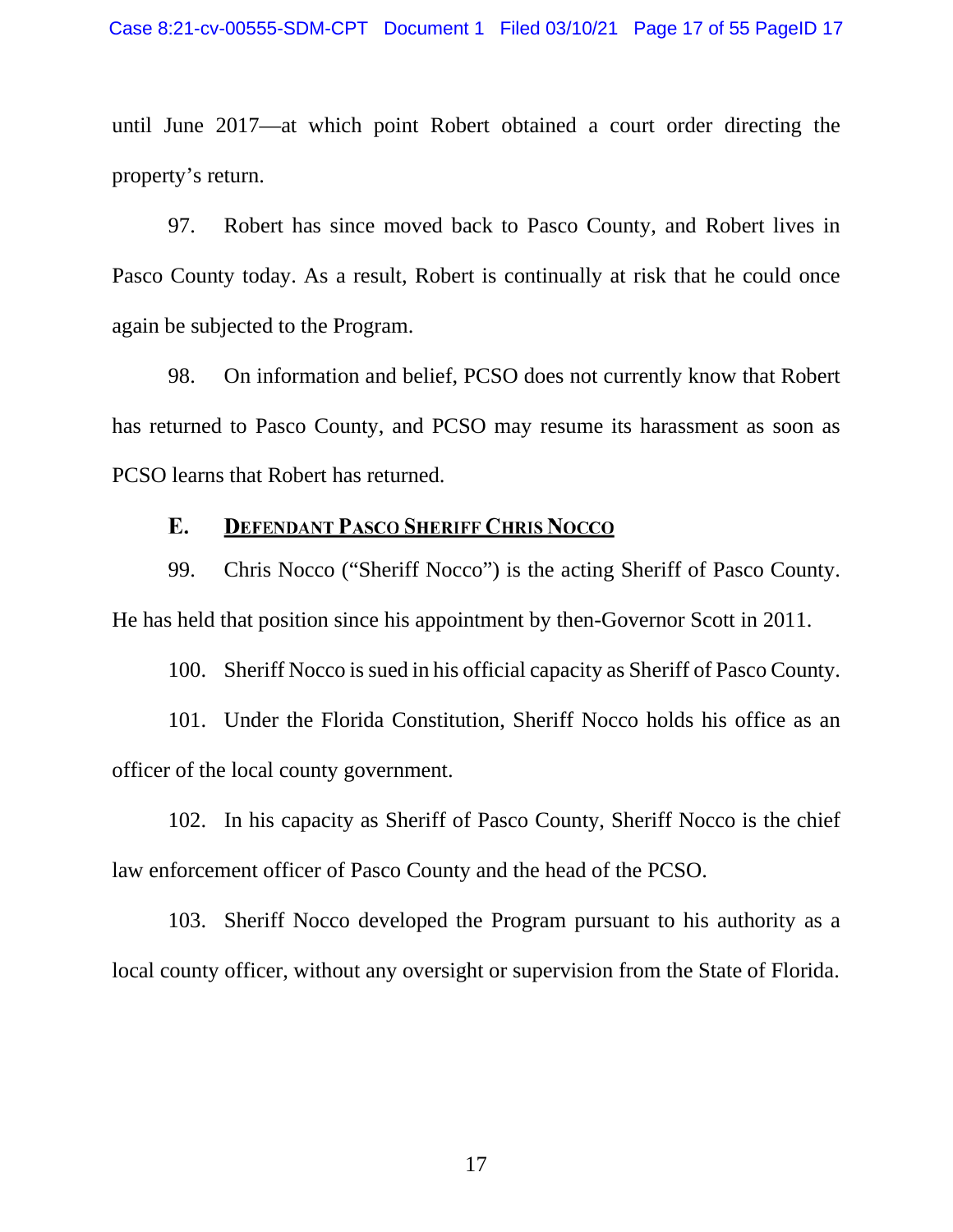104. The PCSO is funded out of the Pasco County budget, and Pasco County bears financial responsibility for judgments entered against the Sheriff of Pasco County in his official capacity.

105. In his capacity as Sheriff of Pasco County, Sheriff Nocco has final authority over PCSO policies, practices, administration, and enforcement.

106. Likewise, in his capacity as Sheriff of Pasco County, Sheriff Nocco has final authority over, and is currently tasked with designing, establishing, and overseeing, the policies, practices, administration, and enforcement of the Program.

107. The Program did not exist prior to Sheriff Nocco's appointment in 2011. Following Sheriff Nocco's appointment in 2011, in his capacity as Sheriff of Pasco County, Sheriff Nocco spearheaded the PCSO's adoption of the Program.

108. Sheriff Nocco is the architect and supervisor of the Program. In his capacity as Sheriff of Pasco County, Sheriff Nocco prepared the PCSO's Intelligence-Led Policing Manual ("ILP Manual"). The ILP Manual sets forth the policies, practices, administration, and enforcement guidelines for the Program.

109. The ILP Manual contains a foreword section personally authored and signed by Sheriff Nocco. In the foreword, Sheriff Nocco advises that the PCSO will revise and modify the Program as needed. In his capacity as Sheriff of Pasco County, Sheriff Nocco (or his successor) is the PCSO official who will determine when and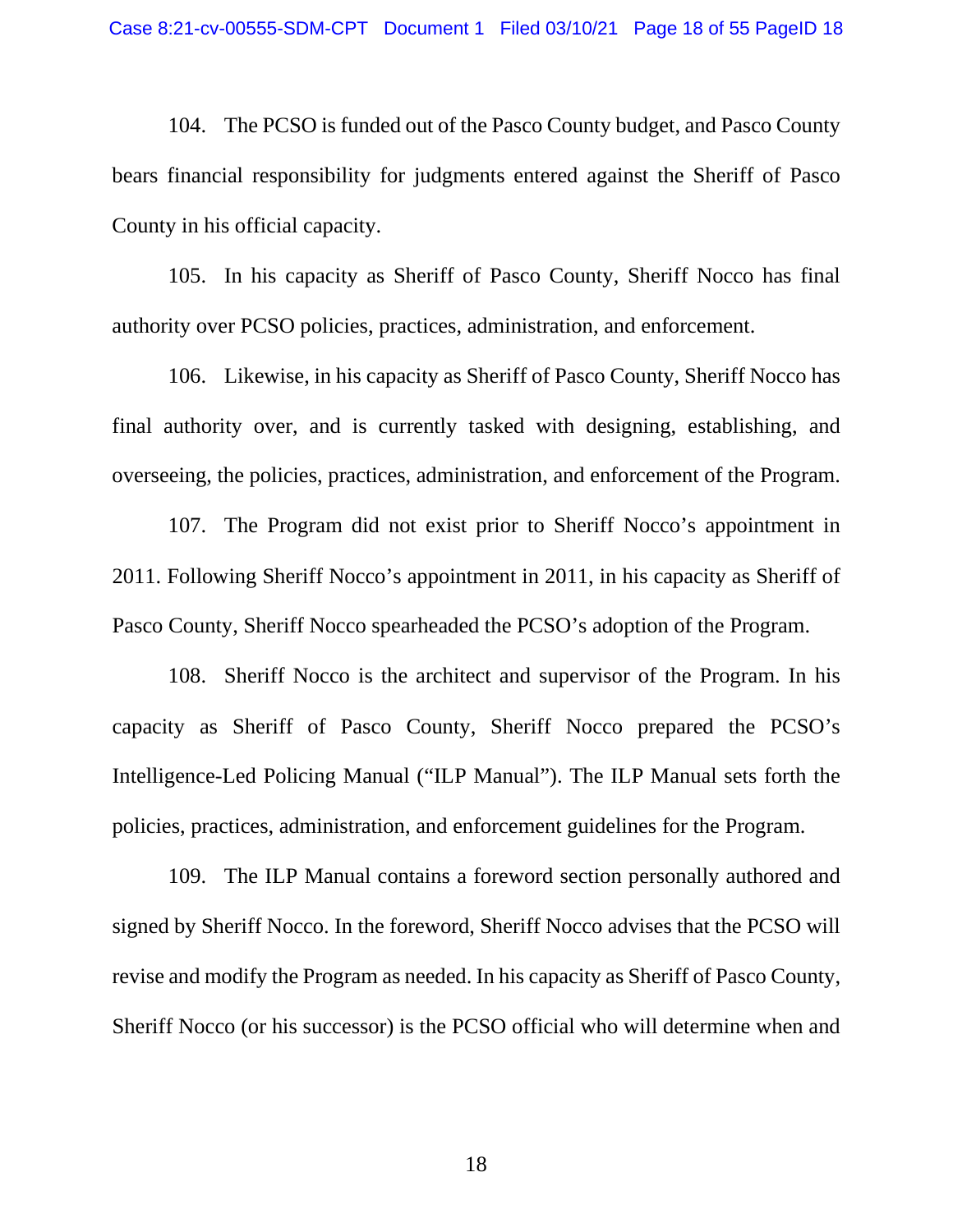how to adjust the policies, practices, administration, and enforcement of the Program in the future.

110. The PCSO has also released a document touting the PCSO's innovations. The document is extensively devoted to explaining the history and operational parameters of the Program and celebrating its purported benefits. Sheriff Nocco authored and signed the opening note in that document as well, advising that the goal of the document is to educate readers about "the evolution of policing and how [PCSO's] Intelligence-Led Policing philosophy has adapted [PCSO's] approach from being reactive to proactive."

111. As alleged in this Complaint, the description of the Program in the ILP Manual is also supplemented by widespread customs and unwritten policies of the PCSO. In his capacity as Sheriff of Pasco County, Sheriff Nocco formulates, develops, implements, and enforces these widespread customs and unwritten policies.

112. Sheriff Nocco is chief supervisor and manager of the PCSO. As such, Sheriff Nocco's (or his successor's) desired policies, procedures, and customs act as occupational requirements for all PCSO deputies in the field.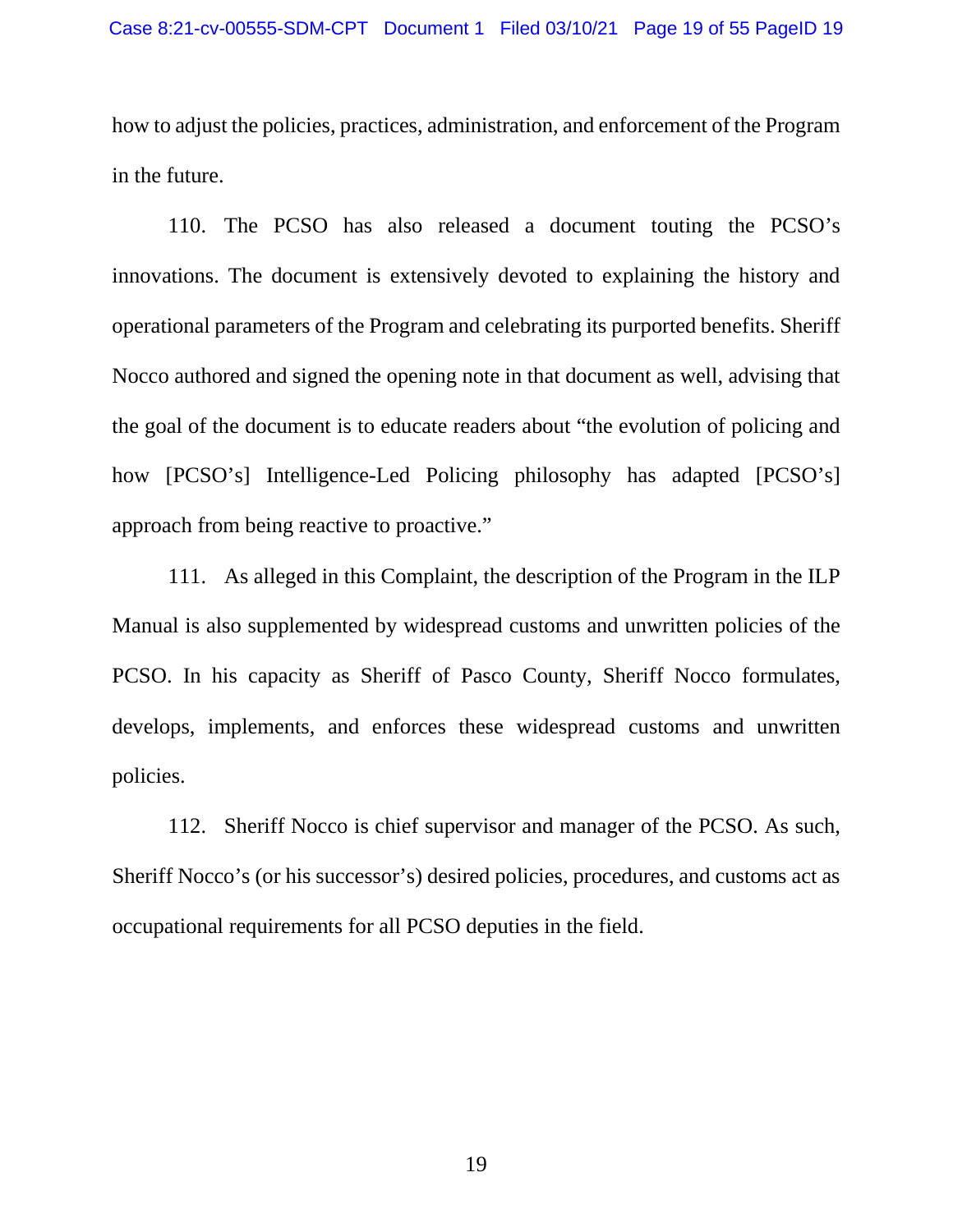## IV. **FACTUAL ALLEGATIONS**

## PCSO'S SYSTEM OF PREDICTIVE POLICING  $\mathbf{A}$ .

113. The Program, as devised, designed, established, and overseen by Sheriff Nocco, is the official policy and widespread custom of the PCSO.

114. The Program purports to "emphasize[] analysis and intelligence . . . to focus law enforcement on problem people, problem places, and problem groups." In plain terms, the PCSO uses an algorithm to identify people who are supposedly more likely to commit unspecified future crimes.

115. Once the PCSO determines which people, places, and groups to focus on, the Program calls for the strategic allocation of disproportionate resources to allow "for an enhanced focus" on those people, places, and groups.

116. Thus, the official policy and widespread custom of the PCSO is to use the Program to determine the "problem people, problem places, and problem groups" on which it should disproportionately focus its resources.

117. After the Program was featured in a September 2020 article in the *Tampa Bay Times*, the PCSO issued a statement responding that it "will not back down nor apologize for keeping our community and children safe."

## **B.** PCSO GATHERS INFORMATION AND CREATES LISTS TO KEEP **TRACK OF "PROLIFIC OFFENDERS"**

118. Implementation of the Program requires PCSO officials to maintain and act upon information about Pasco residents whom the PCSO predicts are more likely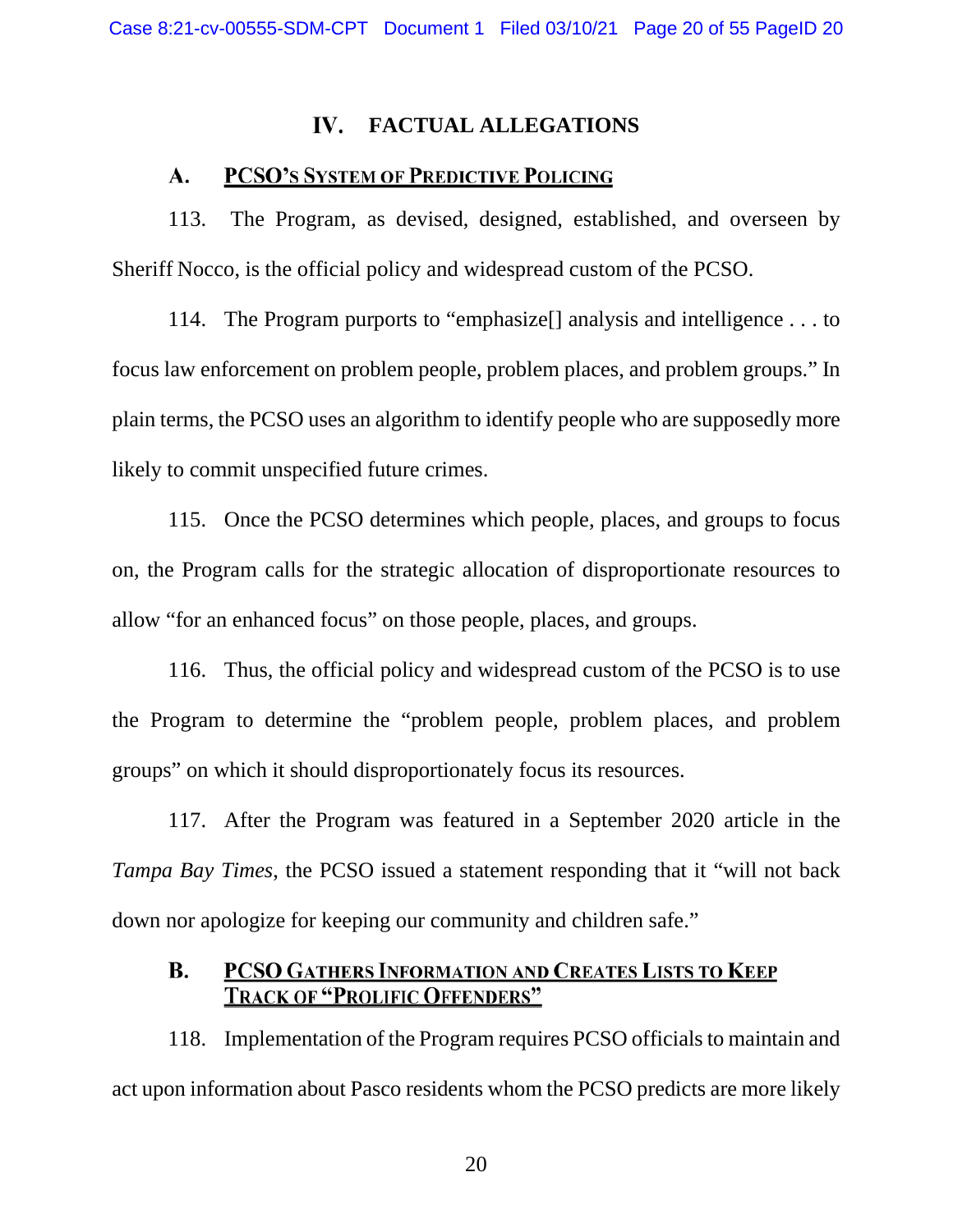to commit crimes. To that end, the Program identifies individuals as Targeted Persons.

119. The PCSO identifies several categories of Targeted Persons, including, among others, "Prolific Offenders," "Juvenile Prolific Offenders," and "Top 5" targets.

120. The PCSO defines "Prolific Offenders" as individuals "who ha[ve] evidenced through numerous arrests separated by time that he or she has not learned from their interactions with the criminal justice system," who are "not likely to reform," and whom the PCSO presumes to have "taken to a career of crime."

121. The PCSO's list of Targeted Persons also includes juveniles who are, in its view, "most at-risk to fall into a life of crime" or "at-risk of developing into prolific offenders."

122. The PCSO identifies Targeted Persons using a criminal-history "algorithm." This algorithm is actually nothing more than a human-calculated scoring system that involves adding up points assigned for various factors.

123. The PCSO's algorithm considers information regarding past criminal histories. The algorithm awards points for arrests, as well as for past crimes that a potential Targeted Person was suspected of having committed but for which he or she was never charged.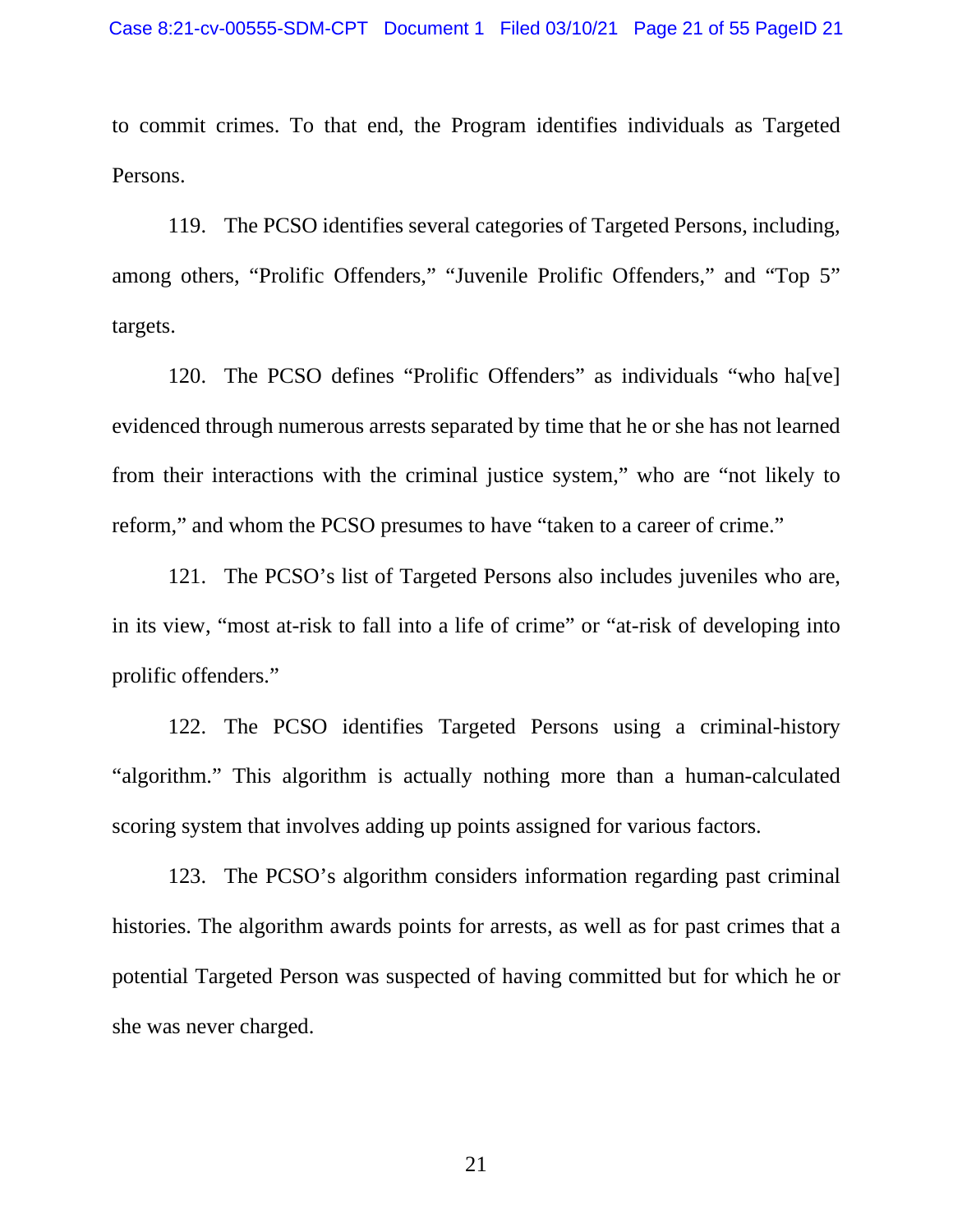124. In order to identify Targeted Persons, the PCSO also takes into account information provided by the Pasco County public school system and the Florida Department of Children and Families—including information about school performance, family background, and socio-economic status.

125. An individual need not have been convicted of an offense for that offense to factor into a person's identification as a Targeted Person.

126. Even if an individual maintains a clean record for years, an individual can remain on the list based on years-old arrests or other incidents.

127. The PCSO's algorithm also awards points for having "other involvement" in an offense, which the PCSO defines as appearing in criminal reports (even if not charged or suspected of the crime) or for being suspected to be an "active gang member."

128. The PCSO considers being a witness, victim, or a reporting party to be "Other Involvement" that can be applied to obtain a score enhancement.

129. The PCSO does not describe what it means to be an "active gang member" for purposes of score enhancement, and, on information and belief, the PCSO erroneously identifies people as "gang members" who are not actually associated with any criminal gang.

130. The PCSO's algorithm places "more emphasis . . . on how often an individual re-offends and less [emphasis] on how many charges for which an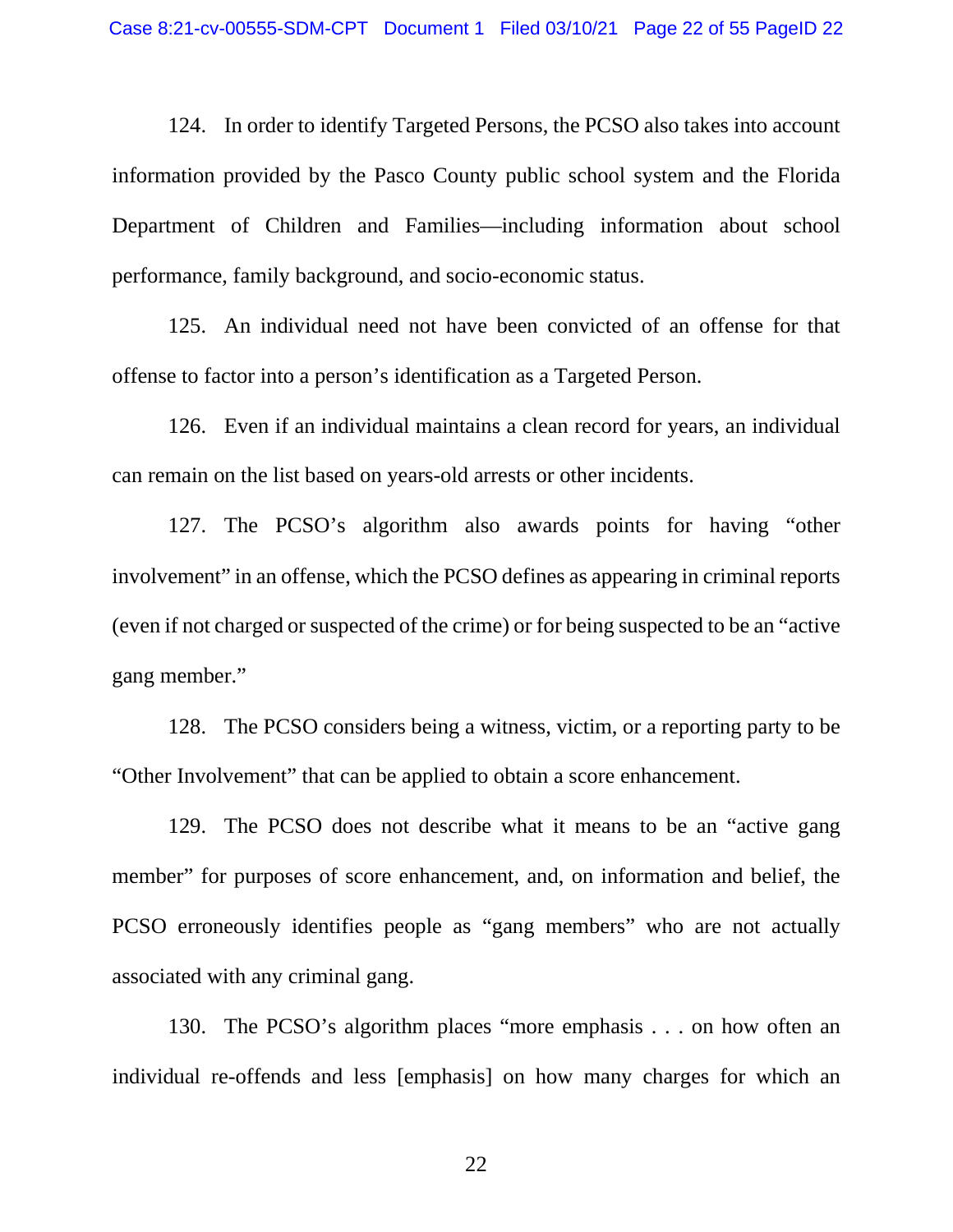individual has been arrested." As a result, an individual who commits (or is suspected of committing) several small crimes in a short period of time is more likely to be identified as a Targeted Person than an individual who has spent a lifetime committing more severe crimes and then serving lengthy prison sentences.

131. The Program aims to identify a predetermined number of Targeted Persons. As a result, the Program identifies Targeted Persons not based on fixed criteria, but rather based on a comparative analysis with other potential Targeted Persons. If Pasco County has fewer serious offenders, the Prolific Offender list will include more people with relatively minor criminal histories.

132. A potential Targeted Person is never advised that the PCSO is considering them for classification as a Targeted Person.

133. A potential Targeted Person is not afforded any opportunity to be heard or to otherwise contest their classification as a Targeted Person.

134. Once a Targeted Person is classified as such, there is no mechanism by which they can request their removal from the PCSO's list of Targeted Persons or otherwise contest the consequences of their classification as a Targeted Person.

135. The PCSO acknowledges that its process to identify Targeted Persons has shortcomings. For example, the PCSO recognizes that "[c]rime is a societal issue" that policing alone cannot solve. The PCSO also admits that an individual's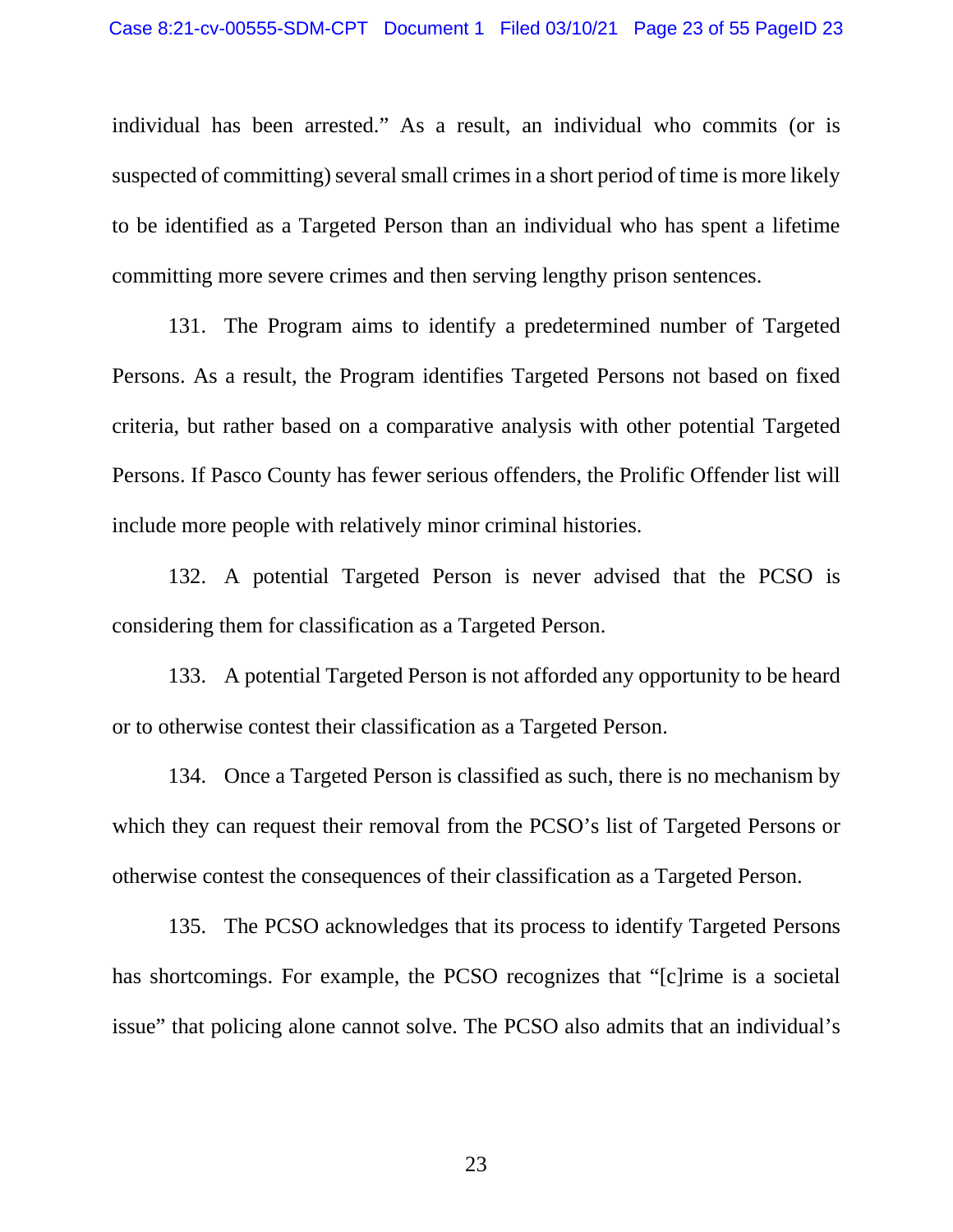identification as a Targeted Person "does not guarantee that the individual will reoffend" because "past and present behavior . . . may not predict future behavior."

## PCSO'S AT-HOME "CHECKS" FOR TARGETED PERSONS ARE  $\mathbf{C}$ . **SUSPICIONLESS AND WARRANTLESS SEARCHES**

136. Once an individual is classified as a Targeted Person, PCSO deputies are required to "[c]onduct a face-to-face prolific offender check at least once quarterly with each active prolific offender."

137. The PCSO refers to these regular checks on Targeted Persons as "Prolific Offender Checks."

138. The written policy is to conduct a Prolific Offender Check on each Targeted Person at least once per quarter, and, in fact, it is widespread custom for PCSO deputies to subject Targeted Persons to Prolific Offender Checks more frequently than once per quarter—sometimes as much as multiple times per week.

139. Plaintiff Dalanea Taylor received Prolific Offender Checks as often as every other day for over three years. Plaintiff Tammy Heilman received Prolific Offender Checks as often as multiple times a week—or even multiple times per day—for five years. Plaintiff Dolly Deegan received Prolific Offender Checks, sometimes for multiple days in a row, for over three years. And Plaintiff Robert Jones received Prolific Offender Checks as often as multiple times per day for over one year.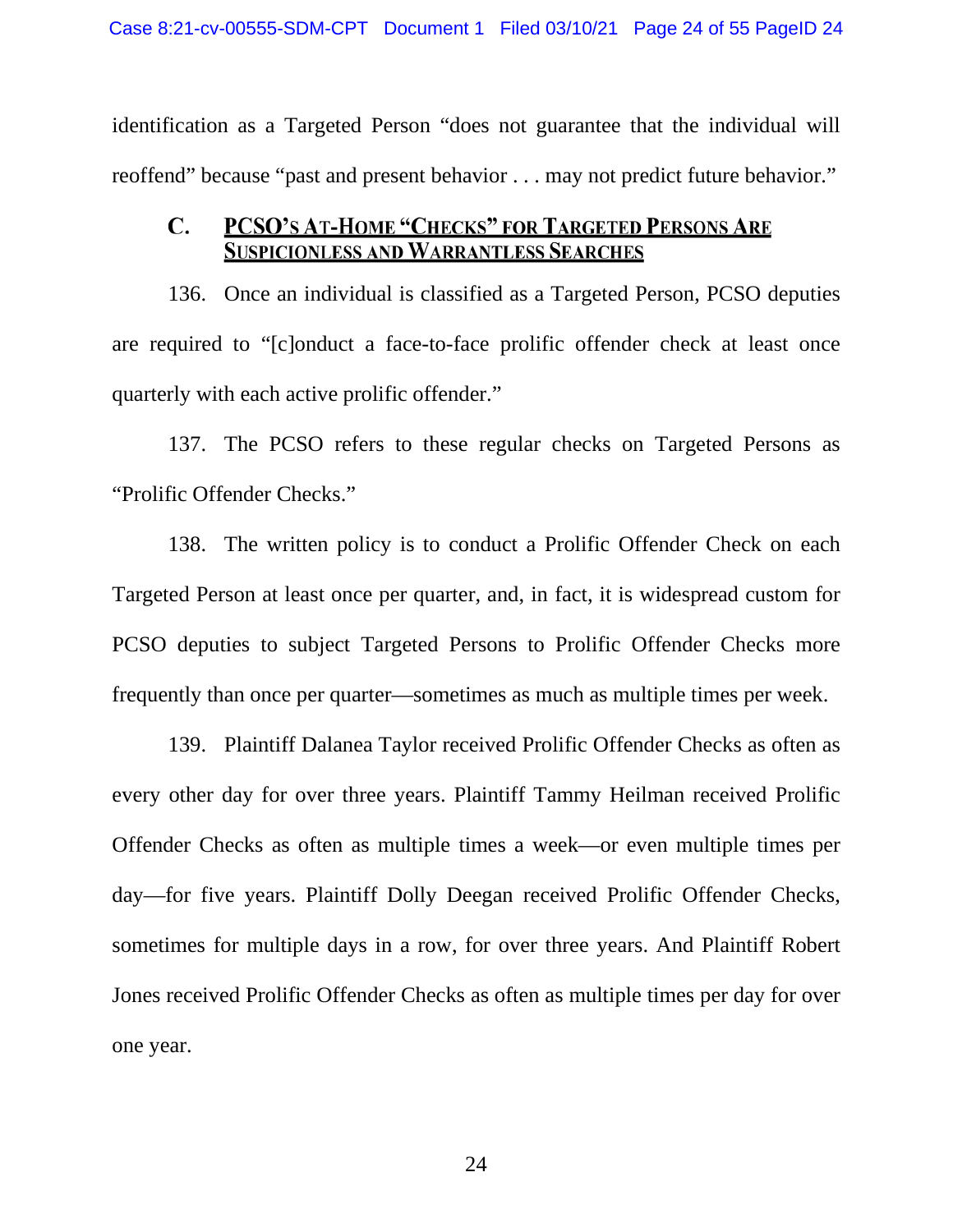140. It is the official policy and widespread custom of PCSO deputies to aggressively pursue Prolific Offender Checks, including by making visits to locations where a Targeted Person is not likely to be present, such as residences and places of business of family and friends.

141. Prolific Offender Checks are supposedly "based on the theory of focused deterrence . . . [a] theory suggest[ing] that crime can be prevented if potential offenders believe the costs of committing a crime outweigh the benefits."

142. Part of the PCSO's "focused deterrence" strategy, as it relates to Prolific Offender Checks, involves reminding Targeted Persons during checks "that because of their criminal activity, they have been identified for an enhanced focus by the Pasco Sheriff's Office." To that end, during checks, deputies are instructed to advise Targeted Persons that "they have only two options." The first option is to "stop committing crimes." And "the second option is to bear the consequences of their criminal ways through relentless pursuit, arrest, and prosecution."

143. The PCSO has a zero-tolerance arrest policy for crimes committed by Targeted Persons. Accordingly, it is the official policy and widespread custom of the PCSO that deputies do not have discretion to elect to not pursue charges against a Targeted Person for any suspected transgressions. Additionally, in the instance of a Targeted Person who is a minor, it is the official policy and widespread custom of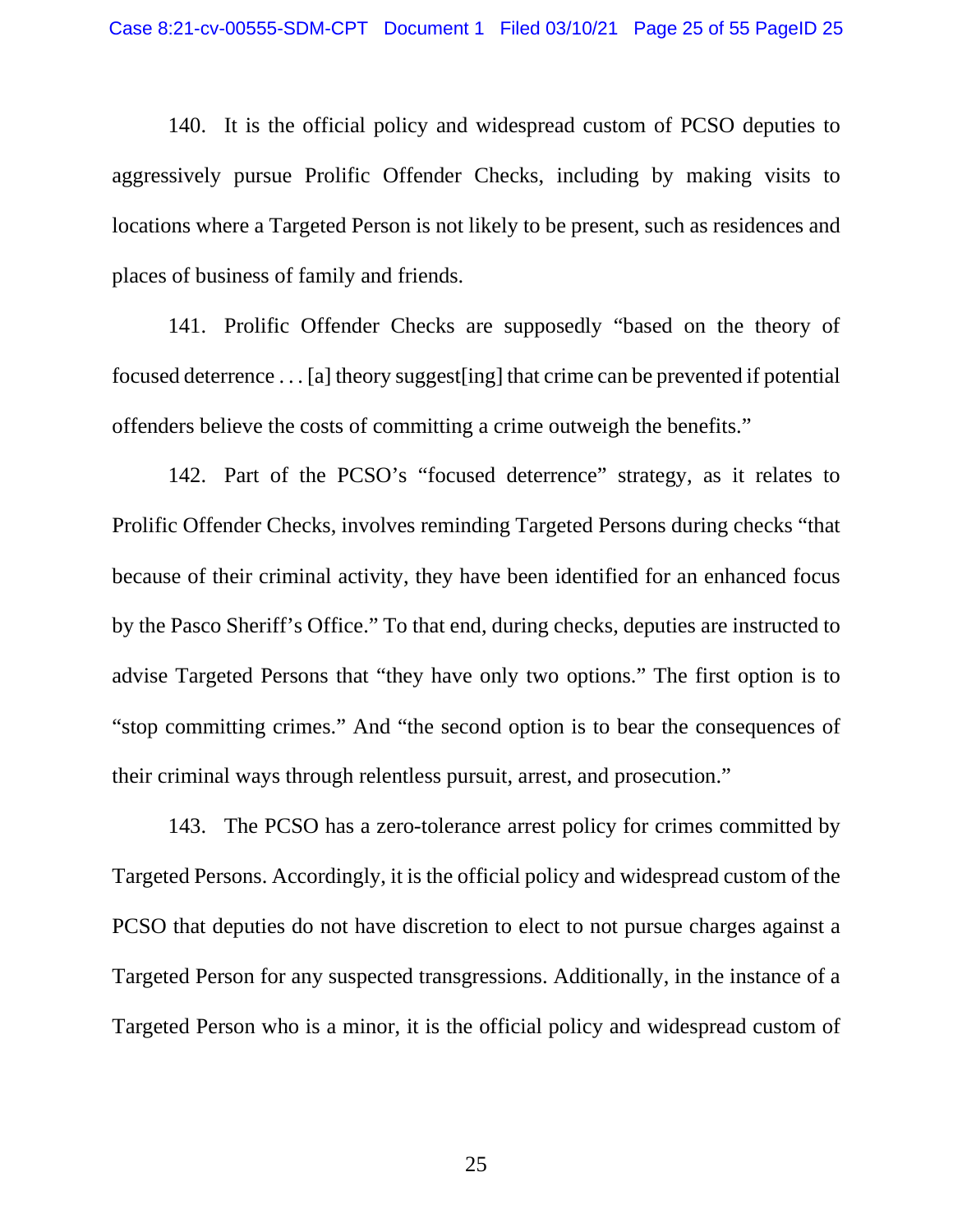the PCSO to seek to have the minor charged as an adult and, if convicted, to be sentenced to a term of incarceration in a correctional facility for adults.

144. The PCSO's zero-tolerance arrest policy also extends to offenses committed by family members of Targeted Persons. For instance, both Tammy and Robert were arrested pursuant to the PCSO's zero-tolerance arrest policy.

145. The PCSO's zero-tolerance policy, in the PCSO's view, effectively achieves crime prevention because "[t]he longer they are incarcerated, the less opportunity they have to commit crime, thus having a preventative effect."

146. In addition to "focused deterrence," PCSO deputies are also encouraged to use Prolific Offender Checks to interrogate Targeted Persons about the so-called "criminal environment." In particular, PCSO deputies involved in Prolific Offender Checks are told to extract information about "who is committing crimes, where, when, and how."

147. It is an official policy and widespread custom for PCSO deputies to not obtain warrants before embarking on Prolific Offender Checks.

148. It is an official policy and widespread custom for PCSO deputies to not possess any specific or articulable suspicion of wrongdoing before embarking on a Prolific Offender Check.

149. With the exception of the March 2016 visit to Robert's home, none of the Plaintiffs were ever presented with a warrant during a Prolific Offender Check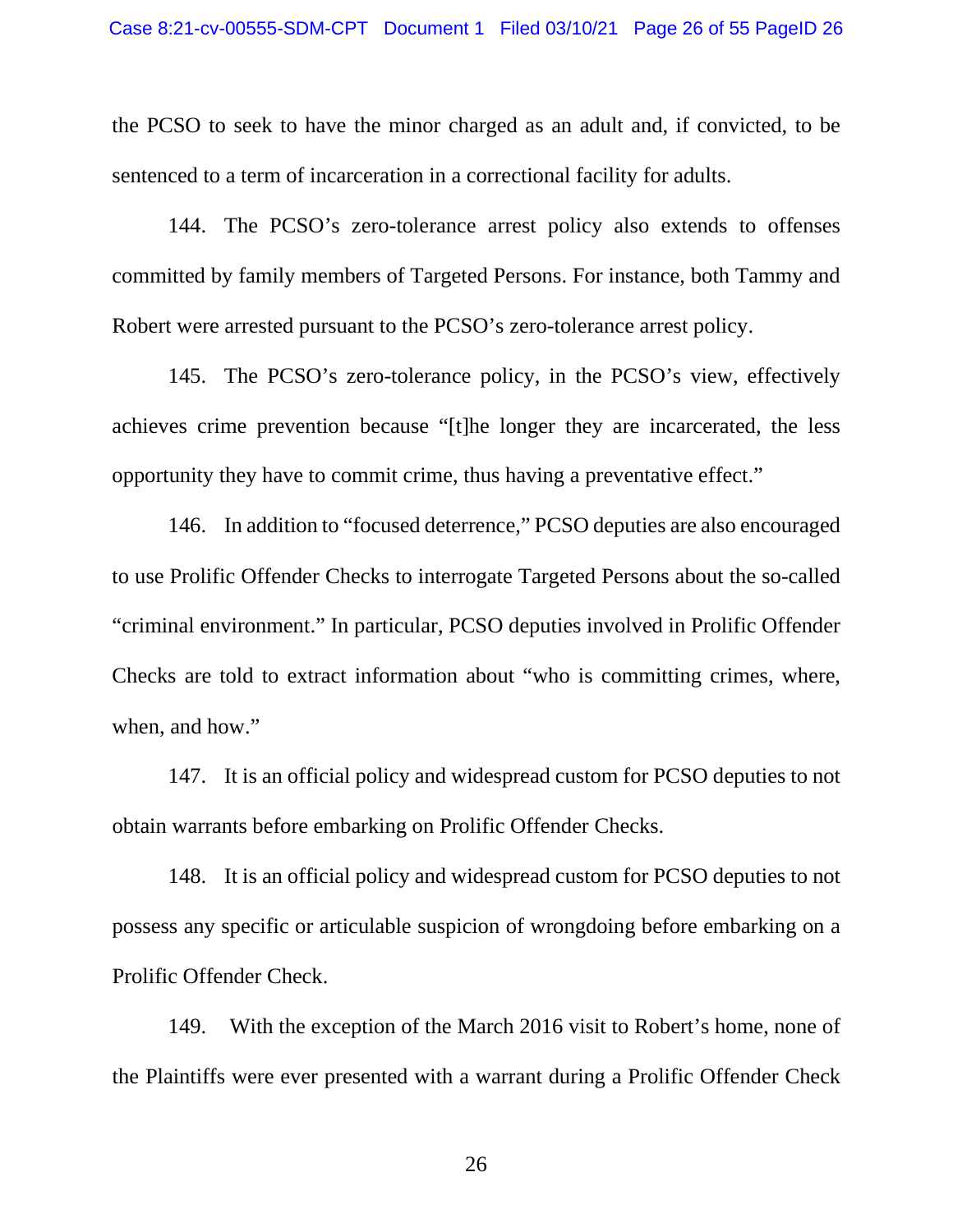at their home. On information and belief, PCSO deputies conducted Prolific Offender Checks at each of the Plaintiffs' homes without specific or articulable suspicion of wrongdoing.

150. Although PCSO deputies need not have any specific or articulable suspicion of wrongdoing when they conduct Prolific Offender Checks, the purpose of such checks is to search for evidence of any crimes committed by Targeted Persons or their families.

151. It is an official policy and widespread custom for PCSO deputies to routinely enter onto private property, including the curtilage and main dwelling space of residential private property, during Prolific Offender Checks.

152. For each of the Prolific Offender Checks performed at the Plaintiffs' homes, PCSO deputies entered into the curtilage—and sometimes into the main dwelling area—of each Plaintiff's residence to question them.

153. It is the official policy and widespread custom for PCSO deputies to look into the windows of residences, to look over fences into the backyards of residences, and to otherwise seek to view the private spaces of Targeted Persons' residences during Prolific Offender Checks.

154. During Prolific Offender Checks to her home, Tammy witnessed PCSO deputies walking around the side of her house and attempting to look into the backyard, and on one occasion Tammy witnessed PCSO deputies shining a flashlight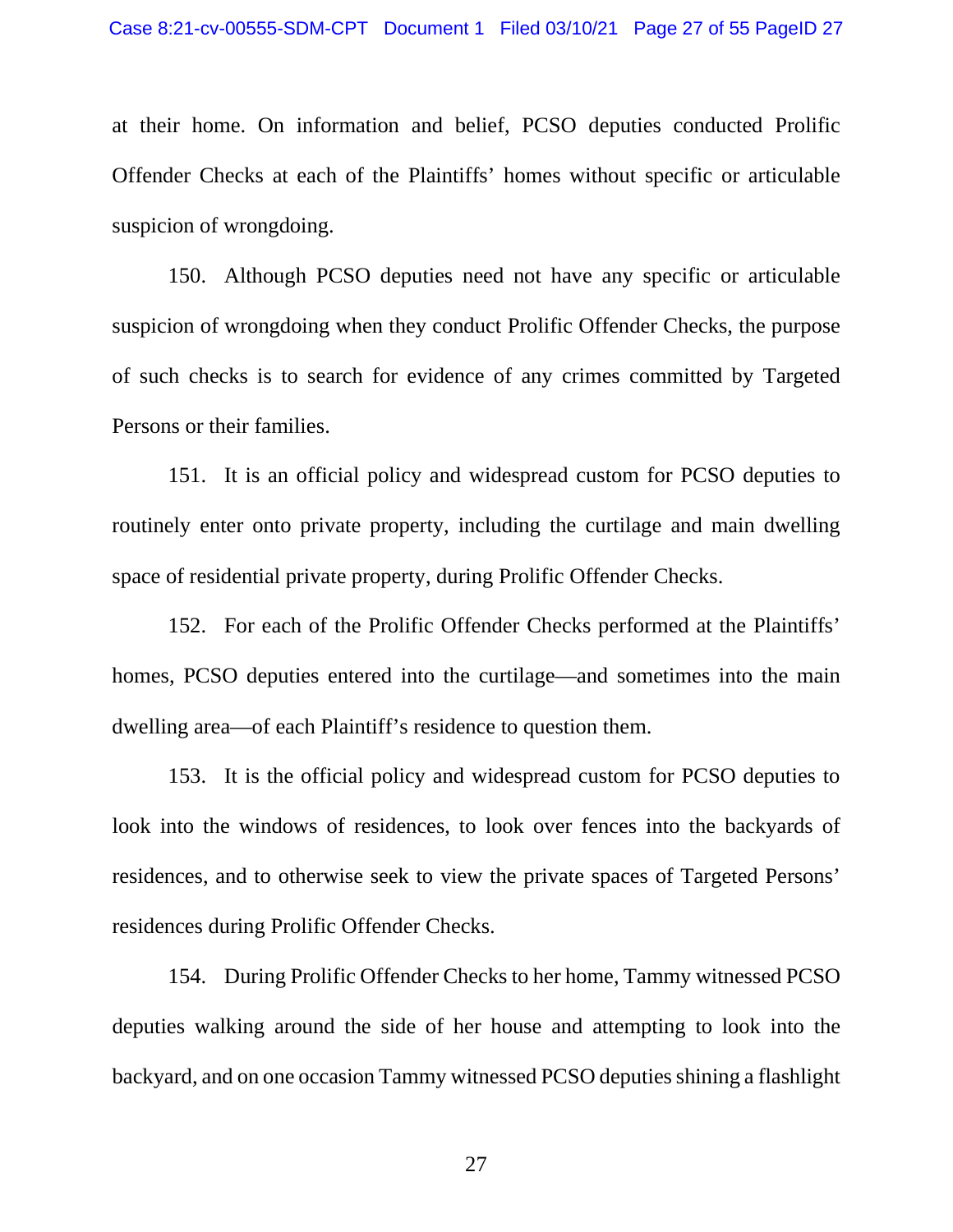into the windows of the home. During a Prolific Offender Check to Robert's home, PCSO deputies arrested him for "delinquency of a minor" and "resisting an officer" because they saw an employee of his business smoking a cigarette inside the house.

155. It is an official policy and widespread custom for PCSO deputies to seek to enter the homes and businesses of Prolific Offenders or their friends and family during Prolific Offender Checks.

156. During Prolific Offender Checks to Dalanea's residences, PCSO deputies frequently asked her landlords and roommates for permission to come inside to locate Dalanea. During Prolific Offender Checks to Tammy's, Dolly's, and Robert's homes, PCSO deputies demanded entry into their respective homes to gather evidence about each of their sons.

157. It is an official policy and widespread custom for PCSO deputies to threaten code enforcement or other citations in the event that residents deny them access to the inside of a residence during Prolific Offender Checks.

158. It is an official policy and widespread custom that PCSO deputies engaged in a Prolific Offender Check do not cease an interaction when a property owner indicates, explicitly or implicitly, that they would like the current interaction to cease.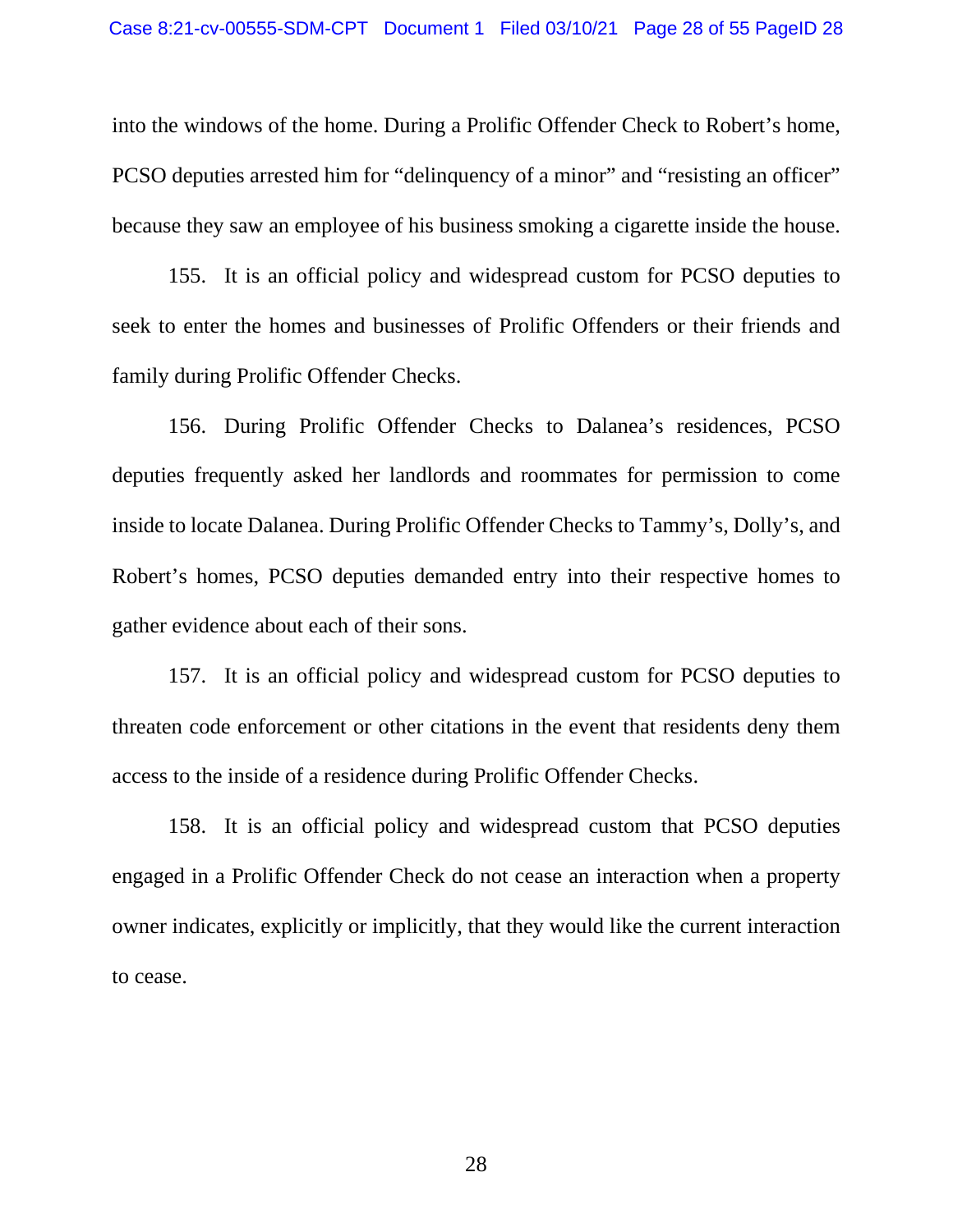159. It is an official policy and widespread custom that PCSO deputies engaged in a Prolific Offender Check do not cease future interaction when a property owner indicates, explicitly or implicitly, that they would like all future visits to cease.

160. Each of the Plaintiffs asked PCSO deputies to stop conducting Prolific Offender Checks at their home, but the PCSO deputies refused. Instead, the deputies indicated that they could not stop the visits because the visits were required under the Program.

161. It is an official policy and widespread custom that PCSO deputies engaged in a Prolific Offender Check will demand that a Targeted Person physically present himself or herself to deputies. When deputies are knowingly at the residence of a Targeted Person's family or friends, deputies will sometimes falsely accuse the resident of wrongly harboring the Targeted Person and demand entry to determine whether he or she is there.

162. PCSO deputies usually demanded to speak to Dalanea during visits to her residence. During visits to Tammy's, Dolly's, and Robert's homes, PCSO deputies demanded to speak with their respective sons. PCSO also falsely accused Dolly several times of lying to protect her son.

163. It is an official policy and widespread custom that PCSO deputies engaged in a Prolific Offender Check will advise residents and any other individuals present on the property that they will suffer legal consequences for noncompliance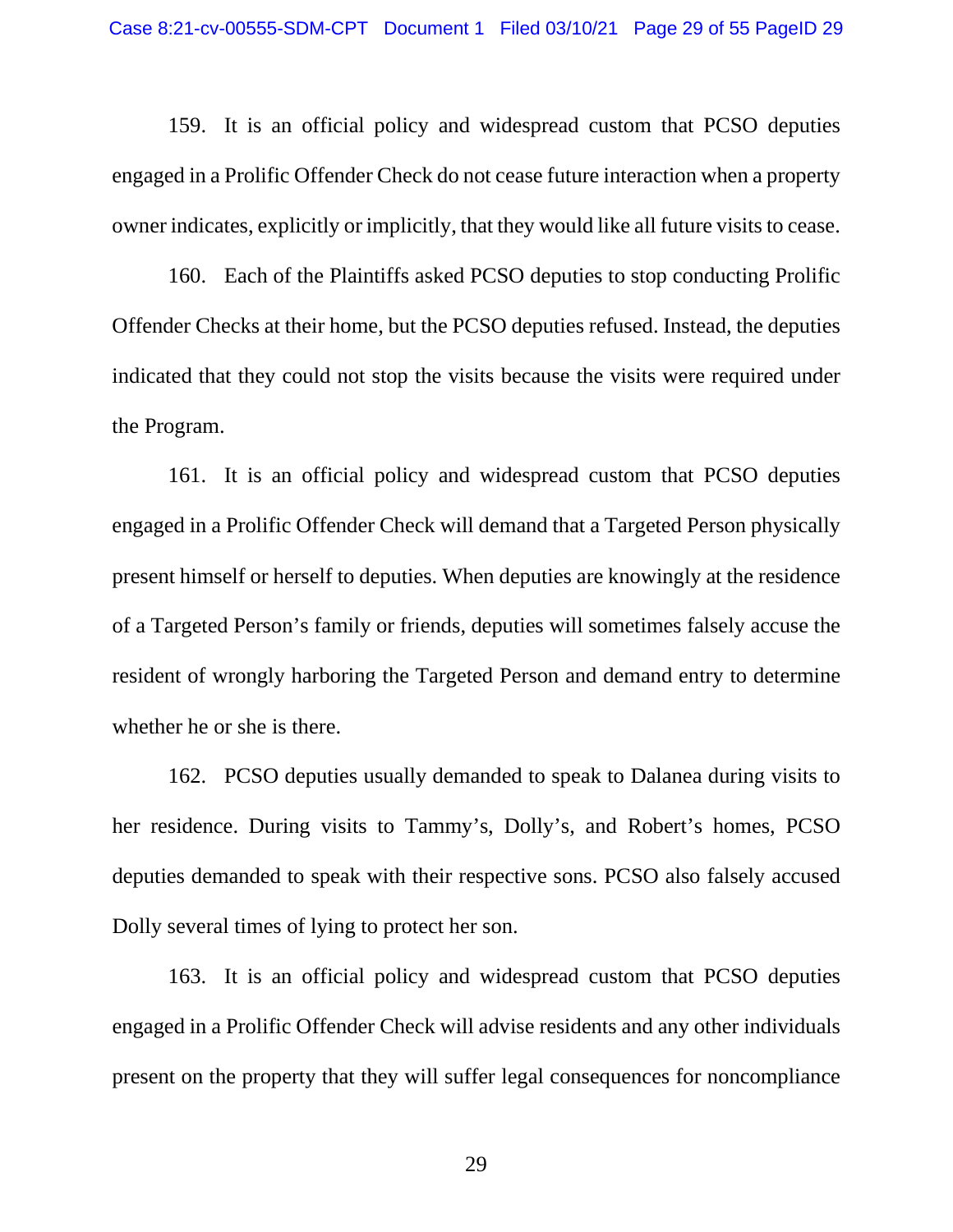with PCSO's demands to enter the residence, supply information about someone's location, or explain how various residents are connected socially.

164. It is an official policy and widespread custom that PCSO deputies engaged in a Prolific Offender Check will advise residents that they will suffer legal consequences for noncompliance with PCSO demands in order to intimidate or coerce compliance from property owners, Targeted Persons, and their friends and family.

165. PCSO deputies arrested Tammy and Robert multiple times, and PCSO deputies also subjected Tammy and Dolly to pretextual code enforcement charges, in order to retaliate for perceived non-compliance with demands made during Prolific Offender Checks.

166. Based on the PCSO's official policies and widespread custom, PCSO deputies are ordered and expected to harass or intimidate Prolific Offenders and their friends, family, and roommates by visiting their homes and looking for reasons to write tickets, citations, or make arrests.

## D. **PCSO RESORTS TO THE PRETEXTUAL USE OF CODE ENFORCEMENT** AS A MEANS OF HARASSMENT AND INTIMIDATION

167. It is an official policy and widespread custom that PCSO deputies engaged in Prolific Offender Checks are encouraged to look for potential civil code violations during Prolific Offender Checks.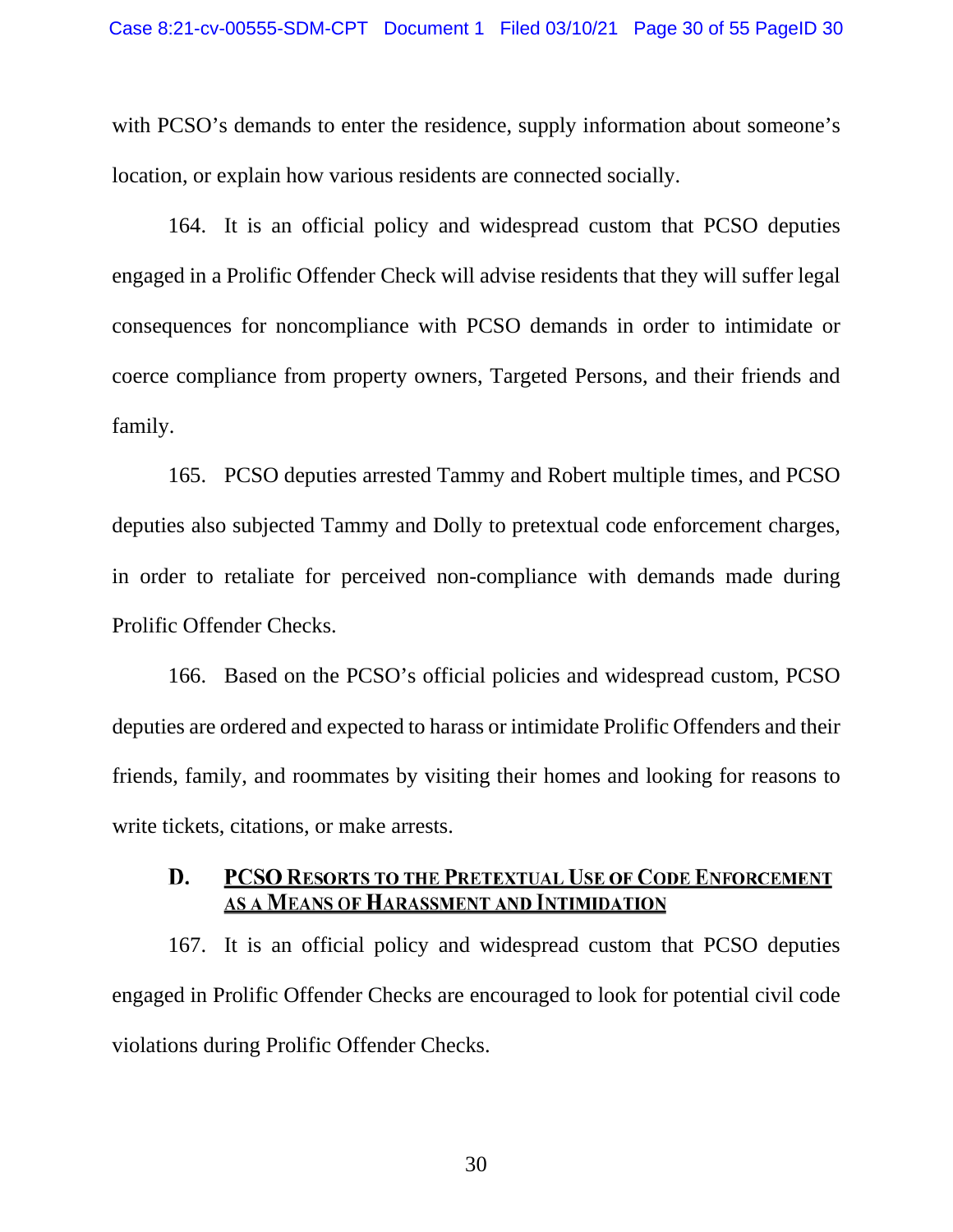168. It is an official policy and widespread custom that PCSO deputies engaged in Prolific Offender Checks routinely issue citations for picayune violations, like tall grass or missing house numbers on a mailbox.

169. The Program identifies the role of code enforcement as a means to address the factors that purportedly lead to greater criminality, like the existence or appearance of abandoned buildings, or to address issues on a property that is routinely the site of criminal behavior.

170. In addition, it is the official policy and widespread custom of the PCSO to wield code enforcement as a cudgel to coerce compliance with demands made during Prolific Offender Checks. PCSO deputies engaged in Prolific Offender Checks therefore threaten code enforcement violations against residents who invoke basic constitutional rights—such as asking deputies to leave their property, refusing to consent to a warrantless search, declining to answer questions, or attempting to end the engagement.

171. It is the official policy and widespread custom of the PCSO to initiate petty code enforcement actions—by issuing citations for small violations like missing house numbers, tall grass, or accumulated trash—against property owners or residents who were uncooperative during at-home checks.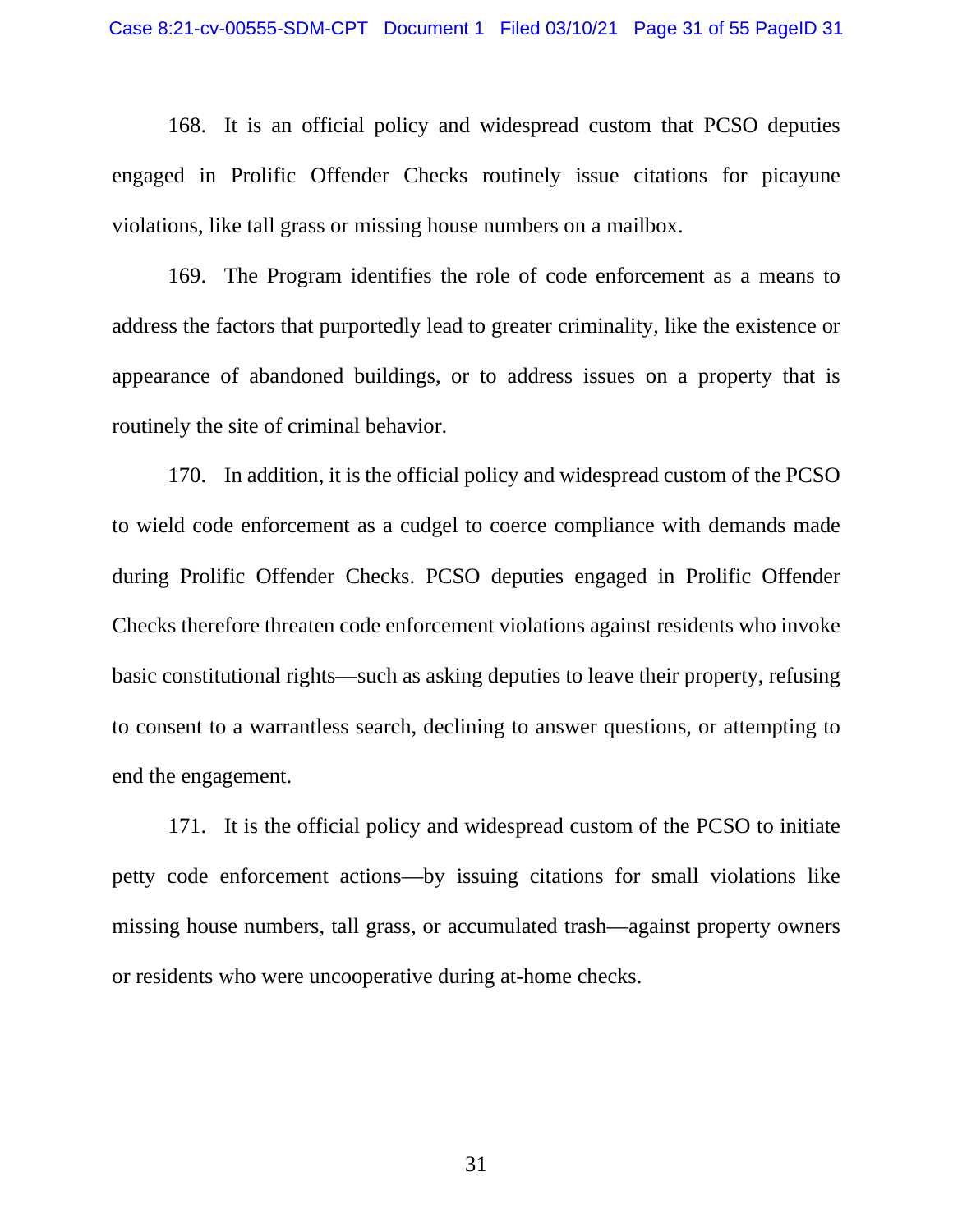172. In addition, it is the official policy and widespread custom of the PCSO to use threats of petty code enforcement actions as a bargaining chip when property owners or residents are uncooperative during at-home checks.

173. When PCSO deputies thought Dalanea's landlord was not telling them everything she knew about Dalanea's whereabouts, they threatened her with citations for having trash in her yard.

174. Because they were perceived as "noncooperative" during Prolific Offender Checks, Tammy received citations for missing mailbox numbers, having a cinderblock in her front yard, and having chickens in her backyard; Dolly received citations for missing house numbers, overly long grass, and having construction materials in her yard while putting up a fence; and Robert received citations for missing mailbox numbers, overly long grass, and having a trailer on his property.

175. PCSO deputies did not cite other properties in Plaintiffs' neighborhoods, although those properties could have been cited for the same violations.

176. For instance, PCSO deputies did not cite other homes with missing mailbox numbers, over-length grass, or trailers on their properties.

177. PCSO deputies subjected Plaintiffs to these code violation citations because Plaintiffs' family members were identified by the Program as Targeted Persons.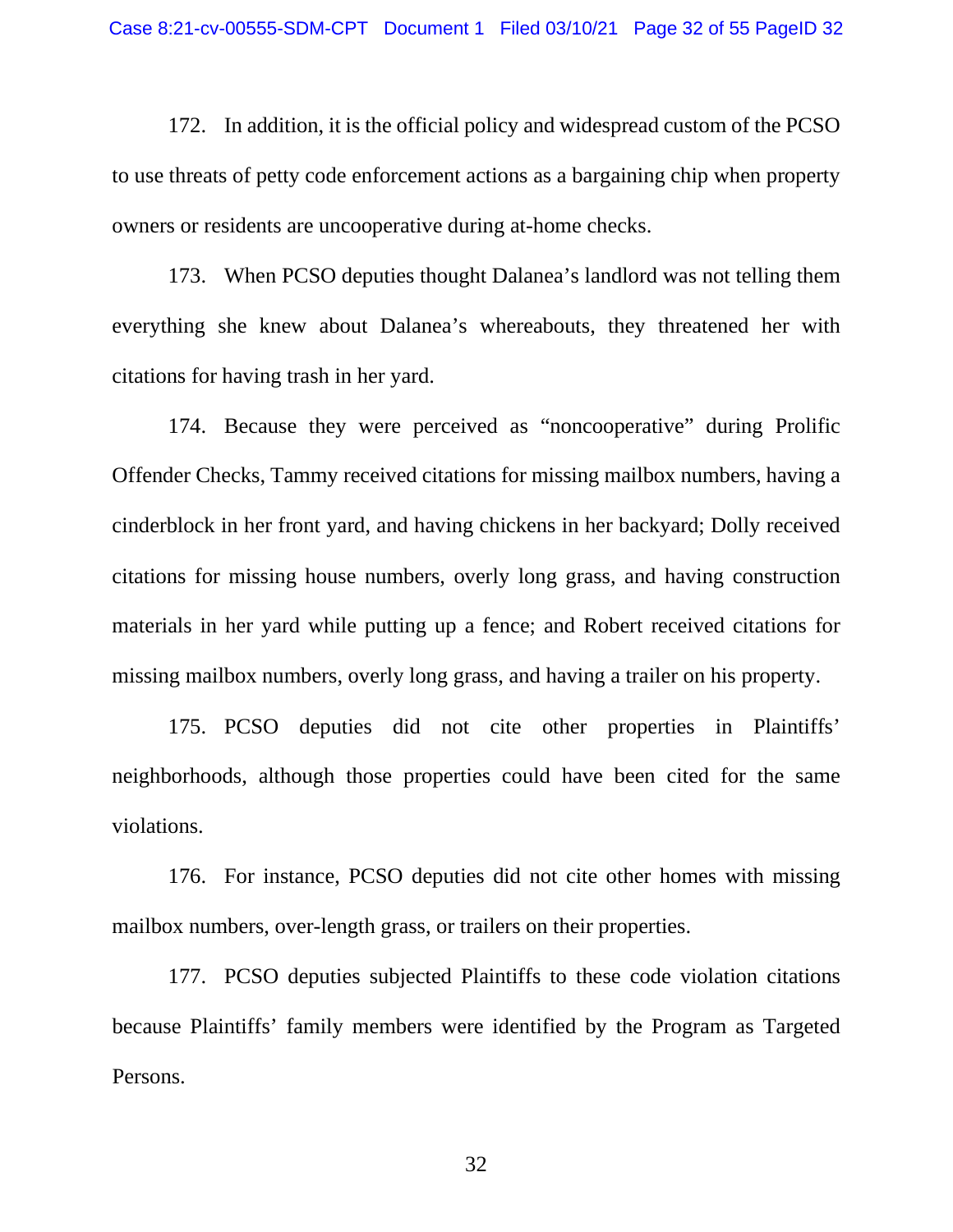178. At least one former PCSO deputy has admitted as much, publicly acknowledging that PCSO deputies would "literally go out there and take a tape measure and measure the grass if somebody didn't want to cooperate with us."

179. In addition to using code enforcement to coerce compliance during athome checks, it is also the official policy and widespread custom of the PCSO to use code enforcement simply as a mechanism to harass, intimidate, and bully Targeted Persons and their family and friends.

180. For example, it is the official policy and widespread custom of the PCSO to initiate a Prolific Offender Check, without any suspicion of a code violation, with the intention of identifying and pursuing code violations upon arrival.

181. Additionally, it is the official policy and widespread custom of the PCSO to identify and pursue code violations to punish property owners and coresidents—who are not themselves Targeted Persons—for the supposed misdeeds of others.

182. Tammy, Dolly, and Robert—none of whom were themselves Targeted Persons—were each punished with code citations because their respective sons were Targeted Persons.

183. On information and belief, because pretextual code enforcement is an official policy and widespread custom of the Program, PCSO deputies who express disagreement with or discomfort about the pretextual use of code enforcement, or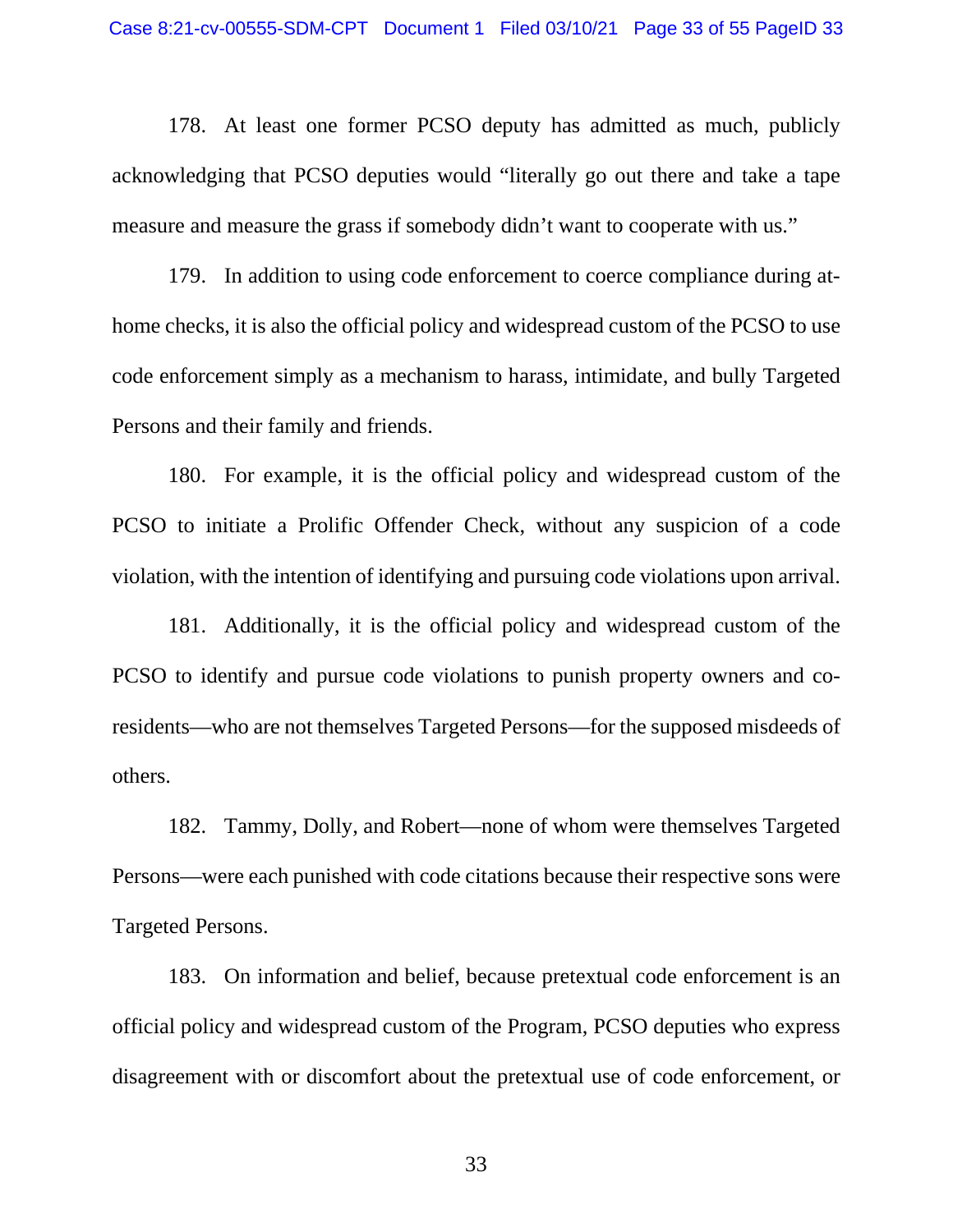who decline to pursue such code enforcement actions altogether, are subject to disciplinary action for insubordination.

184. On information and belief, the use of code enforcement is part of the PCSO's overriding goal to "make [people's] lives miserable until they move."

185. On information and belief, many Targeted Persons and their families leave Pasco County to escape the continuous, unwanted, and suspicionless visits to their homes.

### V. **INJURY TO PLAINTIFFS**

#### A. **HARM TO DALANEA**

186. Dalanea has been directly harmed by the PCSO and the Program.

187. Dalanea was released from prison in March 2017, and has not had been in trouble with the law since. Nevertheless, Dalanea was listed as a Targeted Person shortly after her release, and as a result, she has been receiving constant and unwanted visits from police since the first week after her release.

188. Dalanea was subjected to Prolific Offender Checks roughly every week since, resulting in suspicionless visits that occurred at all hours of the day and night. Dalanea has also been followed by PCSO vehicles while walking through her neighborhood and asked to answer sensitive questions about her friends, neighbors, and even her romantic partners.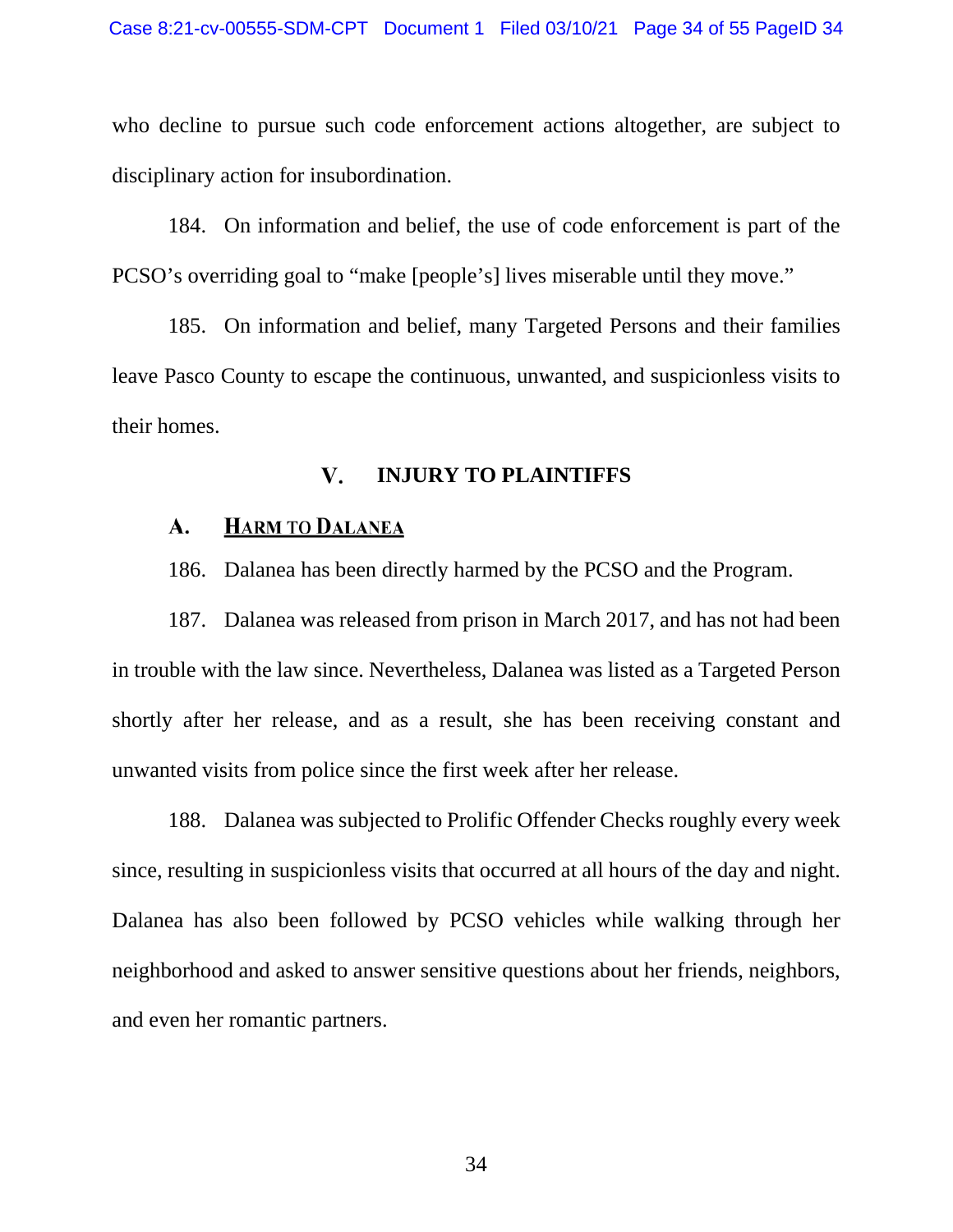189. When Dalanea asked PCSO deputies to leave her alone, they told her that the constant Prolific Offender Checks were simply "protocol" and that they were just following orders. Additionally, when Dalanea would ask PCSO deputies to end these unwanted Prolific Offender Checks, they would threaten to initiate code enforcement cases against her or her landlord for her obstinacy.

190. On numerous occasions, Dalanea's encounters with police have forced her to miss or be late for work or child-care arrangements. This tardiness has cost Dalanea money. Thus, because of the Program and Dalanea's classification as a Targeted Person, Dalanea was harassed and has lost earnings and incurred additional expenses.

191. In addition, Dalanea's years of constant unwanted interactions with PCSO deputies have left her traumatized. Thus, because of the persistent campaign of harassment carried out as part of the Program and Dalanea's classification as a Targeted Person, Dalanea has suffered irreparable emotional harm and distress.

192. Dalanea has also suffered reputational damage because of the PCSO's interactions with her friends in connection with the Program, as PCSO's statements to her friends have created the impression that she is a target of law enforcement activity.

193. Dalanea has not been visited by PCSO for a Prolific Offender Check since the publication of a *Tampa Bay Times* article describing the Program in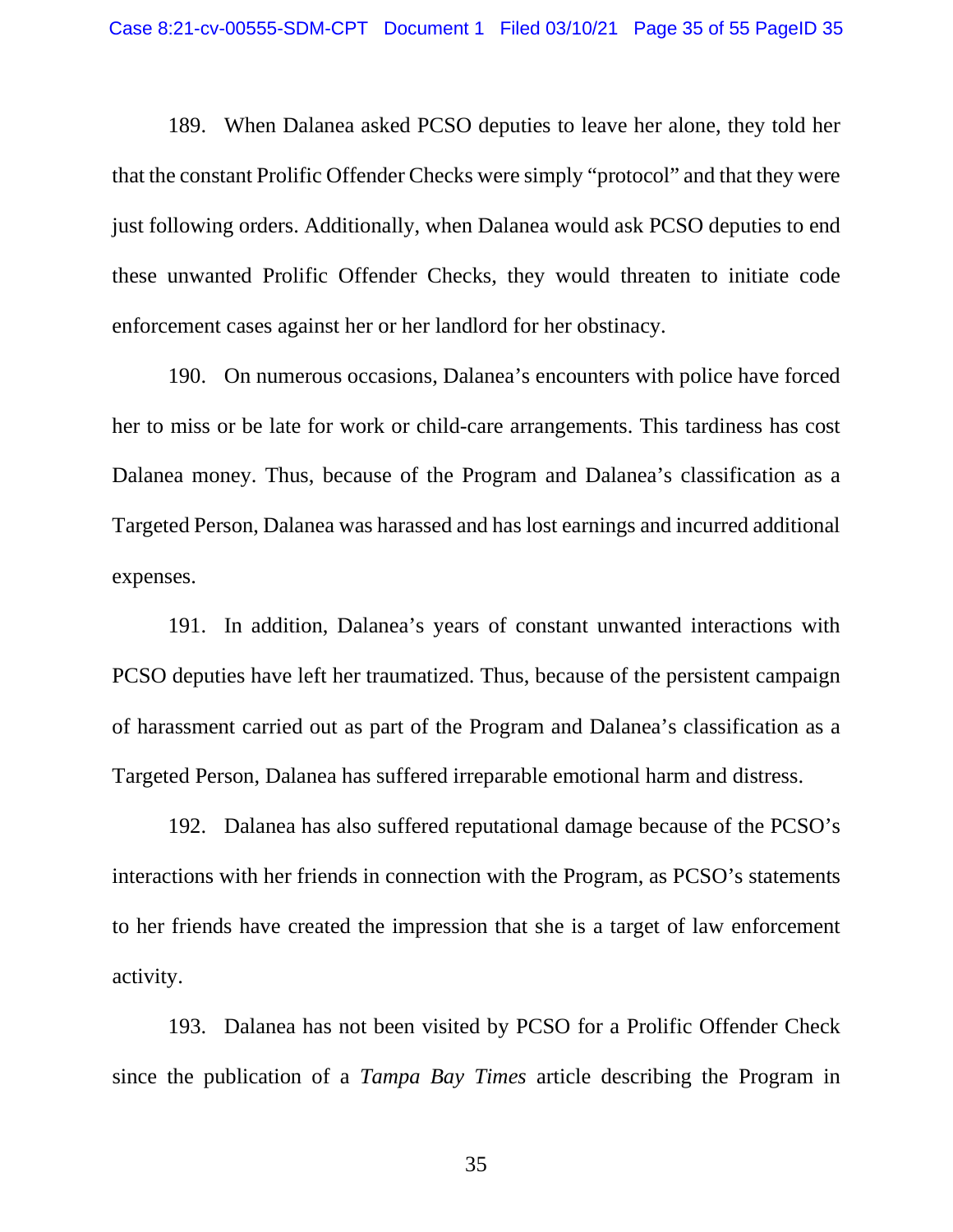September 2020. However, Dalanea continues to reside in Pasco County, the PCSO has stated that it is not abandoning the program, and the Prolific Offender Checks could resume at any time.

194. On information and belief, if PCSO is not enjoined from enforcing its Program, PCSO will resume its harassment of Dalanea.

### **B. HARM TO TAMMY**

195. Tammy has been directly harmed by the PCSO and the Program.

196. Tammy had not had any brushes with the law for many years until her son landed on the PCSO's Prolific Offender list. This led to Tammy having interactions with the PCSO that would not have occurred but for her son's inclusion on the list.

197. For example, as a result of Tammy's son's identification by the Program and classification as a Targeted Person, Tammy was harassed and fined \$2,500 for having chickens in her backyard. But for her son's classification, Tammy would not have been harassed and subjected to enhanced code enforcement; she would have been treated like others in the community and not fined at all.

198. As a result of Tammy's son's identification by the Program and classification as a Targeted Person, Tammy was cited for missing mailbox numbers and having a cinderblock in her front yard. But for her son's classification, Tammy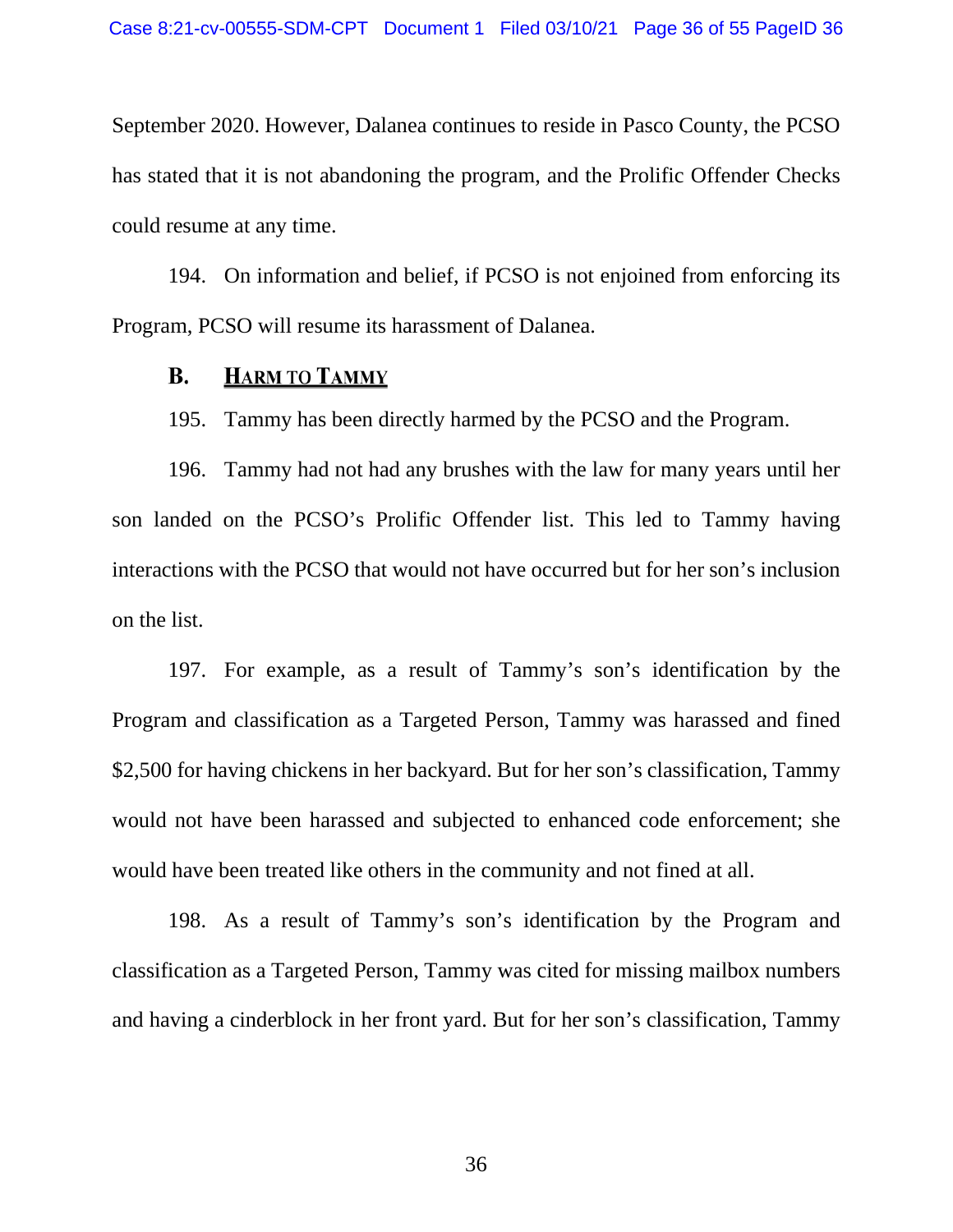would not have been subject to enhanced code enforcement; she would have been treated like others in the community and not fined at all.

199. As a result of Tammy's son's identification by the Program and classification as a Targeted Person, Tammy has been arrested twice—each time for her perceived lack of cooperation with PCSO deputies engaged in suspicionless, warrantless searches on her property.

200. As a result of these arrests, Tammy has incurred substantial legal fees. Thus, but for her son's classification, Tammy would not have been arrested and forced to pay legal fees.

201. As a result of Tammy's son's identification by the Program and classification as a Targeted Person, Tammy is now a felon whose employment opportunities have been severely diminished. Thus, but for her son's classification, Tammy would have better employment options.

202. As a convicted felon, Tammy is also unable to participate in certain activities with her children. For instance, Tammy is unable to serve as a troop leader for her young daughter's scouting group.

203. Additionally, as a result of the persistent campaign of harassment carried out as part of the Program and her son's classification as a Targeted Person, Tammy and her family have suffered irreparable emotional harm and distress.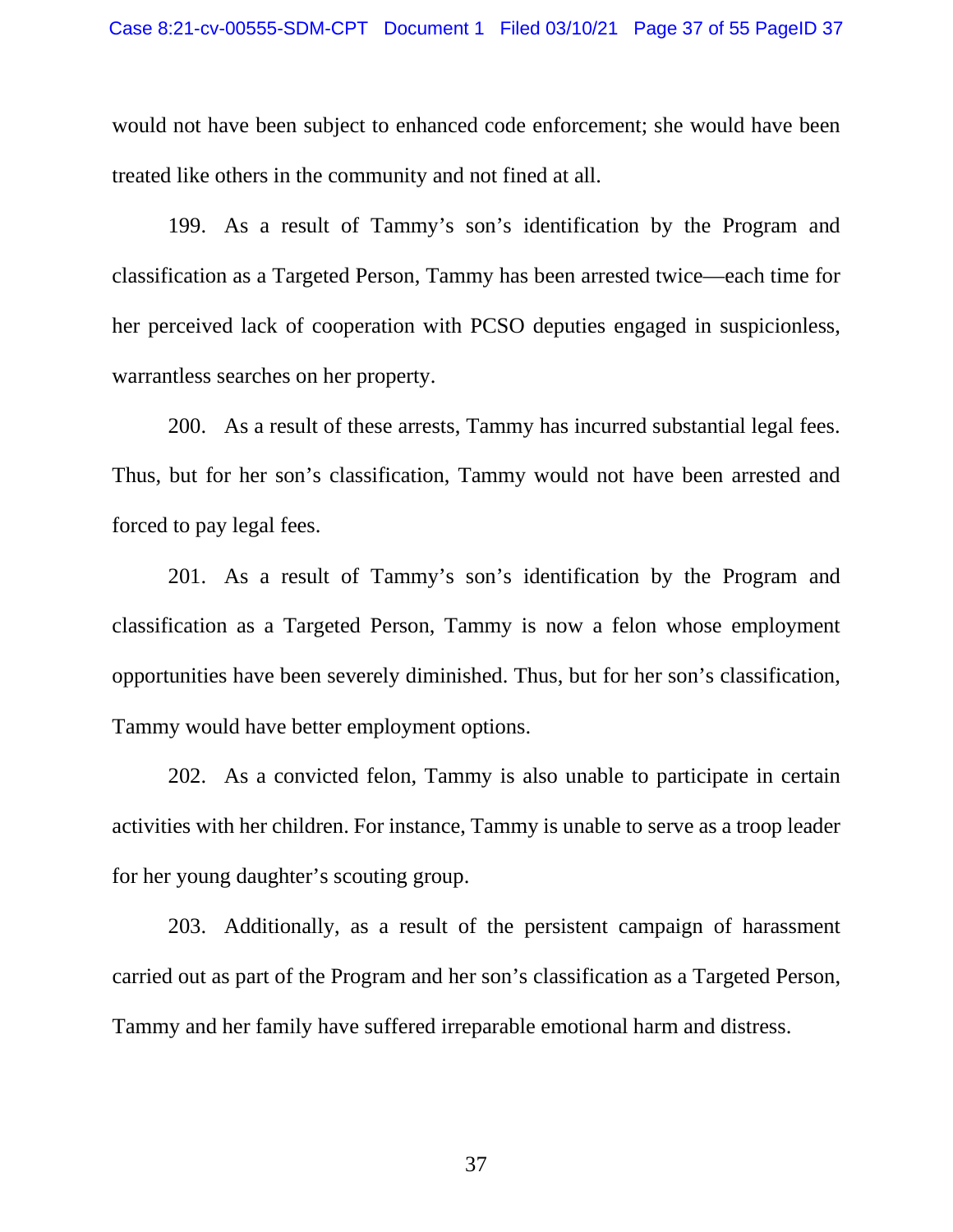204. Tammy's older son is currently incarcerated awaiting trial, but, on information and belief, PCSO will resume Prolific Offender Checks at Tammy's home as soon as her oldest son is released.

205. In addition, Tammy's younger son has also had run-ins with the PCSO and is at risk to be placed on Pasco's list, in which case PCSO would once again resume making Prolific Offender Checks at Tammy's home.

#### $\mathbf{C}$ . **HARM TO DOLLY**

206. Dolly has been directly harmed by the PCSO and the Program.

207. Dolly's son, who is now deceased, was listed as a Targeted Person as a result of having committed a series of non-violent property crimes to support his drug addiction.

208. PCSO deputies conducted numerous Prolific Offender Checks at Dolly's residence as a result of her son's identification as a Targeted Person.

209. Dolly has never been arrested. But because of her son's classification as a Targeted Person, Dolly had numerous interactions with the PCSO that would not have occurred but for her son's inclusion on the list.

210. Many of those instances arose when PCSO deputies would show up on Dolly's property looking for her son and, when he was not there, would demand to know where he was. If PCSO deputies perceived that Dolly was not cooperating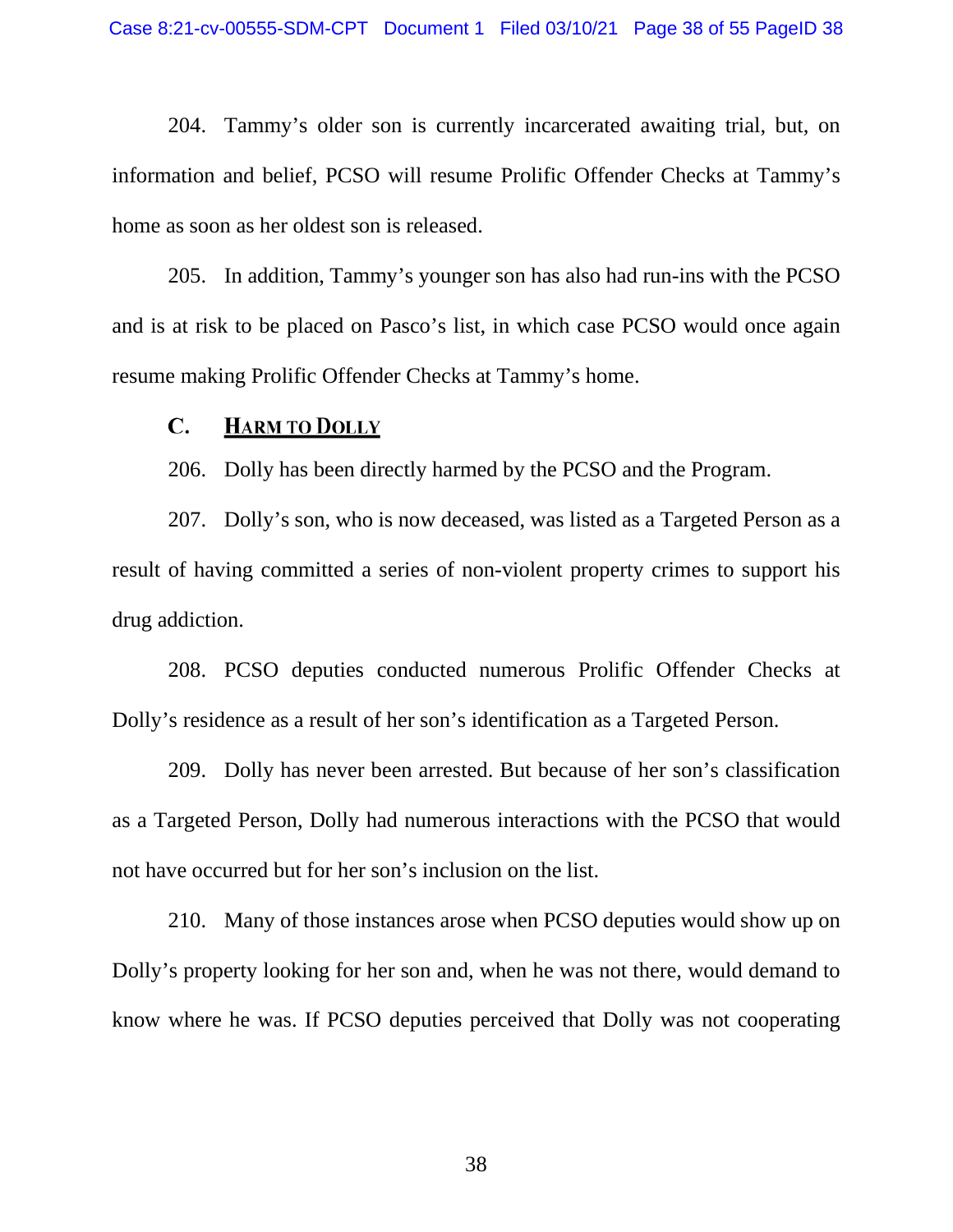with their requests, PCSO deputies would target Dolly for whatever violations they could find.

211. Specifically, Dolly was harassed and fined \$3,000 for petty code violations like tall grass. But for her son's classification, Dolly would not have been harassed and subjected to enhanced code enforcement; she would have been treated like others in the community and not fined at all.

212. Additionally, Dolly lost substantial personal property when PCSO deputies, acting in accordance with their duties under the Program, raided a house that she owned where her son lived and left the door open when they left. Dolly also had to bear the costs of retrieving the family dog from the police impound. But for her son's classification, Dolly's house would not have been raided and she would not have had to incur the expenses associated with retrieving her dog and replacing stolen items.

213. Additionally, as a result of the persistent campaign of harassment carried out as part of the Program and her son's classification as a Targeted Person, Dolly has suffered irreparable emotional harm and distress.

## **HARM TO ROBERT** D.

214. Robert has been directly harmed by the PCSO and the Program.

215. PCSO deputies conducted numerous Prolific Offender Checks at Robert's residence as a result of his son's identification as a Targeted Person.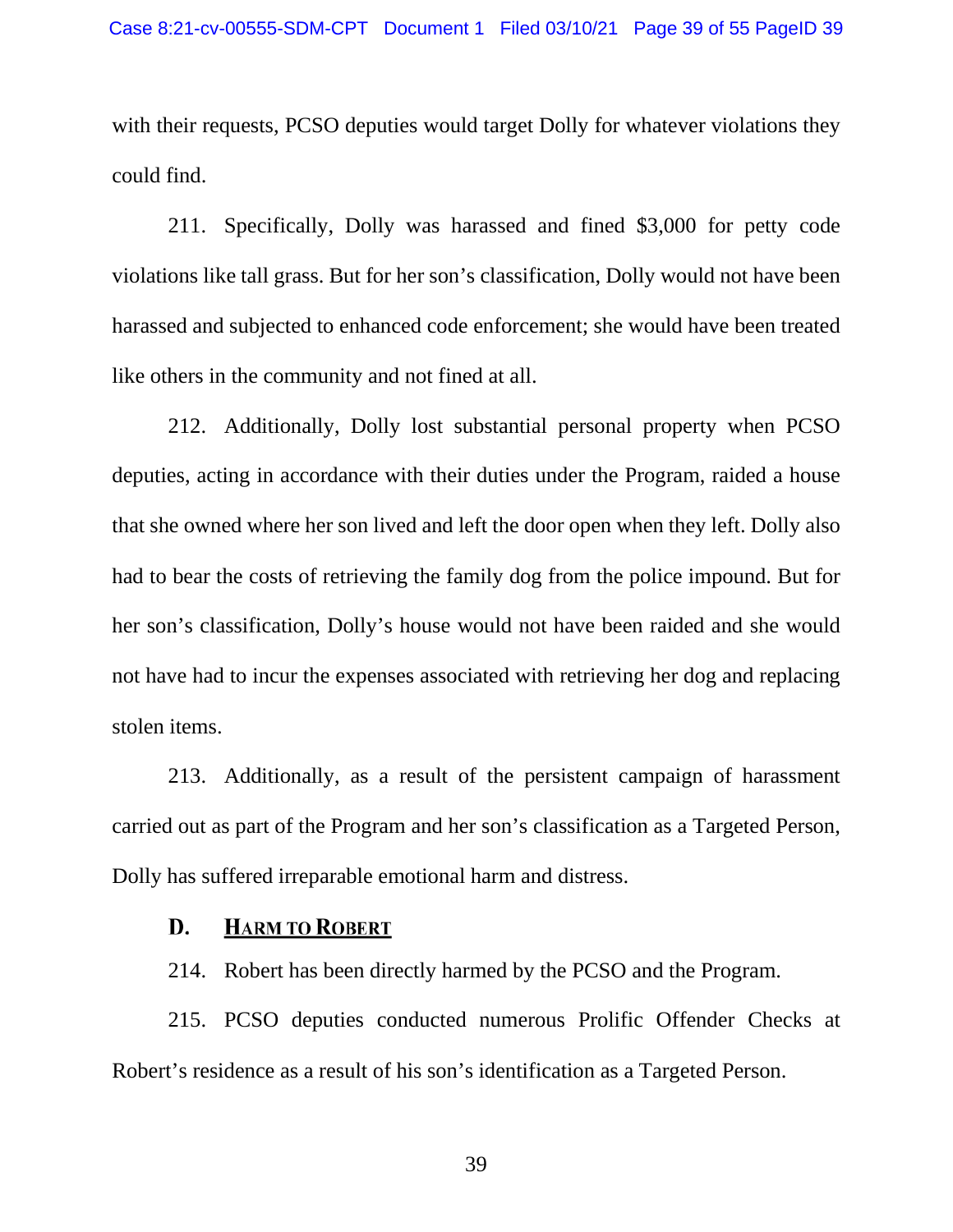216. Because of his perceived lack of cooperation with the Program, Robert was arrested on four separate occasions between October 2015 and April 2016. But for PCSO's classification of Robert's son as a Prolific Offender, these arrests would not have occurred.

217. When he moved to Pasco County, Robert had dreams of attending law school. Because of PCSO's retaliatory actions, undertaken in response to his perceived lack of compliance with the Program, Robert now has an extensive arrest record and has been forced to abandon his dream of attending law school.

218. PCSO deputies also seized significant personal property from Robert and his children, including several laptop computers, tablets, and cellphones. PCSO held this personal property until June 2017, when it was forced to release the property by a court order. But for PCSO's classification of Robert's son as a Targeted Person, this property would not have been seized and would not have been held for such a lengthy time.

219. Robert had to purchase new computers, tablets, and cellphones to replace the property while it was being held. Robert was thus forced to spend money to replace property seized and held by PCSO as a result of the Program.

220. PCSO still has not returned some of the property that it seized from Robert's home. For instance, PCSO still has not returned Robert's daughter's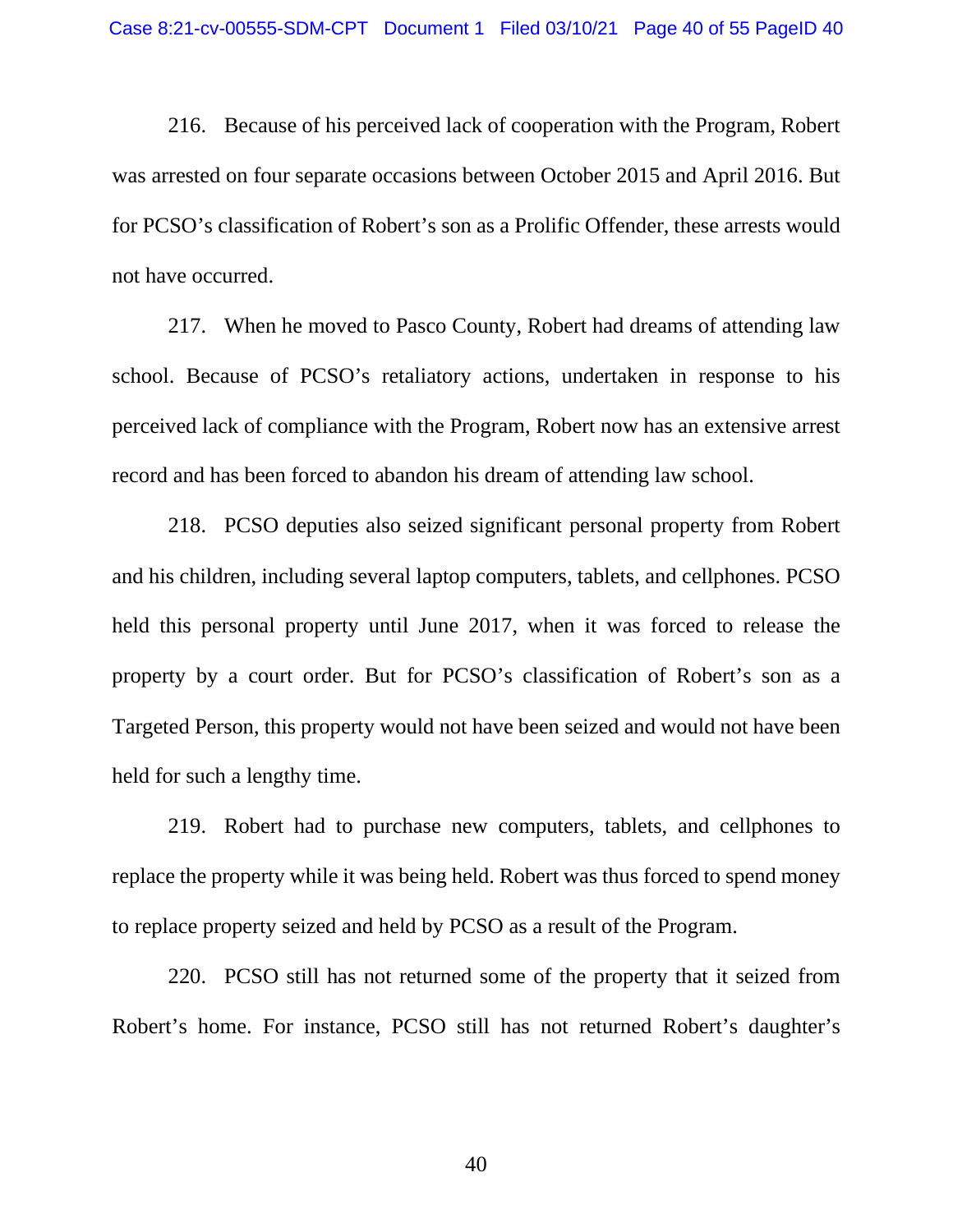iPhone, as well as a brand-new Samsung phone that was seized by the PCSO from Robert's home.

221. Because of his harassment by PCSO, Robert and his family moved out of Pasco County in 2016. But for PCSO's classification of Robert's son as a Targeted Person, Robert and his family would not have been forced to move.

222. Robert has subsequently returned to Pasco County, and Robert could once again be targeted by the Program again at any time.

223. As a result of the persistent campaign of harassment carried out as part of the Program and his son's classification as a Targeted Person, Robert has suffered irreparable emotional harm and distress.

## VI. **CAUSES OF ACTION**

## **COUNT ONE: ON BEHALF OF ALL PLAINTIFFS** FOURTH AMENDMENT UNREASONABLE SEARCH AND SEIZURE 42 U.S.C. § 1983

224. Plaintiffs hereby incorporate paragraphs 1-223 by reference.

225. The Fourth Amendment to the U.S. Constitution, as incorporated into the Fourteenth Amendment to the U.S. Constitution, protects individuals' right to be secure on their property and free from warrantless searches and seizures.

226. Each of the Plaintiffs have been subjected to unwarranted and suspicionless Prolific Offender Checks at their homes by the PCSO, either because they were listed as a Targeted Person (in the case of Dalanea Taylor) or because they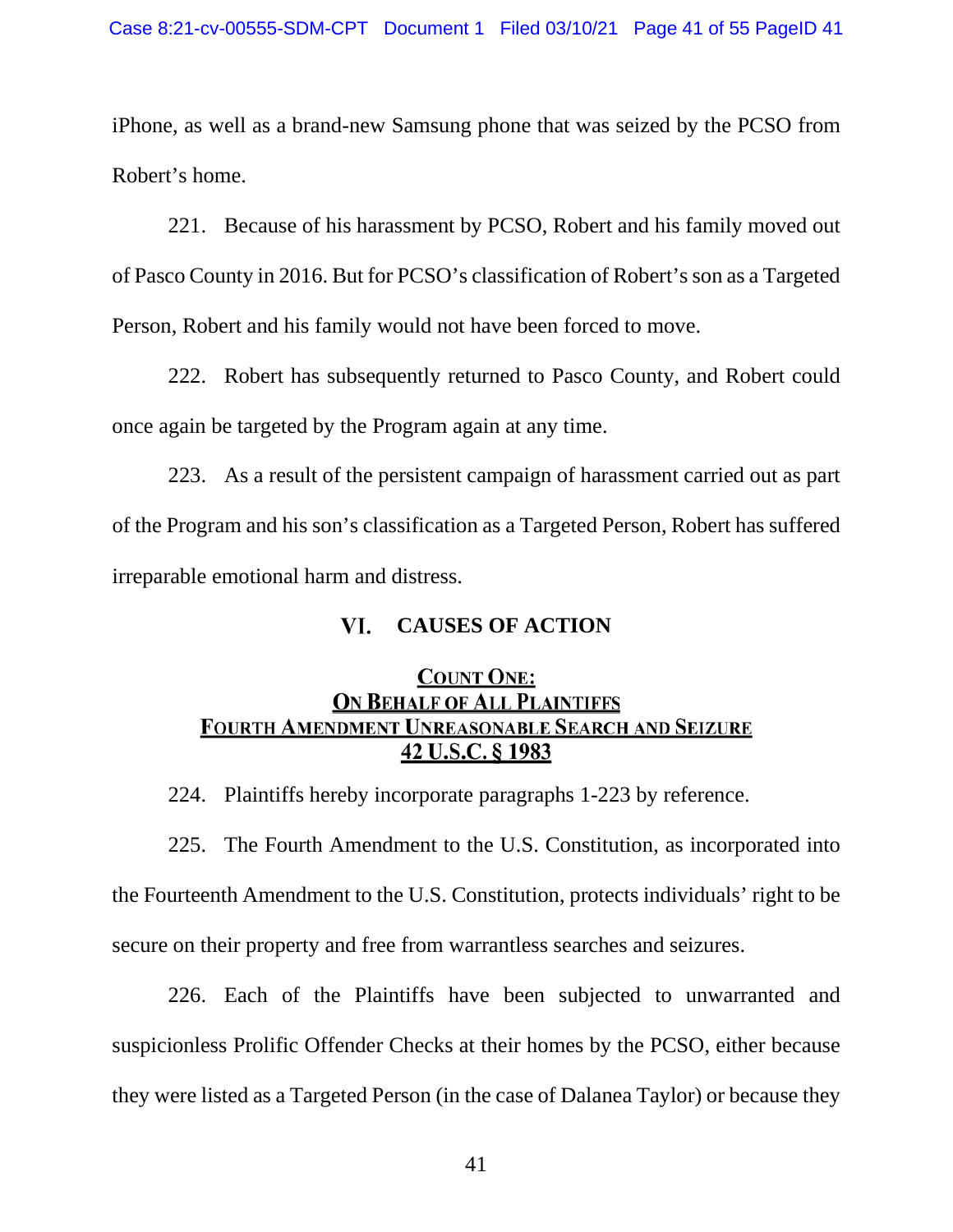are related to individuals who were listed as Targeted Persons (in the cases of Tammy Heilman, Dolly Deegan, and Robert A. Jones III).

227. The PCSO's official policy and widespread custom of unwarranted and suspicionless Prolific Offender Checks establishes a systematic practice of unconstitutional searches and seizures under the Fourth Amendment because they are non-consensual and are not precipitated by either probable cause or exigent circumstances.

228. The PCSO's official policy and widespread custom of unwarranted and suspicionless Prolific Offender Checks establishes a systematic practice of unconstitutional searches and seizures under the Fourth Amendment insofar as they exceed the scope of any license—express or implied—to visit a property and ask to speak with someone inside.

229. The PCSO's official policy and widespread custom of unwarranted and suspicionless Prolific Offender Checks establishes a systematic practice of unconstitutional searches and seizures under the Fourth Amendment insofar as they continue beyond the point at which the property owner expresses a desire to cease all interaction and terminate the encounter.

230. The PCSO's official policy and widespread custom of unwarranted and suspicionless Prolific Offender Checks establishes a systematic practice of unconstitutional searches and seizures under the Fourth Amendment insofar as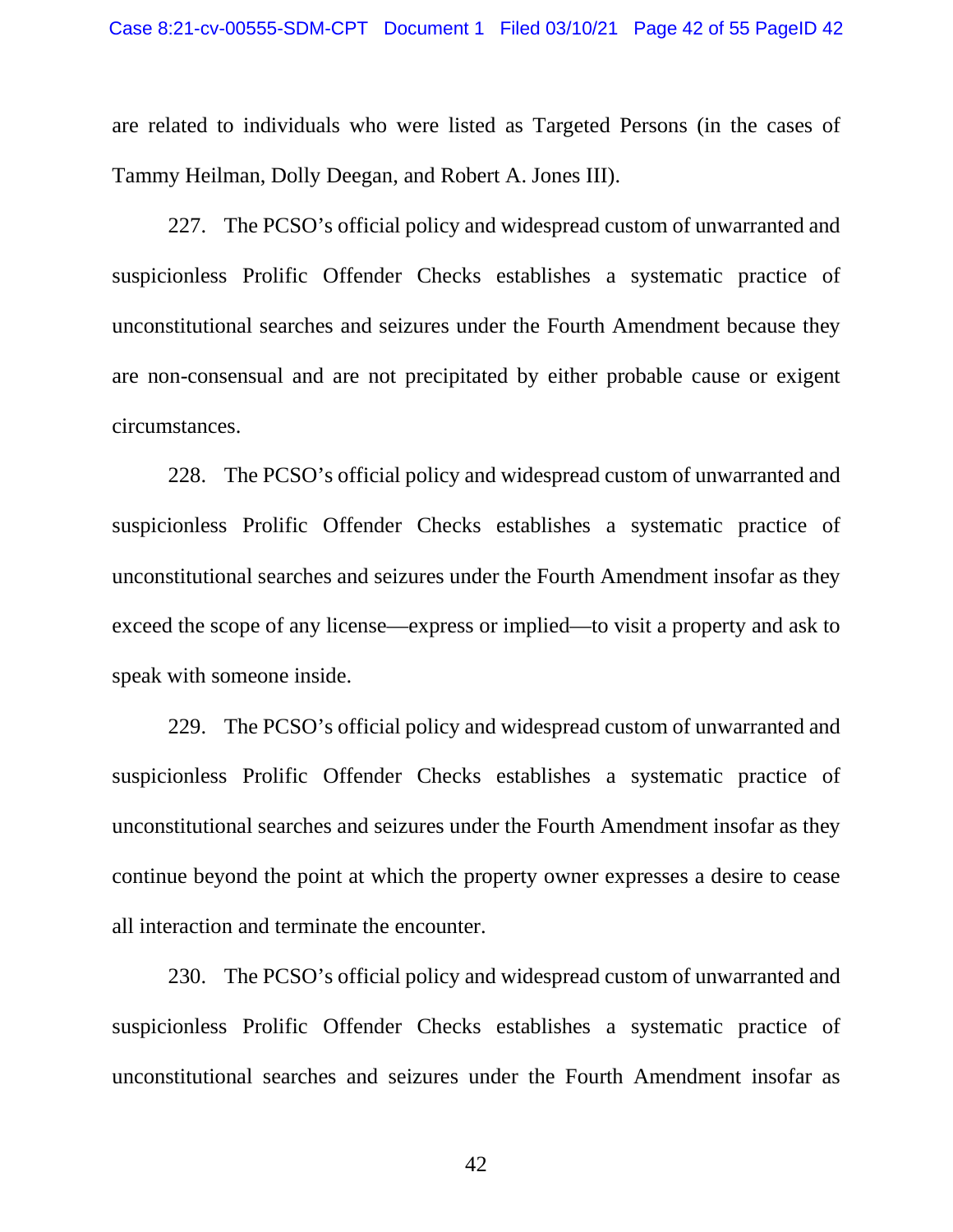officers extend the visits beyond the pathway leading to the home and intrude upon the curtilage—including walking onto the sides of yards, peering into backyards, and looking through the windows of the residences.

231. The PCSO's official policy and widespread custom of unwarranted and suspicionless Prolific Offender Checks establishes a systematic practice of unconstitutional searches and seizures under the Fourth Amendment insofar as they occur at all times of the day or night, including at times when no reasonable visitor would approach a home.

232. The PCSO's official policy and widespread custom of unwarranted and suspicionless Prolific Offender Checks establishes a systematic practice of unconstitutional searches and seizures under the Fourth Amendment because property owners and residents do not feel free to decline to engage with PCSO deputies, refuse their demands, or otherwise terminate the encounter.

233. The PCSO's official policy and widespread custom of using or threatening to use code enforcement to secure consent to make a warrantless entry into private residential property establishes a systematic practice of unconstitutional searches and seizures under the Fourth Amendment because property owners and residents are coerced into providing such consent and generally do not feel free to decline to engage with PCSO deputies, refuse their demands, or otherwise terminate the encounter.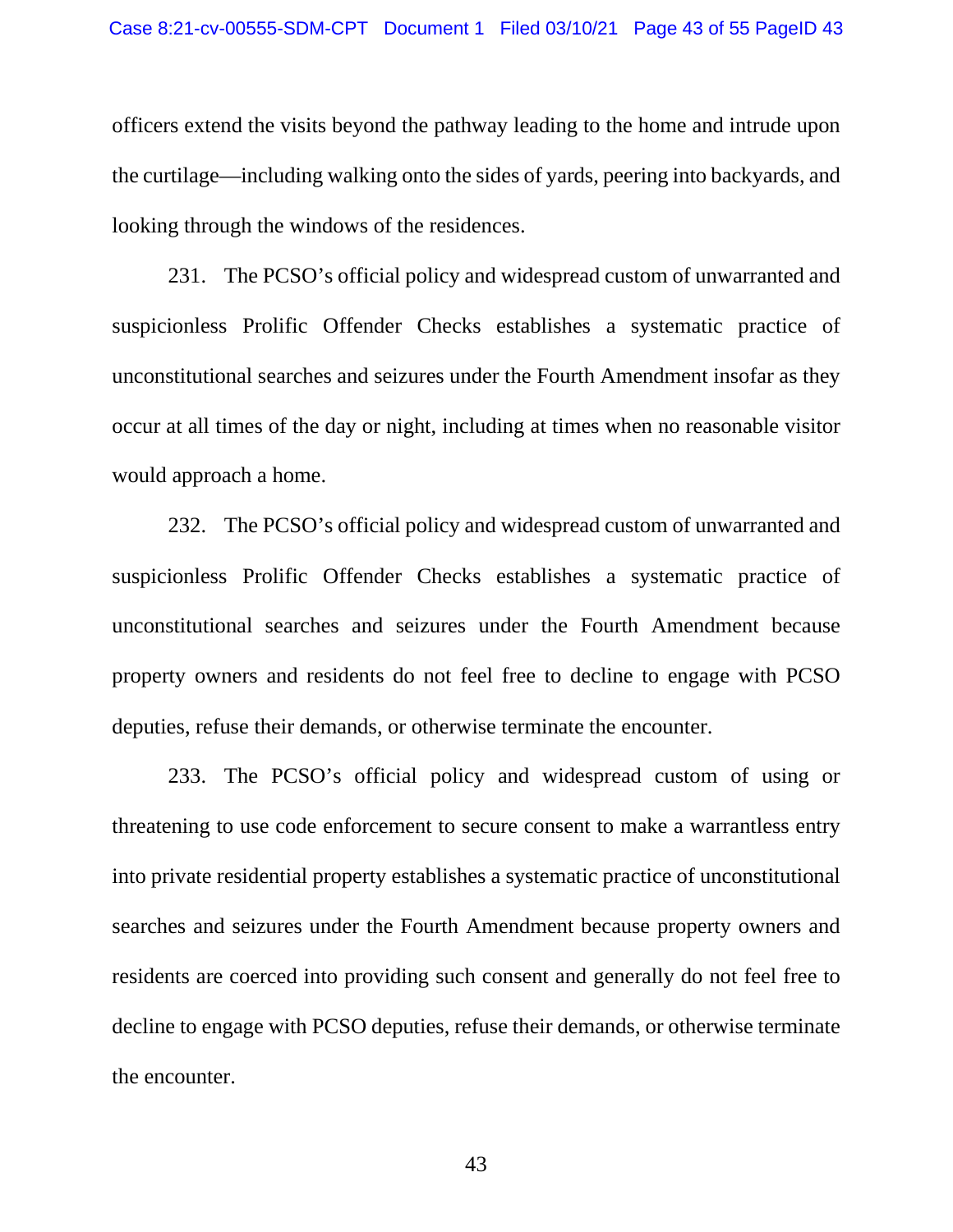234. A reasonable person would expect to be free from the types of intrusions onto the home and its curtilage perpetrated by the PCSO as part of its implementation of the Program and its Prolific Offender Checks.

235. As a direct result of the PCSO's official policy and widespread custom of unwarranted and suspicionless Prolific Offender Checks, Plaintiffs have suffered an immediate and direct injury for which they are entitled to compensation.

236. The PCSO will continue to engage in these violations of the Fourth Amendment if it is not enjoined from continuing to enforce the Program in the future.

# **COUNT TWO: ON BEHALF OF ALL PLAINTIFFS FIRST AMENDMENT FREEDOM OF ASSOCIATION** 42 U.S.C. § 1983

237. Plaintiffs hereby incorporate paragraphs 1-223 by reference.

238. The First Amendment to the U.S. Constitution, as incorporated into the Fourteenth Amendment to the U.S. Constitution, protects the right of individuals to freely associate.

239. The PCSO's formal policy of systematically targeting friends and family of Targeted Persons for increased enforcement directly imposes a penalty for an individual's association with a Targeted Person.

240. The PCSO has burdened the associational freedom of individuals who have family members on the list of Targeted Persons, including Plaintiffs Tammy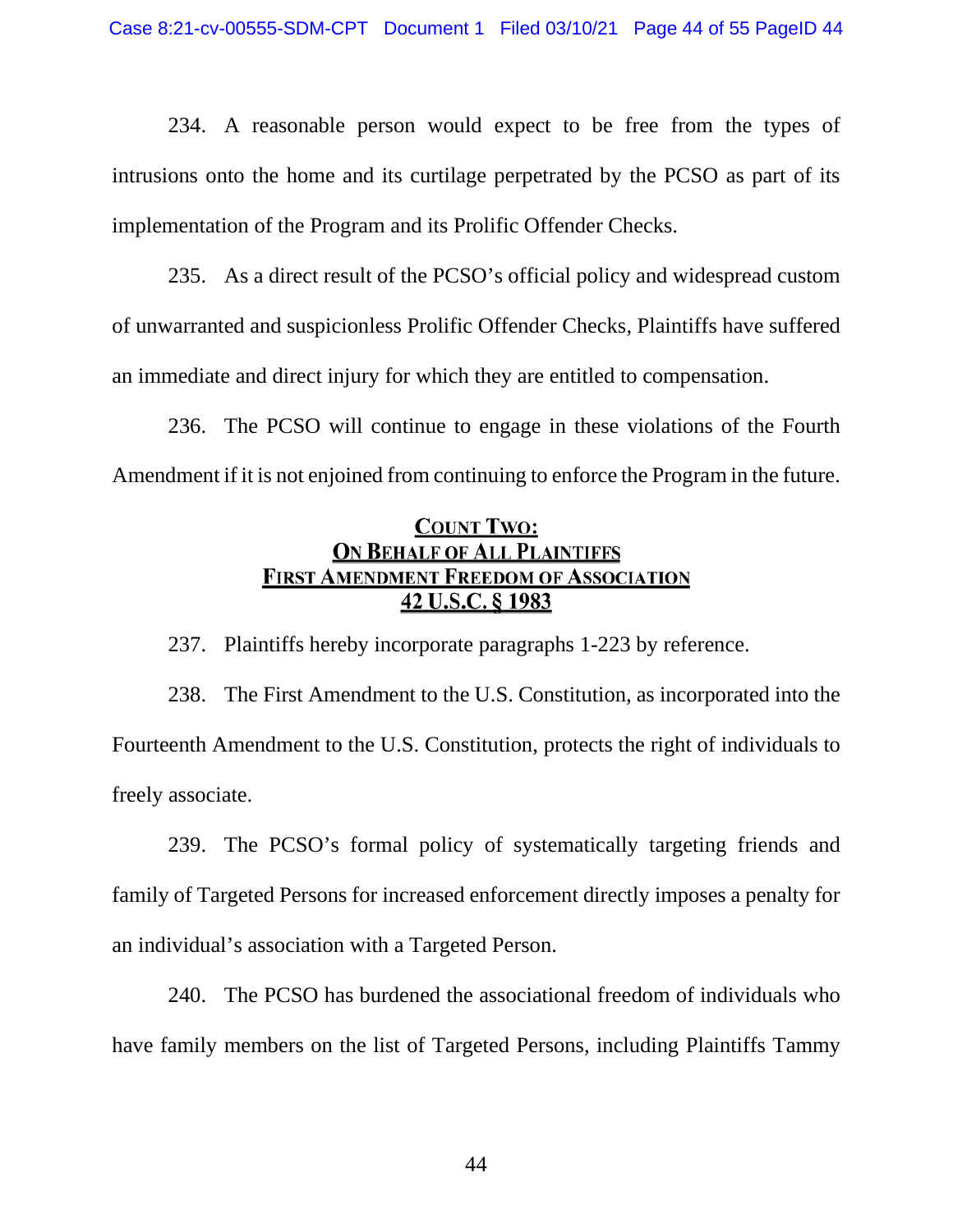Heilman, Dolly Deegan, and Robert A. Jones III, by subjecting those individuals to repeated harassment simply because they are associated with a Targeted Person.

241. The PCSO has burdened the associational freedom of Targeted Persons, including Plaintiff Dalanea Taylor, by subjecting friends and family members of Targeted Persons to repeated harassment simply because they are associated with a listed individual.

242. The PCSO subjects close friends and family members of Targeted Persons to increased code enforcement in order to secure their compliance with the PCSO's demands for information and access to Targeted Persons.

243. The PCSO subjects close friends and family members of Targeted Persons to pretextual arrests in order to secure their compliance with the PCSO's demands for information and access to Targeted Persons.

244. The only reason the PCSO targets these friends and family members for code enforcement or arrest is because those individuals are associated with an individual who has been identified as a Targeted Person.

245. The PCSO's Program has none of the procedural protections associated with other legal tools, like the law of conspiracy, under which one individual may be held responsible for offenses committed by another.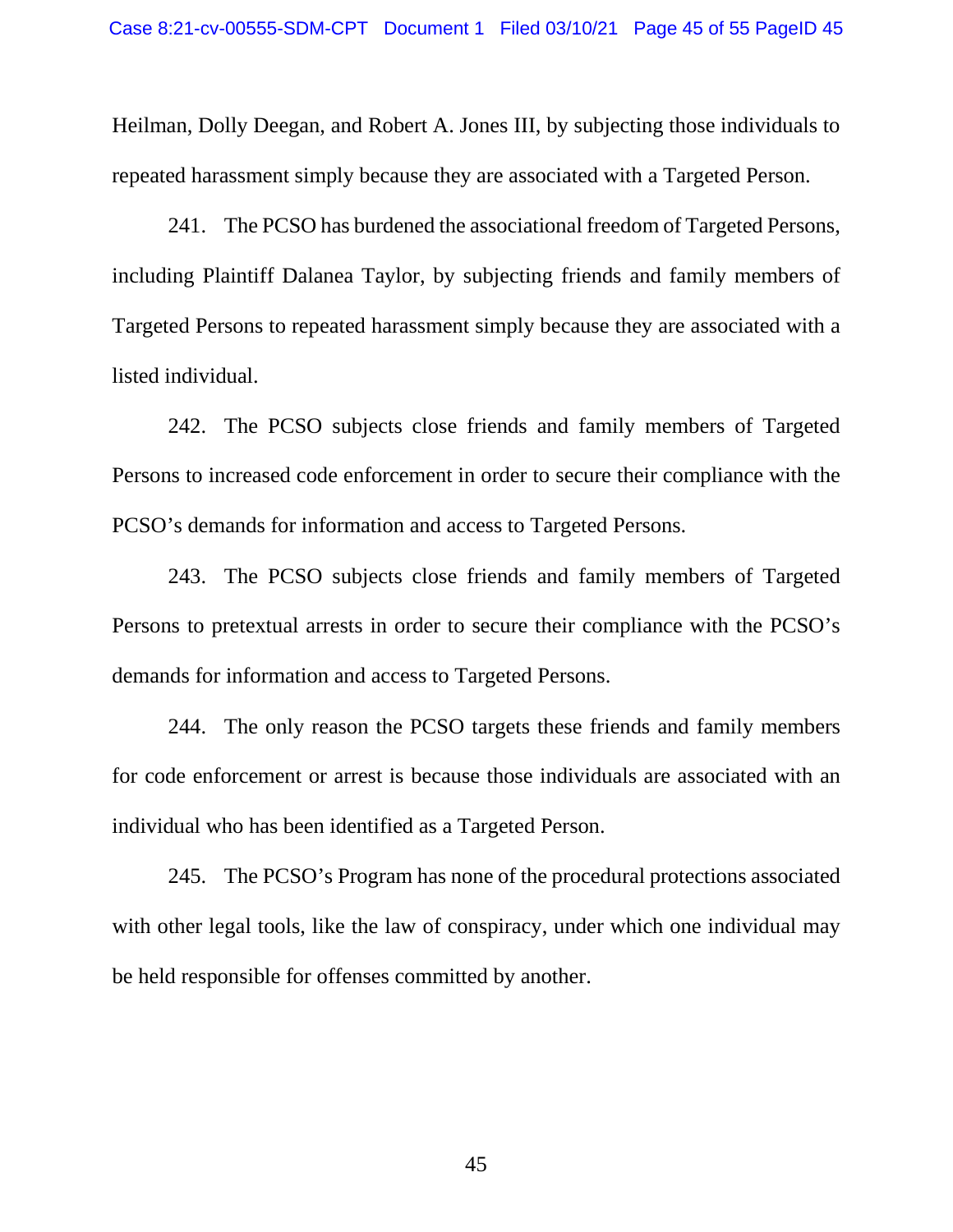246. Instead, the PCSO's Program imposes guilt by association upon individuals who are merely associated with other individuals who the PCSO predicts may commit crimes in the future.

247. As a direct result of the PCSO's official policy and widespread custom of systematically targeting friends and family of Targeted Persons, Plaintiffs have suffered an immediate and direct injury for which they are entitled to compensation.

248. The PCSO will continue to engage in these violations of the First Amendment if it is not enjoined from continuing to enforce the Program in the future.

## **COUNT THREE:**

# ON BEHALF OF DALANEA TAYLOR, TAMMY HEILMAN, AND ROBERT A. JONES III **FOURTEENTH AMENDMENT PROCEDURAL DUE PROCESS** 42 U.S.C. § 1983

249. Plaintiffs hereby incorporate paragraphs 1-223 by reference.

250. The Due Process Clause of the Fourteenth Amendment protects against government action that impairs constitutional rights without adequate procedural safeguards.

251. The PCSO's creation of the list of Targeted Persons, without allowing potential Targeted Person any notice or opportunity to be heard, violates Procedural Due Process.

252. Plaintiff Dalanea Taylor was placed on the City's list of Targeted Persons, but was not provided notice of that fact and was never provided with any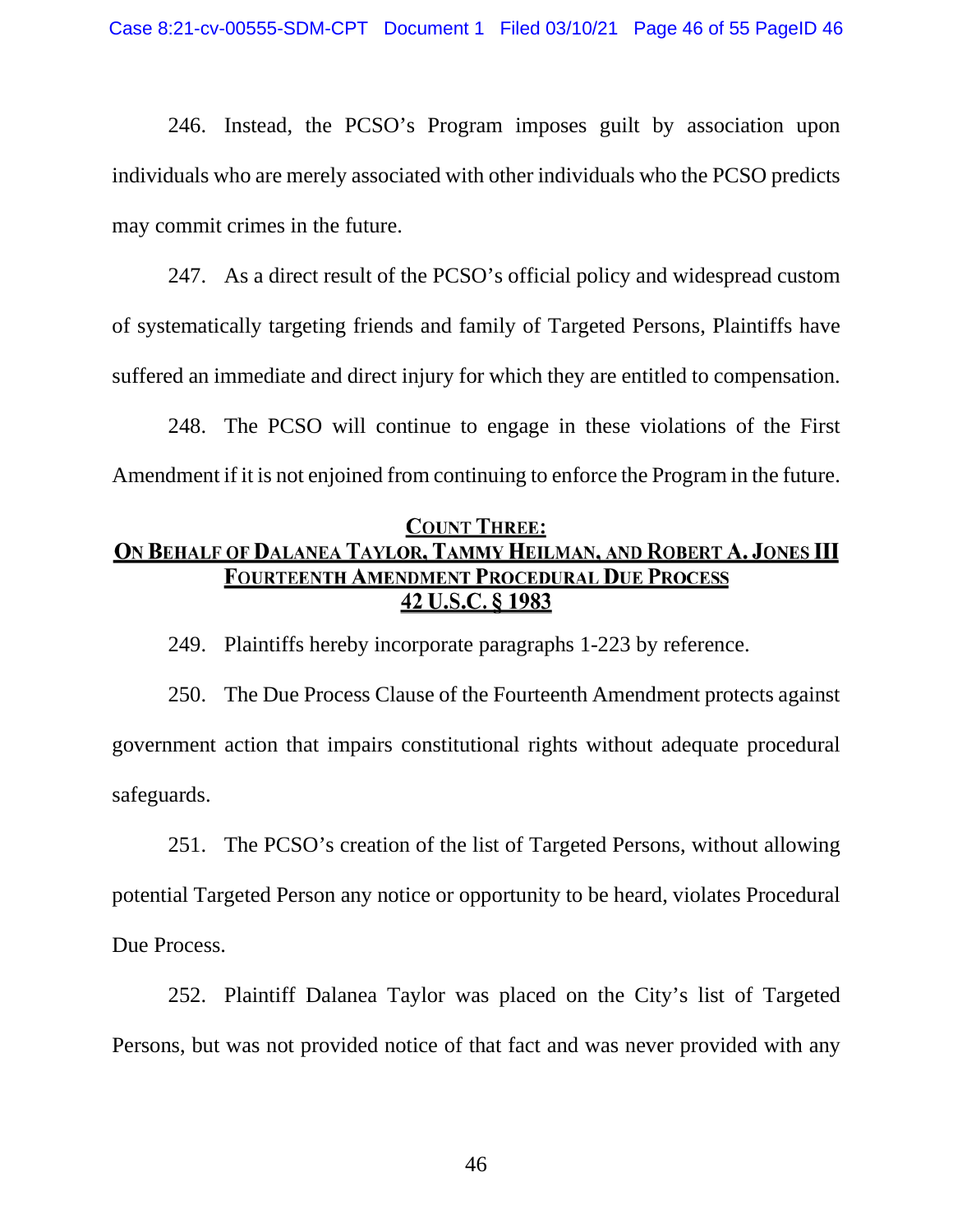opportunity to challenge her inclusion on the list—either before or after she was listed.

253. The PCSO's creation of the list of Targeted Persons, without affording the parents of potential Targeted Persons any notice or opportunity to be heard, violates Procedural Due Process.

254. Plaintiffs Tammy Heilman and Robert A. Jones III were parents of minor children who were placed on the City's list of Targeted Persons, but they were not provided notice of that fact and were never provided with any opportunity to challenge their child's inclusion on the list—either before or after the child was listed.

255. The PCSO's lists affect the liberty interests of listed individuals and their family members. Among other things, those individuals are subjected to a policy and custom of harassment in violation of their Fourth Amendment rights, and they are also subjected to a distinct legal regime that alters and limits the enforcement discretion of deputies and prosecutors.

256. Once a person is placed on a list of Targeted Persons, there is no procedure provided to the individual, or his or her parents or guardians, to challenge that listing or to seek removal from the list. The PCSO does not notify people that they are on the list, and the PCSO does not provide any kind of hearing or any other opportunity to be heard concerning an individual's placement on the list.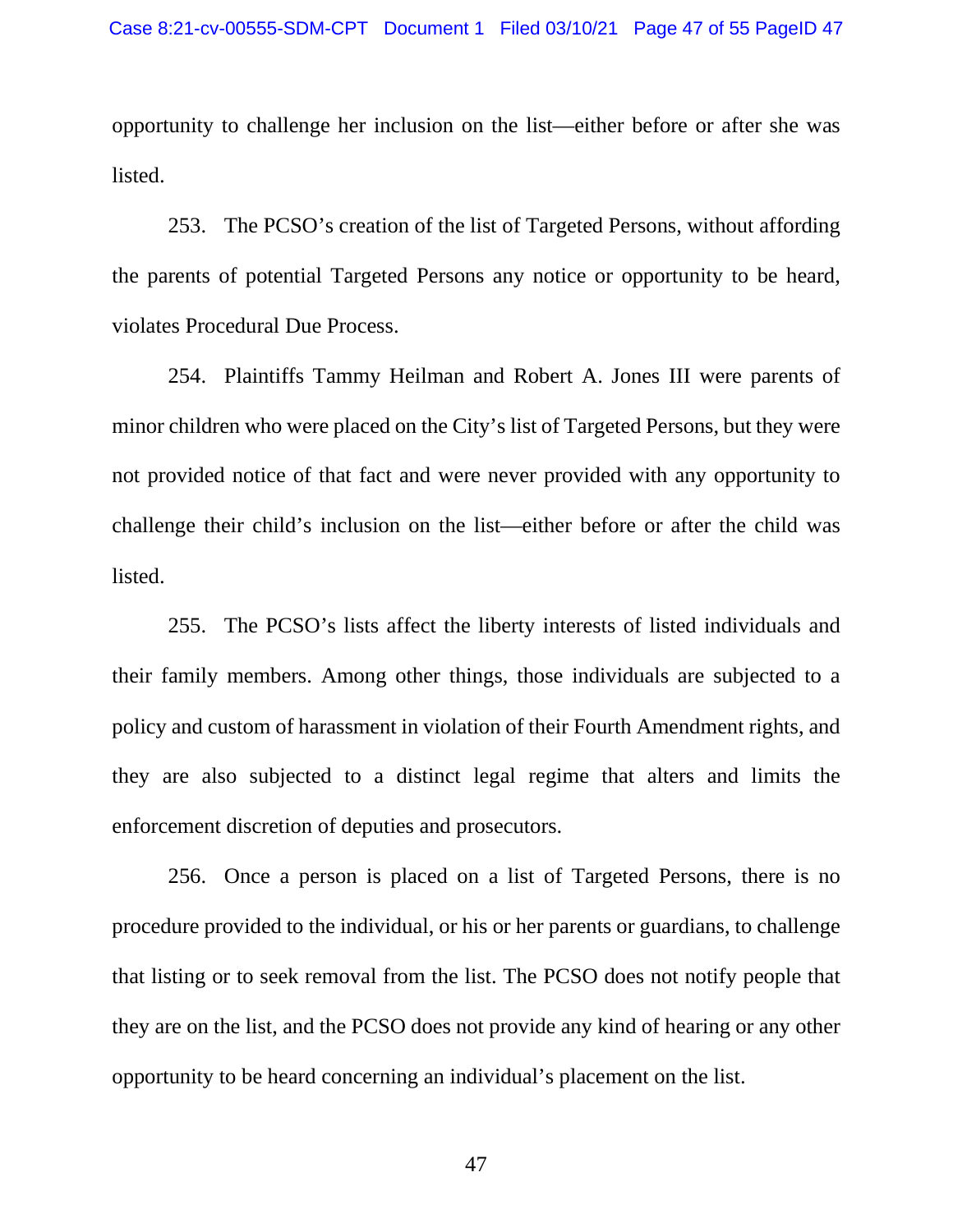257. As a direct result of the PCSO's official policy and widespread custom of creating its list of Targeted Persons without providing Plaintiffs or their parents notice or opportunity to be heard, Plaintiffs have suffered an immediate and direct injury for which they are entitled to compensation.

258. The PCSO will continue to engage in these violations of the Fourteenth Amendment if it is not enjoined from continuing to enforce the Program in the future.

## **COUNT FOUR: ON BEHALF OF ALL PLAINTIFFS FOURTEENTH AMENDMENT SUBSTANTIVE DUE PROCESS** 42 U.S.C. § 1983

259. Plaintiffs hereby incorporate paragraphs 1-223 by reference.

260. The Due Process Clause of the Fourteenth Amendment protects the right to be free from punishment for the crimes or wrongdoings of another.

261. The Due Process Clause of the Fourteenth Amendment protects the right to be free from arbitrary, irrational, and pretextual enforcement of the law.

262. The PCSO's formal policy of systematically targeting Targeted Persons for increased enforcement violates Substantive Due Process because it amounts to punishment for future crimes that have not yet occurred.

263. The PCSO's formal policy of systematically targeting friends and family of Targeted Persons for increased enforcement violates Substantive Due Process because it amounts to punishment for the wrongdoing of another.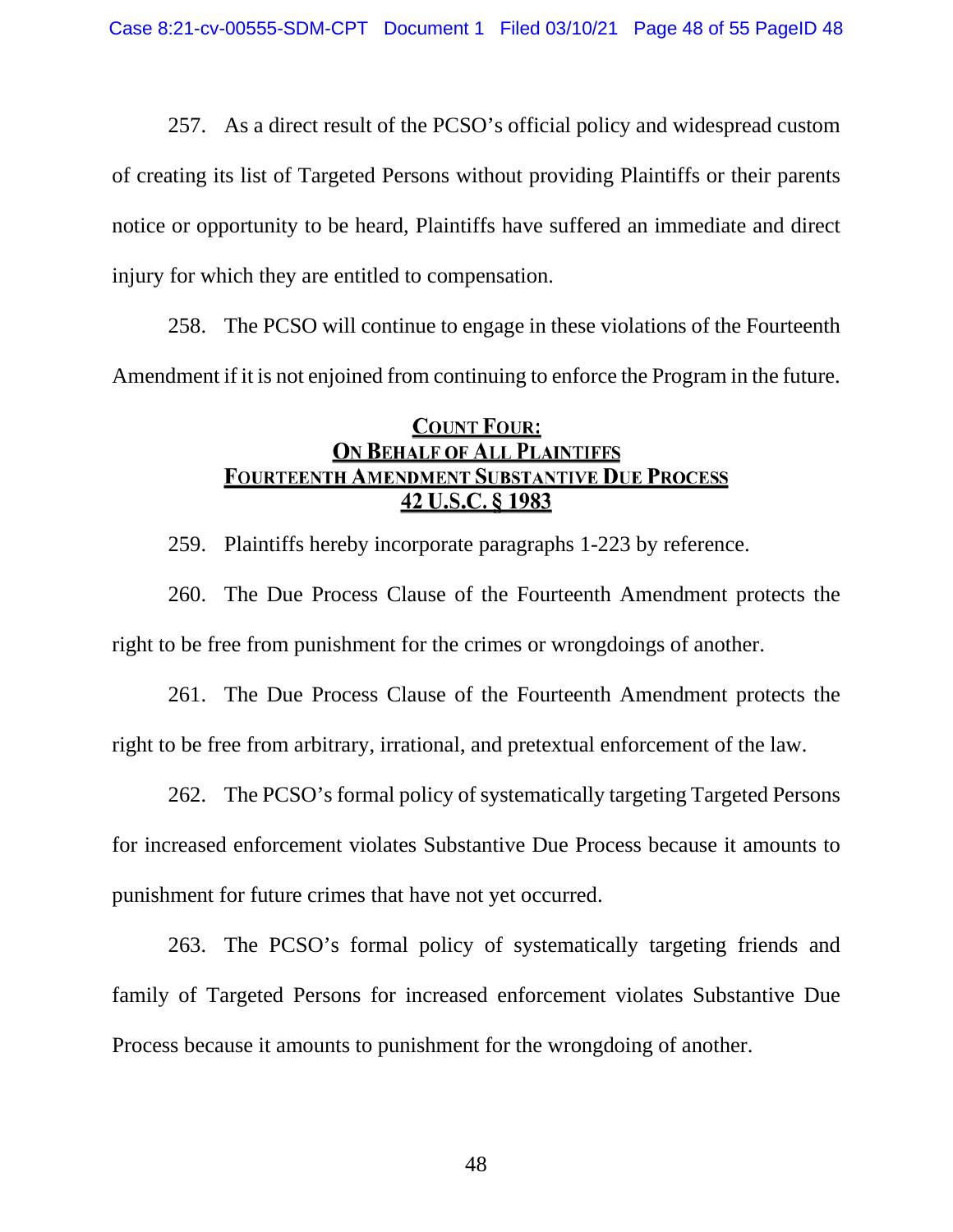264. The PCSO's formal policy of using code enforcement as a pretextual mechanism to coerce, intimidate and harass property owners violates Plaintiffs' right to substantive due process because it is arbitrary, irrational, and pretextual.

265. The Program is broad-ranging and appliesto at least hundreds of people within Pasco County.

266. The Program affects rights protected by the federal Constitution, including the right not to be arrested or otherwise punished for future crimes that have not yet occurred and the right not to be arrested or otherwise punished for crimes that were committed (or might be committed in the future) by another person.

267. The Program shocks the conscience insofar as it subjects individuals to relentless harassment as punishment for future crimes that have not yet occurred, including future crimes that may be committed by friends or family members.

268. As a direct result of the PCSO's official policy and widespread custom of punishing Targeted Persons for predicted future crimes, Plaintiffs have suffered an immediate and direct injury for which they are entitled to compensation.

269. As a direct result of the PCSO's official policy and widespread custom of systematically targeting friends and family of Targeted Persons for increased enforcement, Plaintiffs have suffered an immediate and direct injury for which they are entitled to compensation.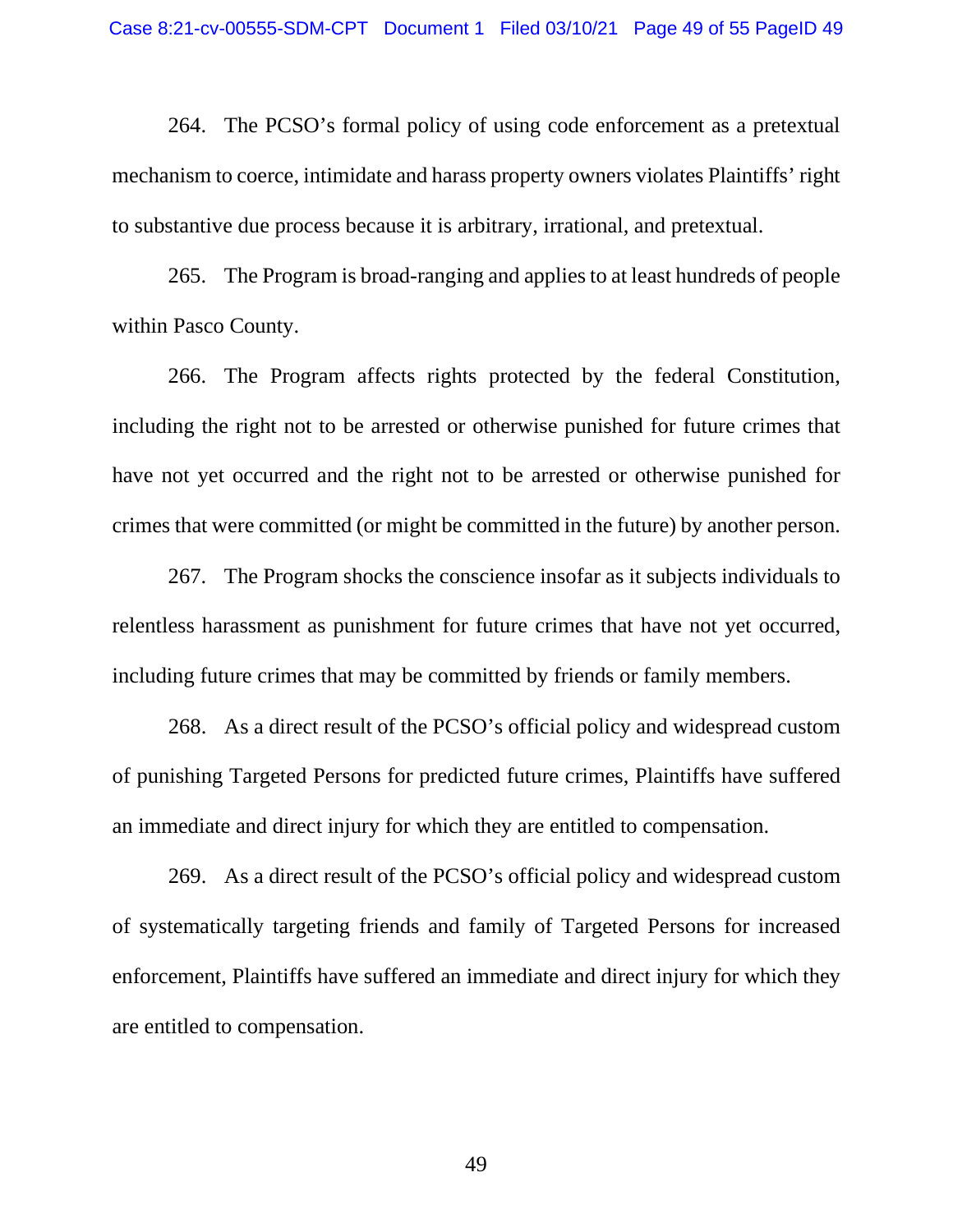270. As a direct result of the PCSO's official policy and widespread custom of systematically deploying code enforcement as a pretextual means to coerce, intimidate and harass, Plaintiffs have suffered an immediate and direct injury for which they are entitled to compensation.

271. The PCSO will continue to engage in these violations of the Fourteenth Amendment if it is not enjoined from continuing to enforce the Program in the future.

# **COUNT FIVE:** ON BEHALF OF TAMMY HEILMAN, ROBERT A. JONES III, AND DOLLY DEEGAN **FOURTEENTH AMENDMENT EQUAL PROTECTION** 42 U.S.C. § 1983

272. Plaintiffs hereby incorporate paragraphs 1-223 by reference.

273. The Equal Protection Clause of the Fourteenth Amendment protects the right to be free from arbitrary, irrational, and pretextual enforcement of the law.

274. The official policy and widespread custom of the PCSO is to pursue code enforcement cases for family members and associates of Targeted Persons differently from the way in which it pursues code violations for the rest of Pasco County's residents.

275. The PCSO's official policy and widespread custom of using code enforcement to specifically target family members and associates of Targeted Persons violates Plaintiffs' right to equal protection because it is arbitrary, irrational, and pretextual.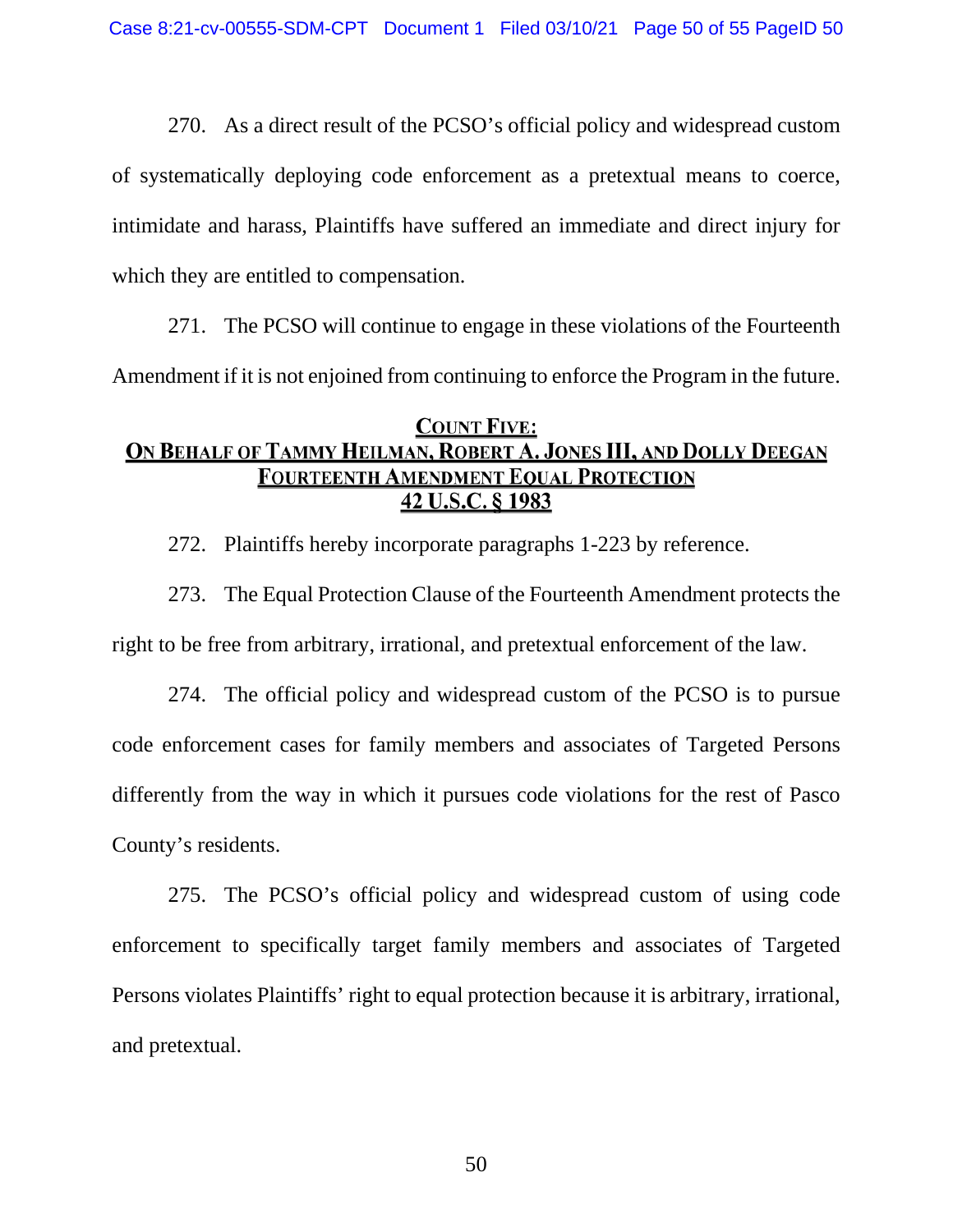276. As a direct result of the PCSO's official policy and widespread custom of systematically using code enforcement as a mechanism to intimidate and harass property owners and residents, Plaintiffs have suffered an immediate and direct injury for which they are entitled to compensation.

277. The PCSO will continue to engage in these violations of the Fourteenth Amendment if it is not enjoined from continuing to enforce the Program in the future.

## **PRAYER FOR RELIEF**

Plaintiffs respectfully request the following relief:

A. A declaratory judgment in favor of Plaintiffs and against Defendant providing that the Program is unconstitutional insofar as the Program sanctions warrantless and suspicionless searches and seizures in violation of the Fourth Amendment.

B. A declaratory judgment in favor of Plaintiffs and against Defendant providing that the Program is unconstitutional insofar as it punishes the friends and family of Targeted Persons in violation of the Freedom of Association Clause of the First Amendment.

C. A declaratory judgment in favor of Plaintiffs and against Defendant providing that the Program is unconstitutional insofar as the PCSO creates its list of Targeted Persons without notice and opportunity to be heard in violation of the Due Process Clause of the Fourteenth Amendment.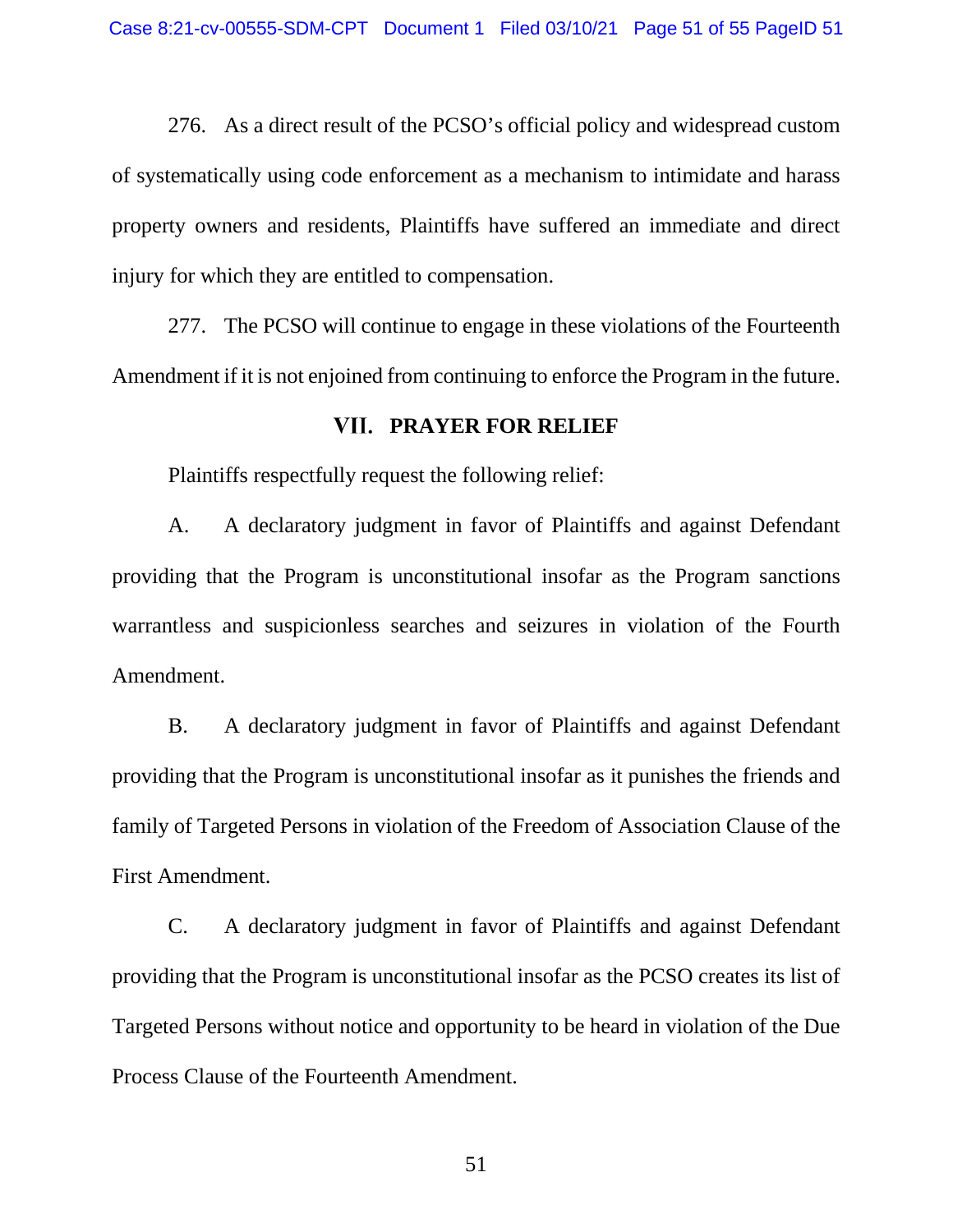D. A declaratory judgment in favor of Plaintiffs and against Defendant providing that the Program is unconstitutional insofar as it punishes Targeted Persons and their friends and family, including through frequent visits by law enforcement and pretextual code enforcement, in violation of the right to Substantive Due Process guaranteed under the Fourteenth Amendment.

E. A declaratory judgment in favor of Plaintiffs and against Defendant providing that the Program is unconstitutional insofar as it sanctions the pretextual use of code enforcement in violation of the right to Equal Protection guaranteed under the Fourteenth Amendment.

F. A permanent injunction prohibiting Defendant from enforcing the Program in a manner inconsistent with his Court's declaratory ruling as sought in this Complaint and articulated in Section VII, Paragraphs A – E above. Specifically, Plaintiffs request that this Court permanently enjoin Defendant from:

- i. Implementing or enforcing any aspect of the Program insofar as it authorizes or requires PCSO deputies to initiate or engage in searches and seizures that violate the Fourth Amendment, including, but not limited to:
	- a. nonconsensual searches that are not precipitated by either probable cause or exigent circumstances;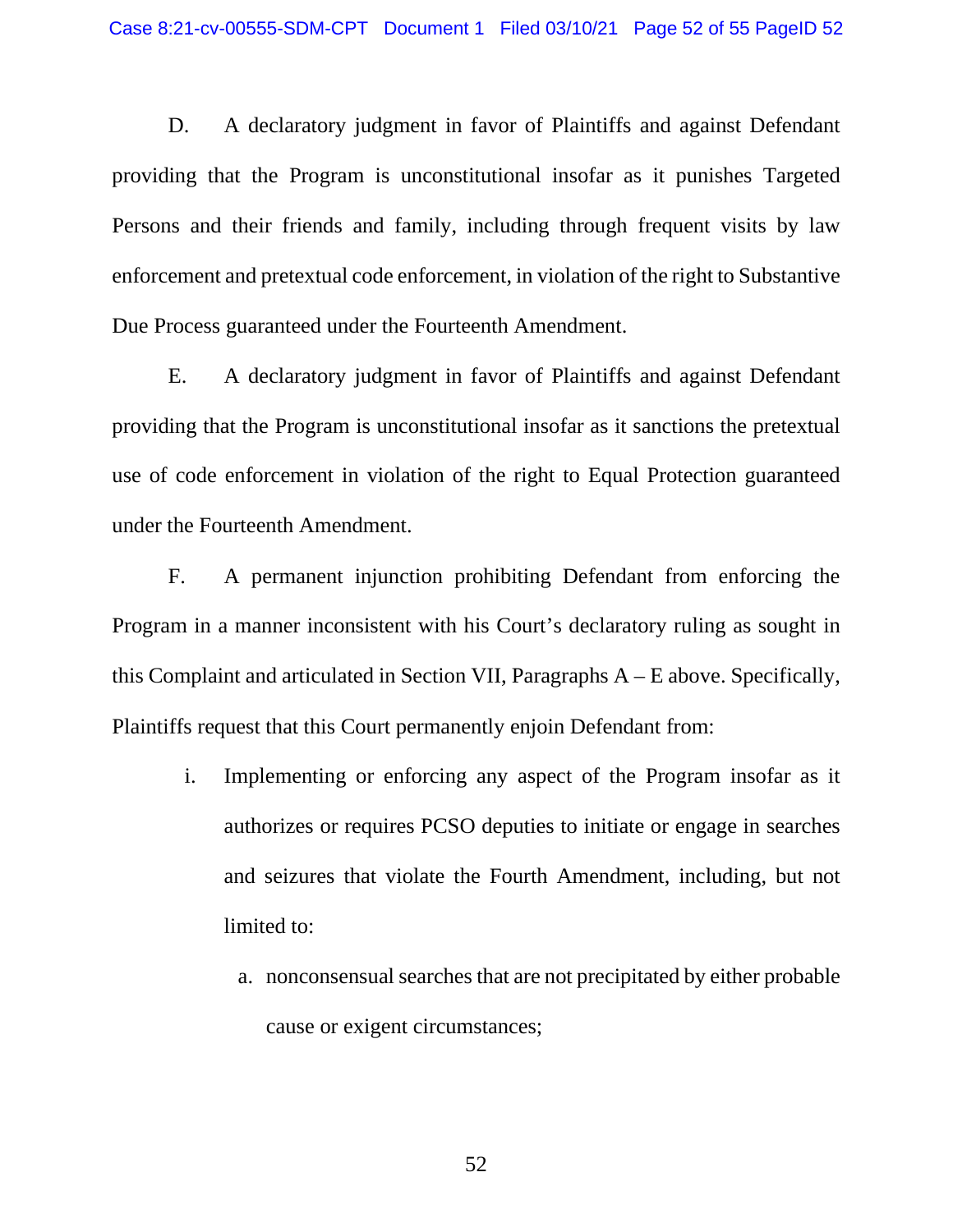- b. suspicionless, warrantless searches or seizures that exceed the scope of any license—express or implied—to visit a property;
- c. suspicionless, warrantless searches or seizures that continue beyond the point at which a property owner expresses a desire to cease all interaction and end the encounter;
- d. suspicionless, warrantless searches or seizures which cause a resident to feel like he or she is not free to decline to engage with PCSO deputies, refuse their demands, or otherwise terminate the encounter;
- e. investigations or prosecutions that otherwise would not be initiated or engaged but for a property owner's or resident's actual or perceived lack of cooperation with PCSO's suspicionless, warrantless searches and seizures;
- ii. Implementing or enforcing any aspect of the Program insofar as it authorizes or requires PCSO deputies to target friends and family of Targeted Persons for increased law enforcement activity—including increased code enforcement, arrests, and visits by law enforcement because of their association with a Targeted Person;
- iii. Implementing or enforcing any aspect of the Program insofar as it authorizes or requires PCSO deputies to create or maintain its list of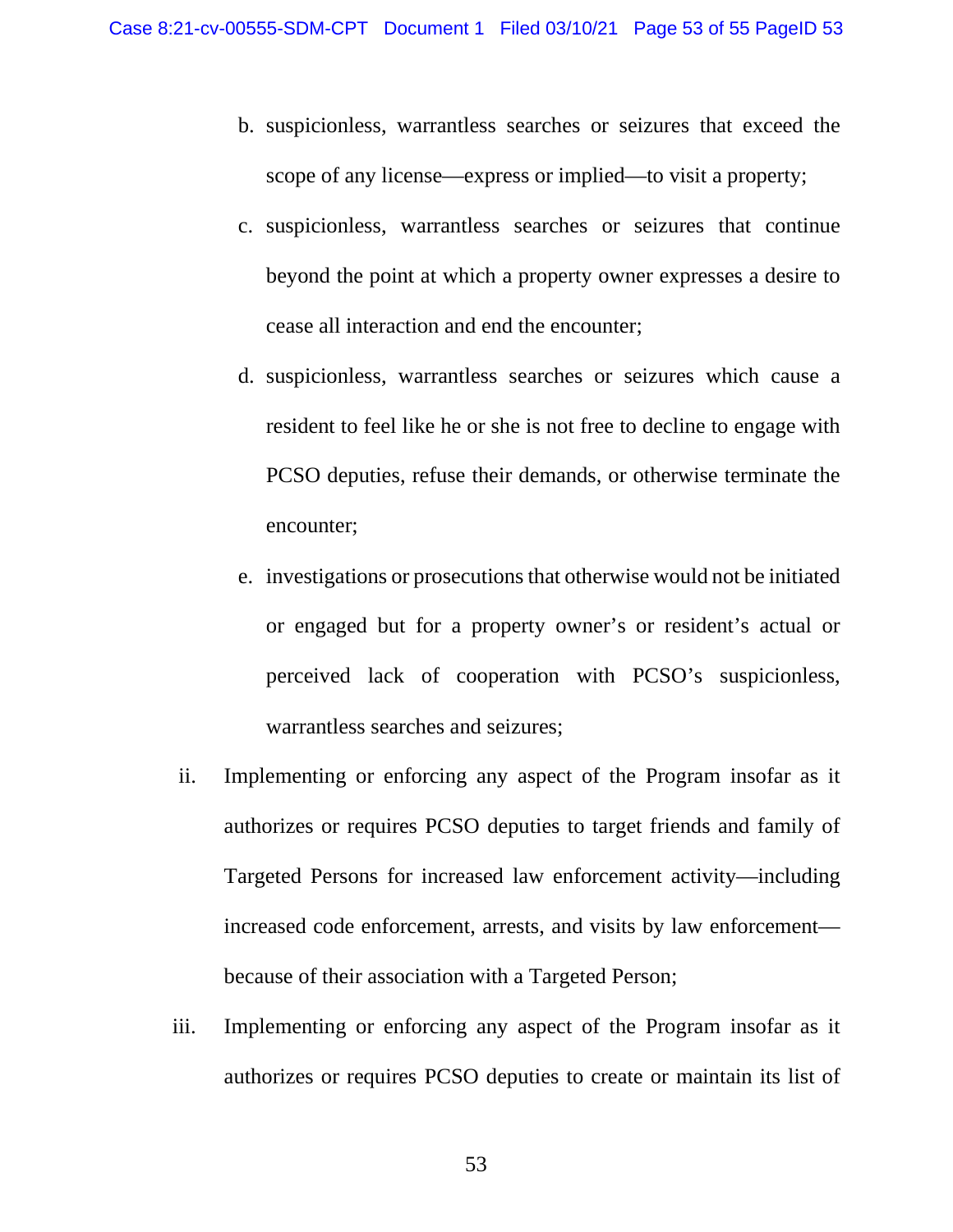Targeted Persons without providing a potential Targeted Person or his or her parents/legal guardians with notice and an opportunity to be heard;

- iv. Implementing or enforcing any aspect of the Program insofar as it authorizes or requires PCSO to use code enforcement or other law enforcement activity as a pretext to coerce, intimidate and harass property owners or otherwise punish property owners for crimes they did not commit; and
- v. Implementing or enforcing any aspect of the Program insofar as it authorizes or requires PCSO to pursue code enforcement actions differently for family members and associates of Targeted Persons as compared to the rest of Pasco County residents.

G. An award of compensatory damages for each of the claims for relief in an amount to be proved at trial;

H. An award of one dollar in nominal damages for each separate Plaintiff;

I. An award of Plaintiffs' costs and expenses, together with reasonable attorneys' fees, pursuant to 42 U.S.C. § 1988; and

J. Further legal or equitable relief as this Court may deem just and proper.